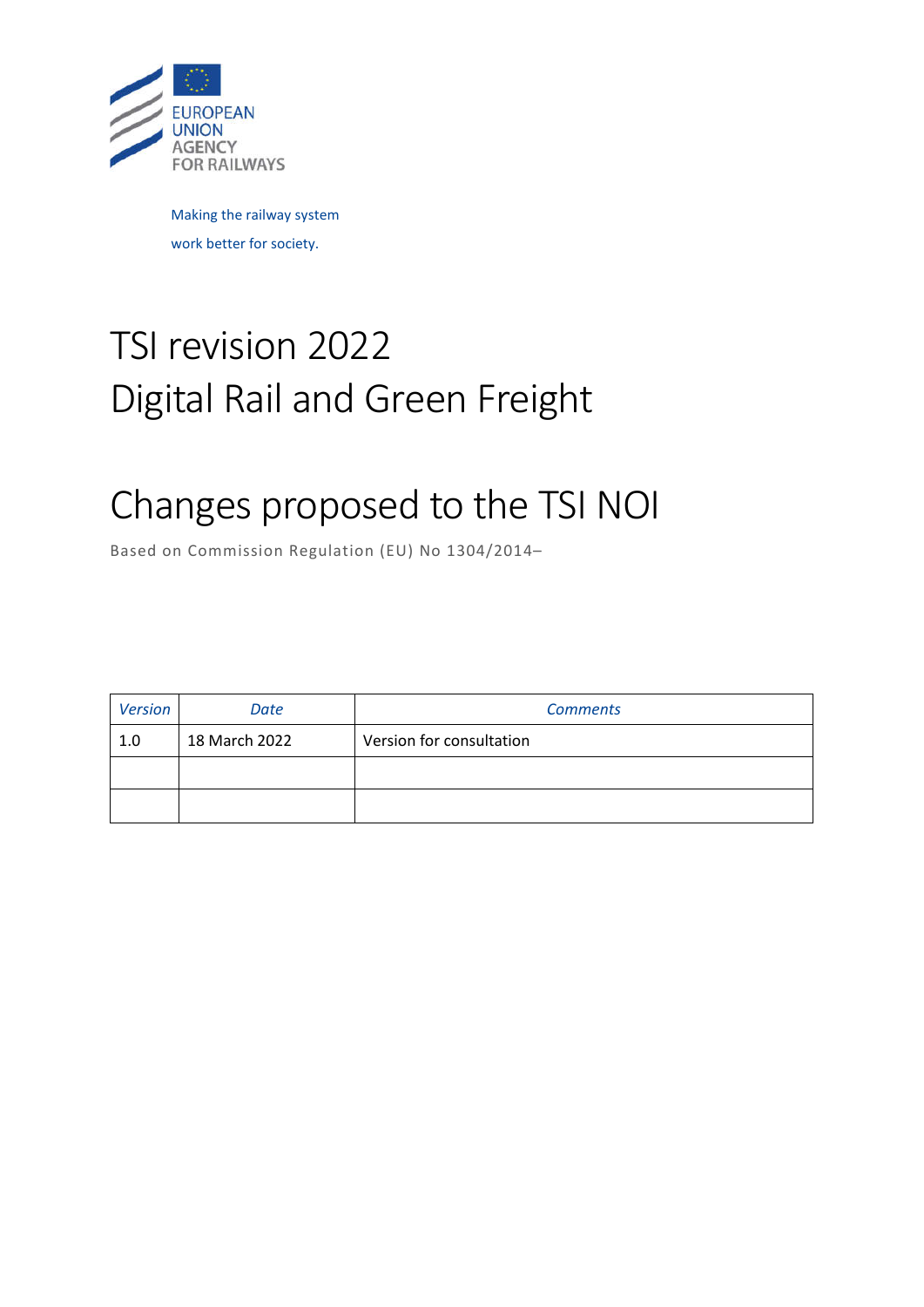# **TABLE OF CONTENTS**

# **Contents**

| 1. |                        |                                                                                  |
|----|------------------------|----------------------------------------------------------------------------------|
|    | 1.1.                   |                                                                                  |
|    | 1.1.1.                 |                                                                                  |
|    | 1.1.2.                 |                                                                                  |
|    | 1.2.                   |                                                                                  |
| 2. |                        |                                                                                  |
| 3. |                        |                                                                                  |
| 4. |                        |                                                                                  |
|    | 4.1.                   |                                                                                  |
|    | 4.2.                   |                                                                                  |
|    | 4.2.1.                 |                                                                                  |
|    | 4.2.2.                 |                                                                                  |
|    | 4.2.3.                 |                                                                                  |
|    | 4.2.4.                 |                                                                                  |
|    | 4.3.                   |                                                                                  |
|    | 4.4.                   |                                                                                  |
|    | 4.4.1.<br>operation 10 | Specific rules for the operation of wagons on quieter routes in case of degraded |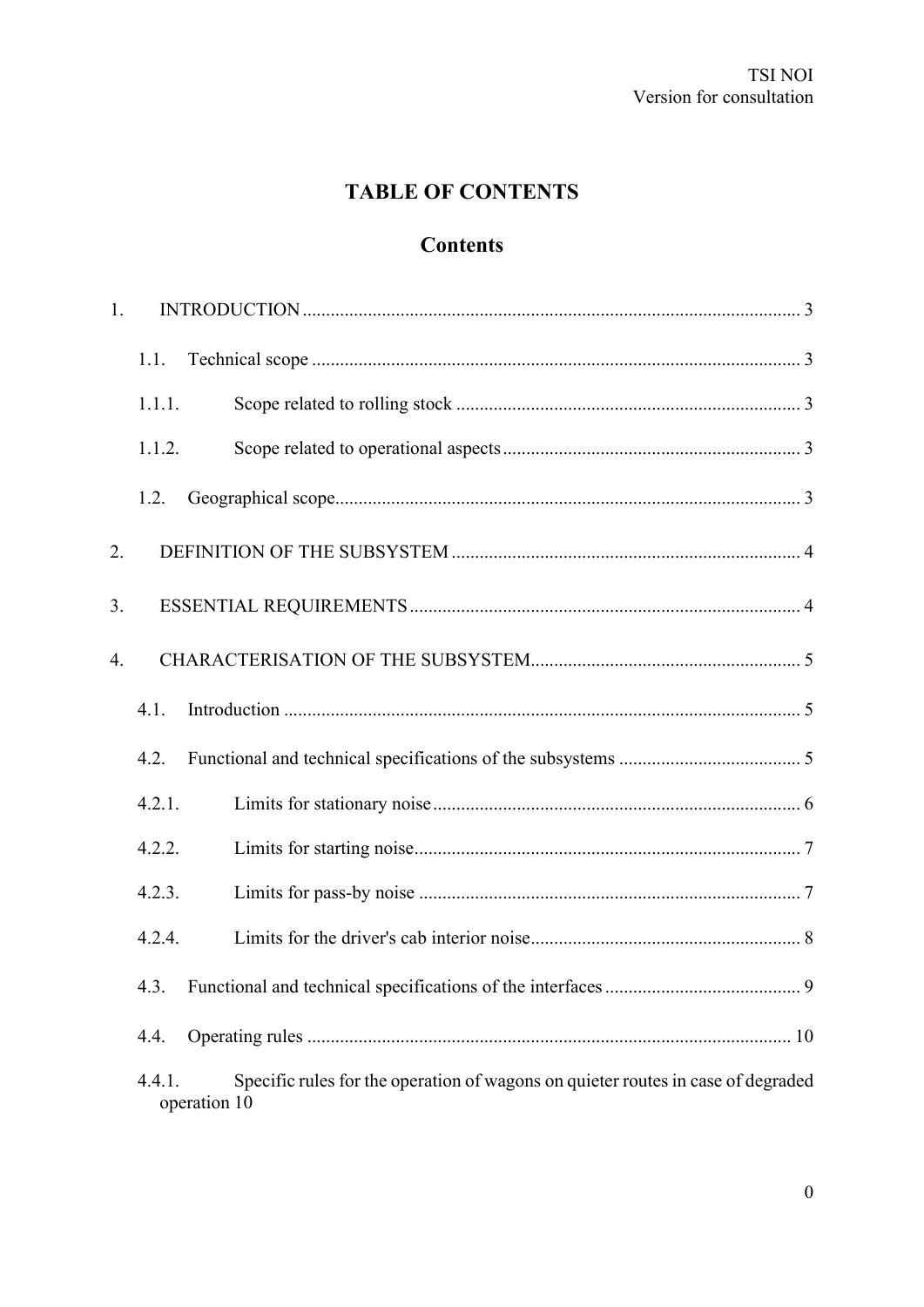|    | 4.4.2. | Specific rules for the operation of wagons on quieter routes in case of       |
|----|--------|-------------------------------------------------------------------------------|
|    | 4.5.   |                                                                               |
|    | 4.6.   |                                                                               |
|    | 4.7.   |                                                                               |
|    | 4.8.   |                                                                               |
| 5. |        |                                                                               |
|    | 5.1.   |                                                                               |
|    | 5.2.   |                                                                               |
|    | 5.2.1. |                                                                               |
| 6. |        |                                                                               |
|    | 6.1.   |                                                                               |
|    | 6.1.1. |                                                                               |
|    | 6.1.2. |                                                                               |
|    | 6.2.   |                                                                               |
|    | 6.2.1. |                                                                               |
|    | 6.2.2. |                                                                               |
|    | 6.2.3. |                                                                               |
| 7. |        |                                                                               |
|    | 7.1.   |                                                                               |
|    | 7.2.   |                                                                               |
|    | 7.2.1. | Provisions in case of changes to rolling stock in operation or to an existing |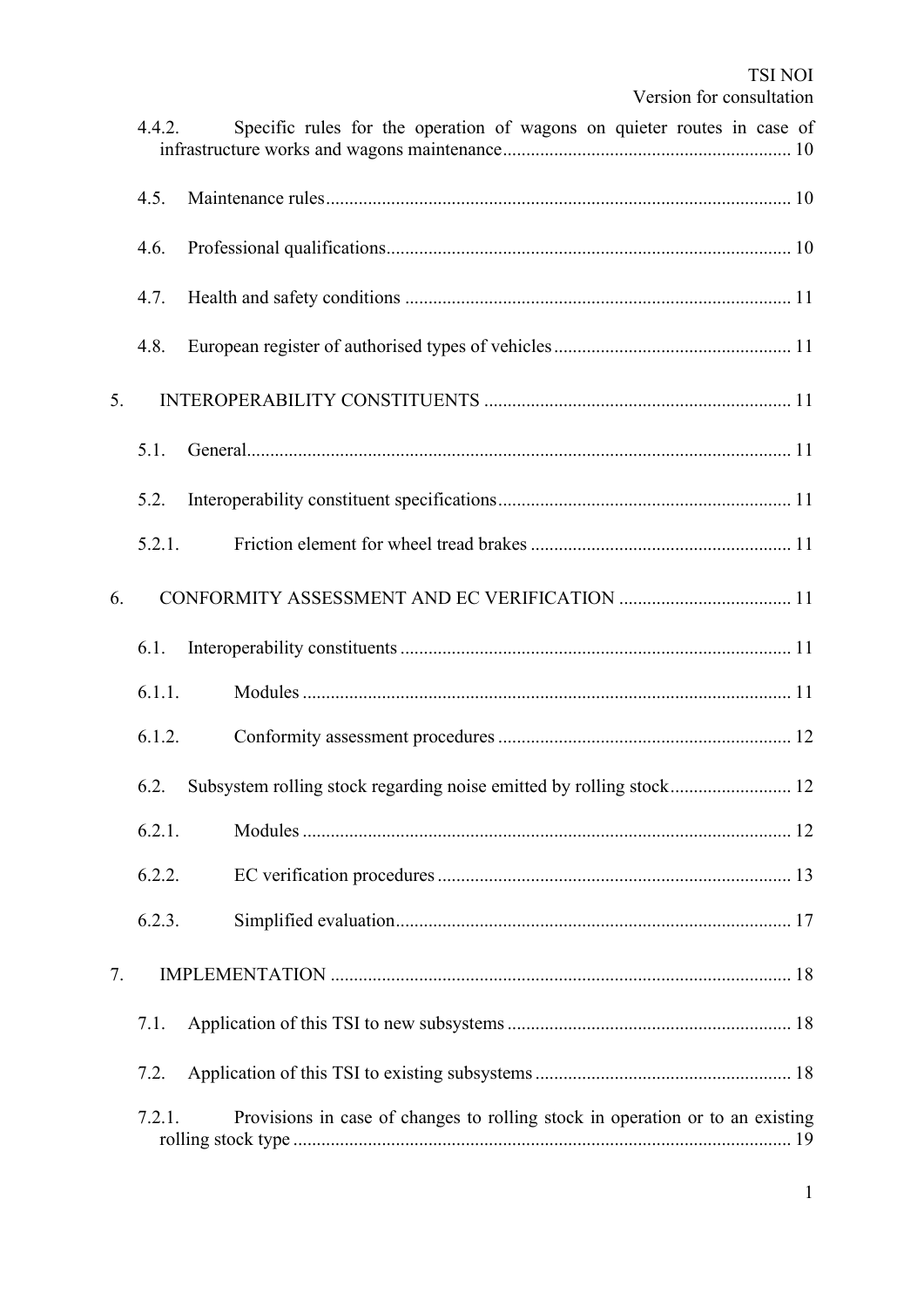|        | <b>TSI NOI</b><br>Version for consultation                                   |
|--------|------------------------------------------------------------------------------|
| 7.2.2. | Additional provisions for the application of this TSI to existing wagons 19  |
| 7.3.   |                                                                              |
| 7.3.1. |                                                                              |
| 7.3.2. |                                                                              |
|        |                                                                              |
| 7.4.1. | Particular implementation rules for the application of this TSI to existing  |
| 7.4.2. | Particular implementation rules for wagons operated on quieter routes (point |

7.2.2.2) 23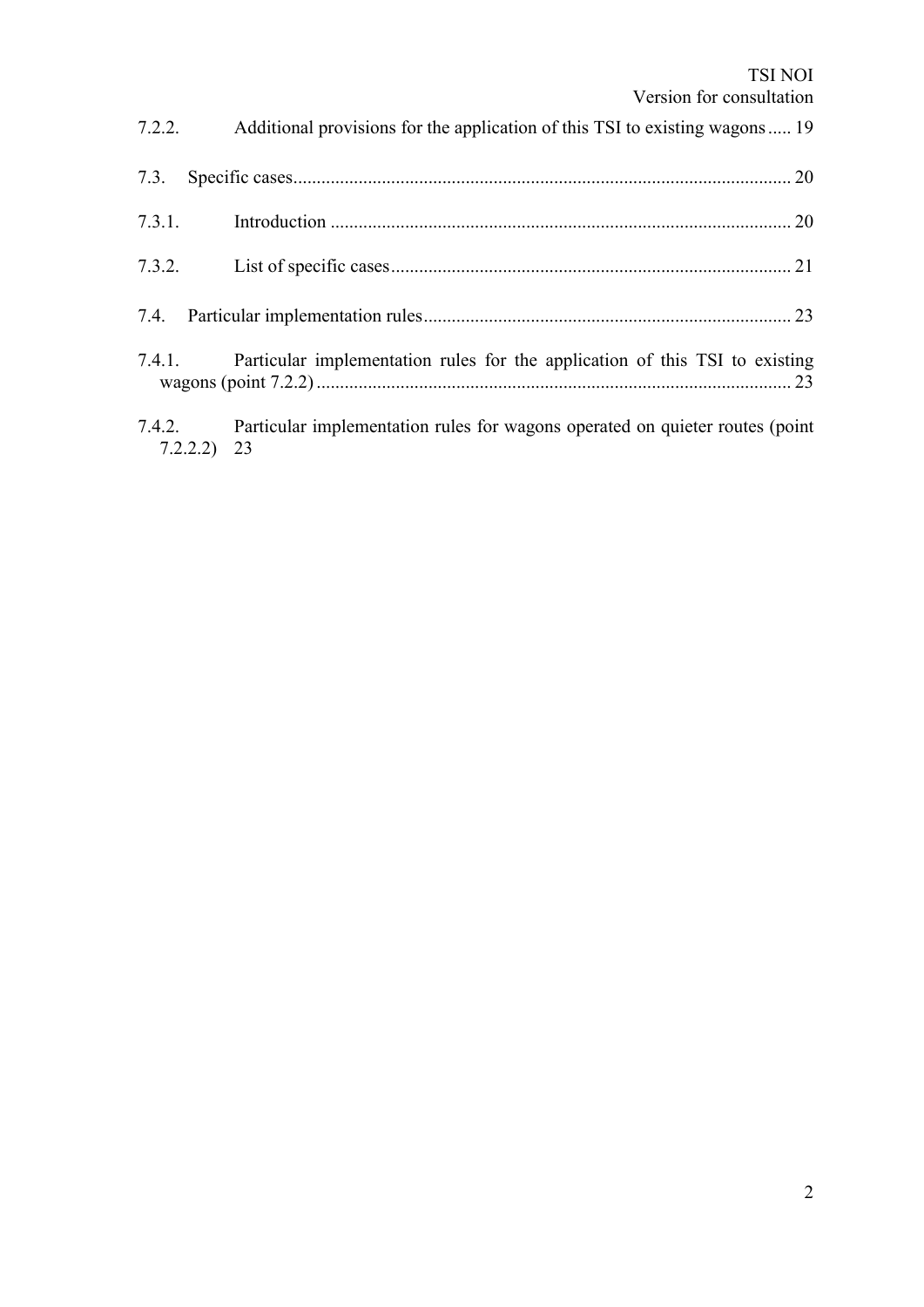$\sqrt{1304/2014}$  $\rightarrow$  1 774/2019 Art. 1.4 and Annex .1

#### **1. INTRODUCTION**

In general Technical Specifications for Interoperability (TSI) lay down for each subsystem (or part of it) the optimal level of harmonised specifications in order to ensure the interoperability of the rail system. Therefore TSIs harmonise only the specifications concerning parameters which are critical to interoperability (basic parameters). The specifications of the TSIs must meet the essential requirements as set out in Annex III of  $\rightarrow$  1 Directive (EU) 2016/797  $\leftarrow$ .

In line with the proportionality principle this TSI sets out the optimal level of harmonisation related to specifications on the rolling stock subsystem as defined in Section 1.1 intended to limit the noise emission of the rail system within the Union.

 $\blacktriangleright$  774/2019 Art. 1.4 and Annex .2

#### **1.1. Technical scope**

#### *1.1.1. Scope related to rolling stock*

This TSI applies to all rolling stock within the scope of Regulation (EU) No 1302/2014 (LOC&PAS TSI) and Regulation (EU) No 321/2013 (WAG TSI);

#### *1.1.2. Scope related to operational aspects*

Alongside with Commission Decision  $2012/757/EU<sup>1</sup>$  (OPE TSI), this TSI applies to the operation of freight wagons which are used on railway infrastructure designated as 'quieter routes'.

 $\bigvee$  1304/2014

#### **1.2. Geographical scope**

The geographical scope of this TSI corresponds to the scopes defined in Section 1.2 of Regulation (EU) No 1302/2014 and in Section 1.2 of Regulation (EU) No 321/2013, each for their rolling stock (RST) concerned.

<sup>1</sup> Commission Decision 2012/757/EU of 14 November 2012 concerning the technical specification for interoperability relating to the operation and traffic management subsystem of the rail system in the European Union and amending Decision 2007/756/EC (OJ L 345, 15.12.2012, p. 1).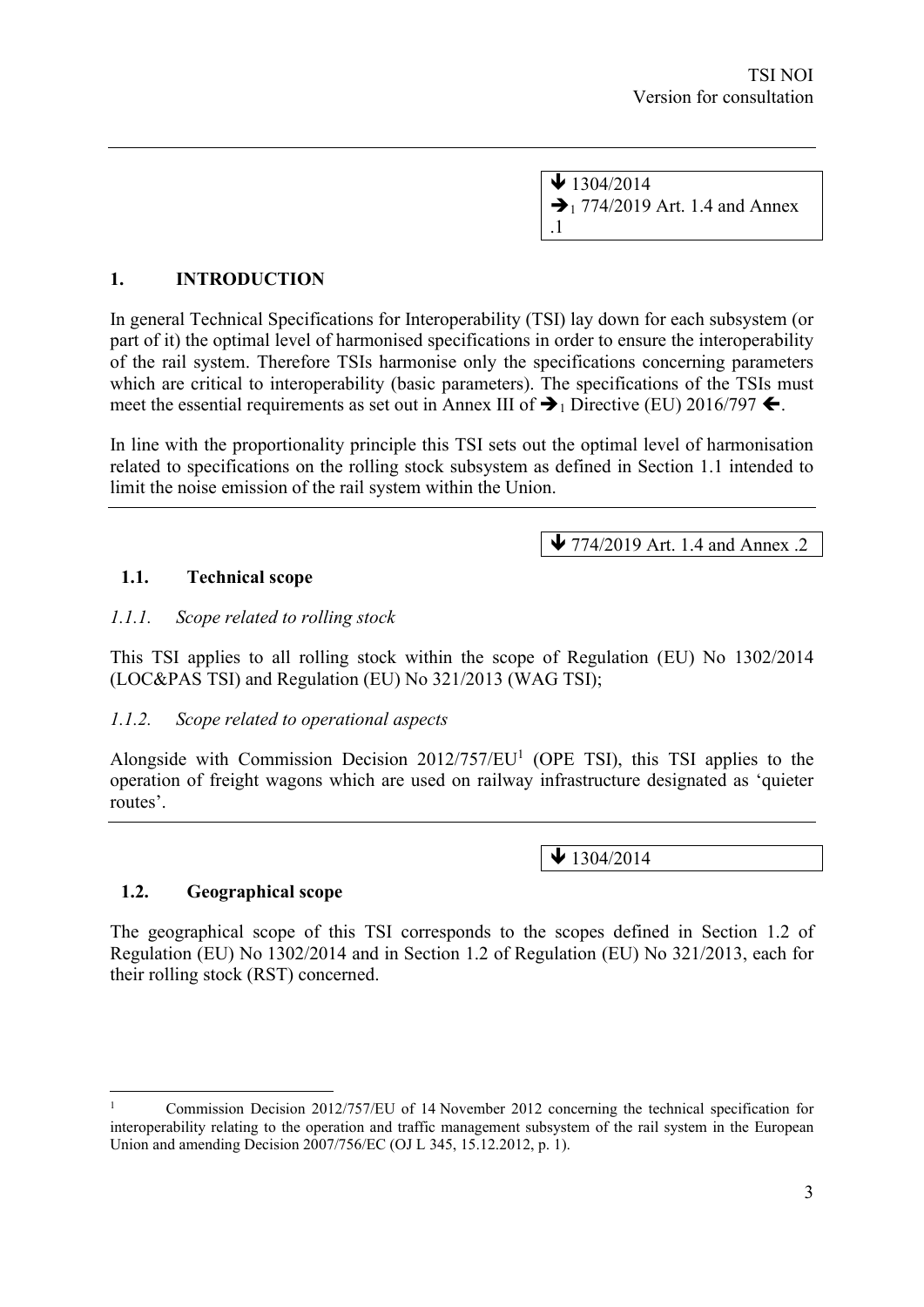$\blacktriangleright$  774/2019 Art. 1.4 and Annex .3

#### **2. DEFINITION OF THE SUBSYSTEM**

A 'unit' means the rolling stock which is subject to the application of this TSI, and therefore subject to the 'EC' verification procedure. Chapter 2 in the annex to Regulation (EU) No 1302/2014 and chapter 2 in the annex to Regulation (EU) No 321/2013 describe what a unit can consist of.

The requirements of this TSI apply to the following categories of rolling stock set out in section 2 in Annex I of Directive (EU) 2016/797:

(a) Locomotives and passenger rolling stock including thermal or electric traction units, self-propelling thermal or electric passenger trains, and passenger coaches. This category is further defined in chapter 2 in the annex to Regulation (EU) No 1302/2014 and shall be referred to in this TSI as locomotives, electric multiple units (EMU), diesel multiple units (DMU) and coaches;

(b) Freight wagons, including low-deck vehicles designed for the entire network and vehicles designed to carry lorries. This category is further defined in chapter 2 in the annex to Regulation (EU) No 321/2013 and shall be referred to in this TSI as wagons;

(c) Special vehicles, such as on-track machines. This category is further defined in chapter 2 in the annex to Regulation (EU) No 1302/2014 and consists of on-track machines (referred to in this TSI as OTMs) and infrastructure inspection vehicles, which belong to the categories in points (a) or (b) depending on their design.

 $\blacktriangleright$  774/2019 Art. 1.4 and Annex .4

#### **3. ESSENTIAL REQUIREMENTS**

All basic parameters set out in this TSI shall be linked to at least one of the essential requirements as set out in Annex III of Directive (EU) 2016/797. Table 1 indicates the allocation.

| Table 1 |                                                               |                               |                                         |        |                                 |                                |                   |
|---------|---------------------------------------------------------------|-------------------------------|-----------------------------------------|--------|---------------------------------|--------------------------------|-------------------|
|         | Basic parameters and their link to the essential requirements |                               |                                         |        |                                 |                                |                   |
| Point   | Basic                                                         | <b>Essential requirements</b> |                                         |        |                                 |                                |                   |
|         | parameter                                                     | Safety                        | Reliabilit<br>y and<br>availabilit<br>v | Health | Environm<br>ental<br>protection | Technical<br>compatibil<br>ity | Accessibi<br>lity |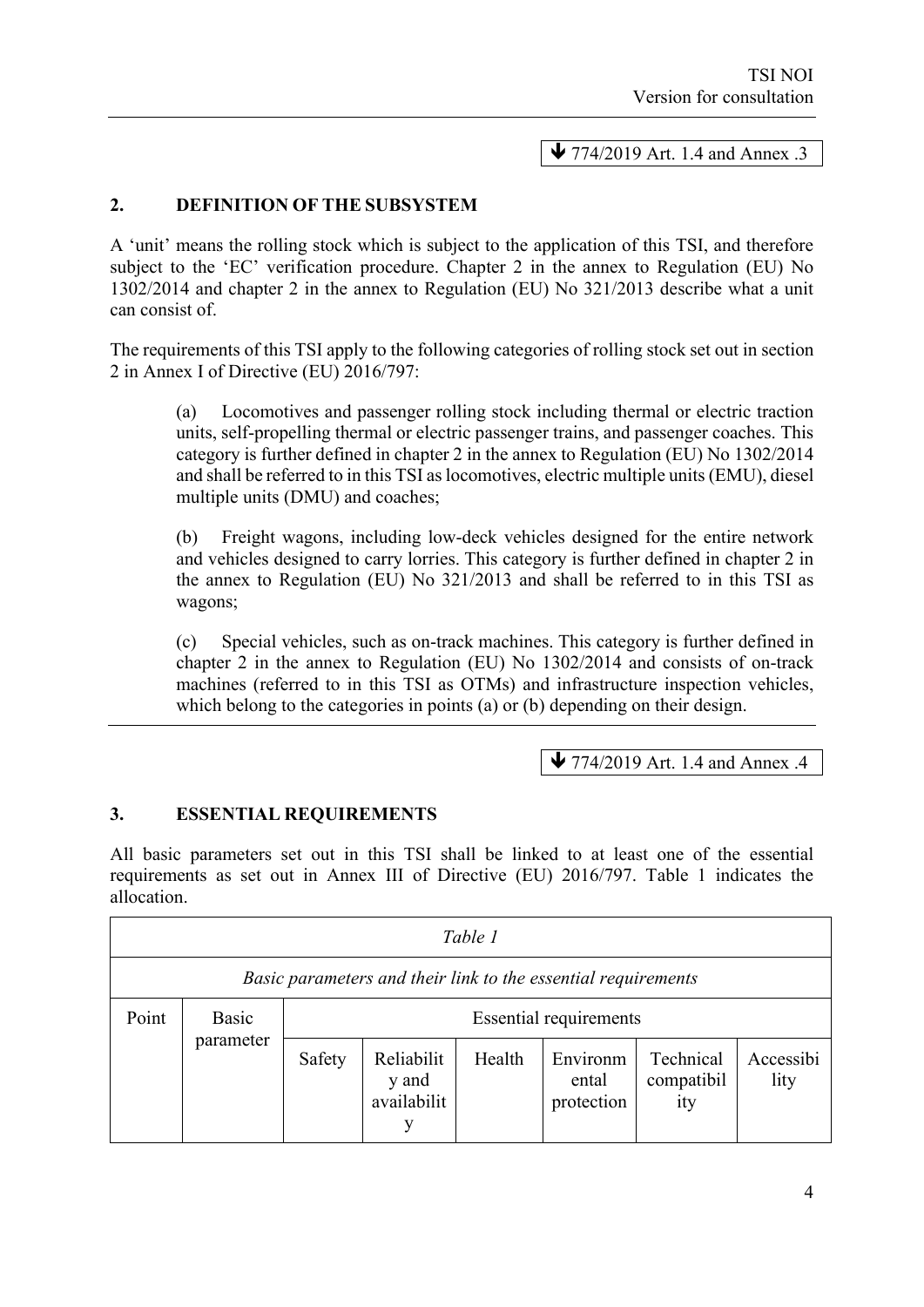| 4.2.1 | Limits for<br>stationary<br>noise                  |  | 1.4.4 |  |
|-------|----------------------------------------------------|--|-------|--|
| 4.2.2 | Limits for<br>starting<br>noise                    |  | 1.4.4 |  |
| 4.2.3 | Limits for<br>pass-by<br>noise                     |  | 1.4.4 |  |
| 4.2.4 | Limits for<br>driver's<br>cab<br>interior<br>noise |  | 1.4.4 |  |

 $\bigvee$  1304/2014  $\rightarrow$  1 774/2019 Art. 1.4 and Annex .5(a)

#### **4. CHARACTERISATION OF THE SUBSYSTEM**

#### **4.1. Introduction**

This Chapter sets out the optimal level of harmonisation related to specifications on the rolling stock subsystem intended to limit the noise emission of the Union rail system and to achieve interoperability.

#### **4.2. Functional and technical specifications of the subsystems**

The following parameters have been identified as critical for the interoperability (basic parameters):

- (a) 'stationary noise';
- (b) 'starting noise';
- (c) 'pass-by noise';
- (d) 'driver's cab interior noise'.

The corresponding functional and technical specifications allocated to the different categories of rolling stock are set out in this section. In case of units equipped with both thermal and electric power the relevant limit values under all normal operation modes shall be respected. If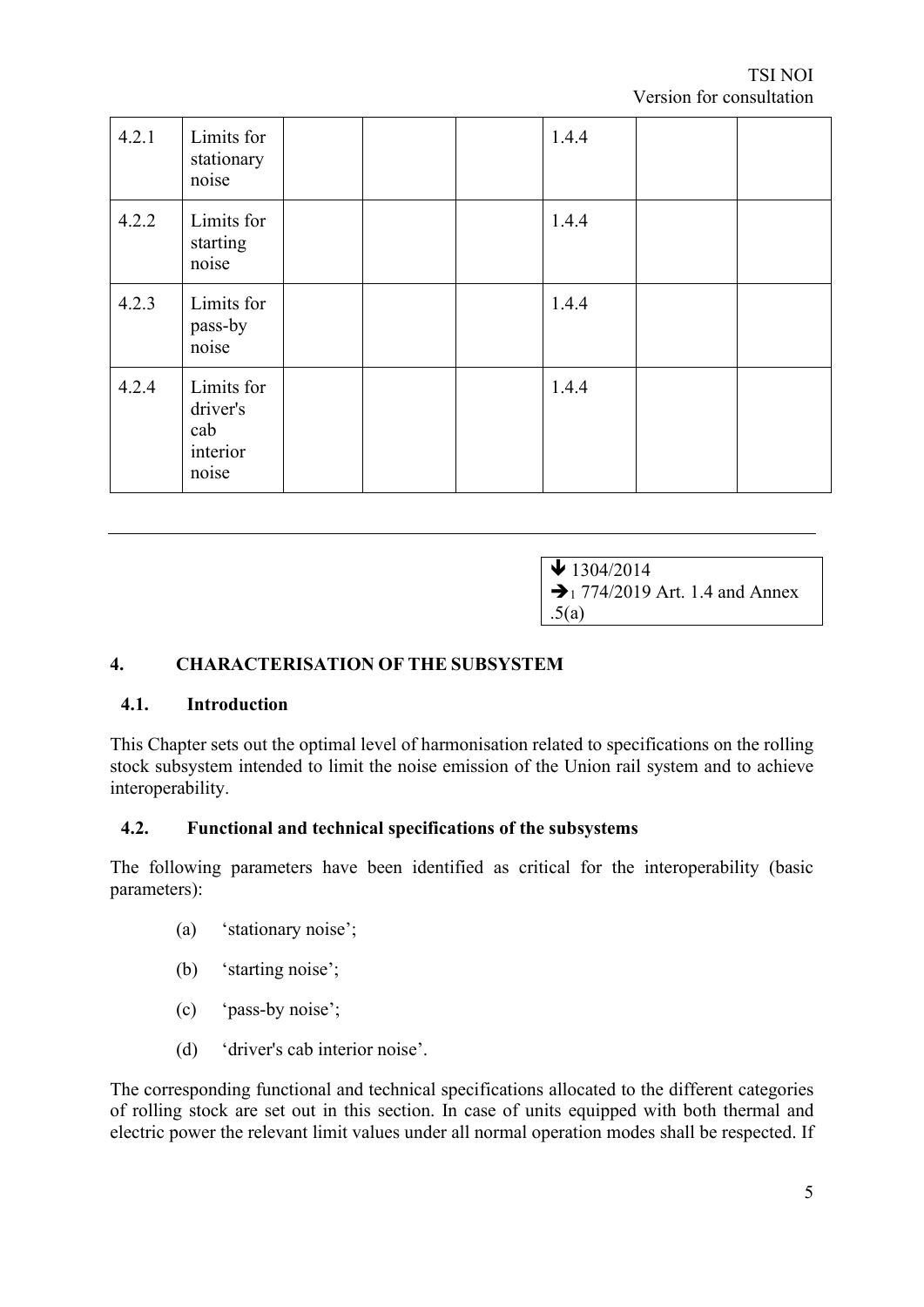one of these operation modes foresees the use of both thermal and electric power at the same time the less restrictive limit value applies. In accordance with  $\rightarrow$  Articles 4(5) and 2(13) of Directive (EU) 2016/797  $\blacktriangle$ , provision may be made for specific cases. Such provisions are indicated in Section 7.3.

The assessment procedures for the requirements in this section are defined in the indicated points and sub points of Chapter 6.

#### *4.2.1. Limits for stationary noise*

The limit values for the following sound pressure levels under normal vehicle conditions concerning the stationary noise allocated to the categories of the rolling stock subsystem are set out in Table 2:

(a) the A-weighted equivalent continuous sound pressure level of the unit (LpAeq,T[unit]);

(b) the A-weighted equivalent continuous sound pressure level at the nearest measuring position i considering the main air compressor ( $L^{i}$ <sub>pAeq,T</sub>); and

(c) the AF-weighted sound pressure level at the nearest measuring position i considering impulsive noise of the exhaust valve of the air dryer  $(L<sup>i</sup><sub>pAFmax</sub>)$ .

| Table 2                                                 |                                   |                              |                            |
|---------------------------------------------------------|-----------------------------------|------------------------------|----------------------------|
|                                                         | Limit values for stationary noise |                              |                            |
| Category of the rolling stock<br>subsystem              | $L_{pAeq,T[unit]}$ [dB]           | $L^1$ <sub>pAeq,T</sub> [dB] | $L^1_{\text{pAFmax}}$ [dB] |
| Electric locomotives and OTMs<br>with electric traction | 70                                | 75                           | 85                         |
| Diesel locomotives and OTMs<br>with diesel traction     | 71                                | 78                           |                            |
| <b>EMUs</b>                                             | 65                                | 68                           |                            |
| <b>DMUs</b>                                             | 72                                | 76                           |                            |
| Coaches                                                 | 64                                | 68                           |                            |
| Wagons                                                  | 65                                | n.a.                         | n.a.                       |

The limit values are defined at a distance of 7,5 m from the centre of the track and 1,2 m above top of rail.

The demonstration of conformity is described in point 6.2.2.1.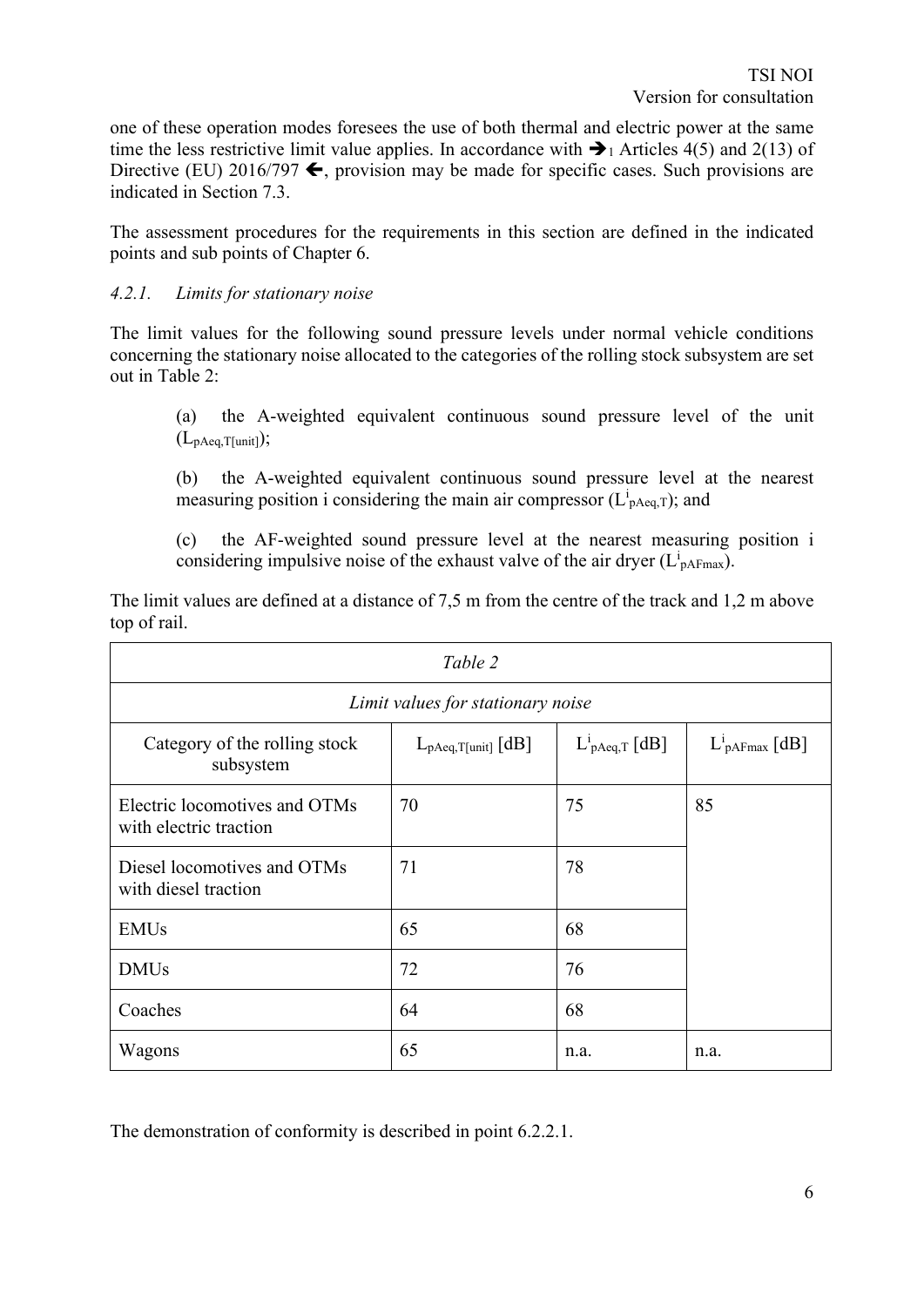#### *4.2.2. Limits for starting noise*

The limit values for the AF-weighted maximum sound pressure level  $(L_{pAF,max})$  concerning the starting noise allocated to the categories of the rolling stock subsystem are set out in Table 3. The limit values are defined at a distance of 7,5 m from the centre of the track and 1,2 m above top of rail.

| Table 3                                                             |                           |  |
|---------------------------------------------------------------------|---------------------------|--|
| Limit values for starting noise                                     |                           |  |
| Category of the rolling stock subsystem                             | $L_{\text{pAF,max}}$ [dB] |  |
| Electric locomotives with total tractive power $P < 4500$ kW        | 81                        |  |
| Electric locomotives with total tractive power $P \ge 4500$ kW      | 84                        |  |
| OTMs with electric traction                                         |                           |  |
| 85<br>Diesel locomotives $P \le 2000$ kW at the engine output shaft |                           |  |
| 87<br>Diesel locomotives $P \ge 2000$ kW at the engine output shaft |                           |  |
| OTMs with diesel traction                                           |                           |  |
| EMUs with a maximum speed $v_{max}$ < 250 km/h<br>80                |                           |  |
| EMUs with a maximum speed $v_{max} \ge 250$ km/h<br>83              |                           |  |
| 82<br>DMUs $P < 560$ kW/engine at the engine output shaft           |                           |  |
| 83<br>DMUs $P \ge 560$ kW/engine at the engine output shaft         |                           |  |

The demonstration of conformity is described in point 6.2.2.2.

#### *4.2.3. Limits for pass-by noise*

The limit values for the A-weighted equivalent continuous sound pressure level at a speed of 80 km/h ( $L_{\text{pAea,Tp,(80 km/h)}}$ ) and, if applicable, at 250 km/h ( $L_{\text{pAea,Tp,(250 km/h)}}$ ) concerning the passby noise allocated to the categories of the rolling stock subsystem are set out in Table 4. The limit values are defined at a distance of 7.5 m from the centre of the track and 1.2 m above top of rail.

Measurements at speeds higher than or equal to 250 km/h shall also be made at the 'additional measurement position' with a height of 3,5 m above top of rail in accordance with Chapter 6 of EN ISO 3095:2013 and assessed against the applicable limit values of Table 4.

*Table 4*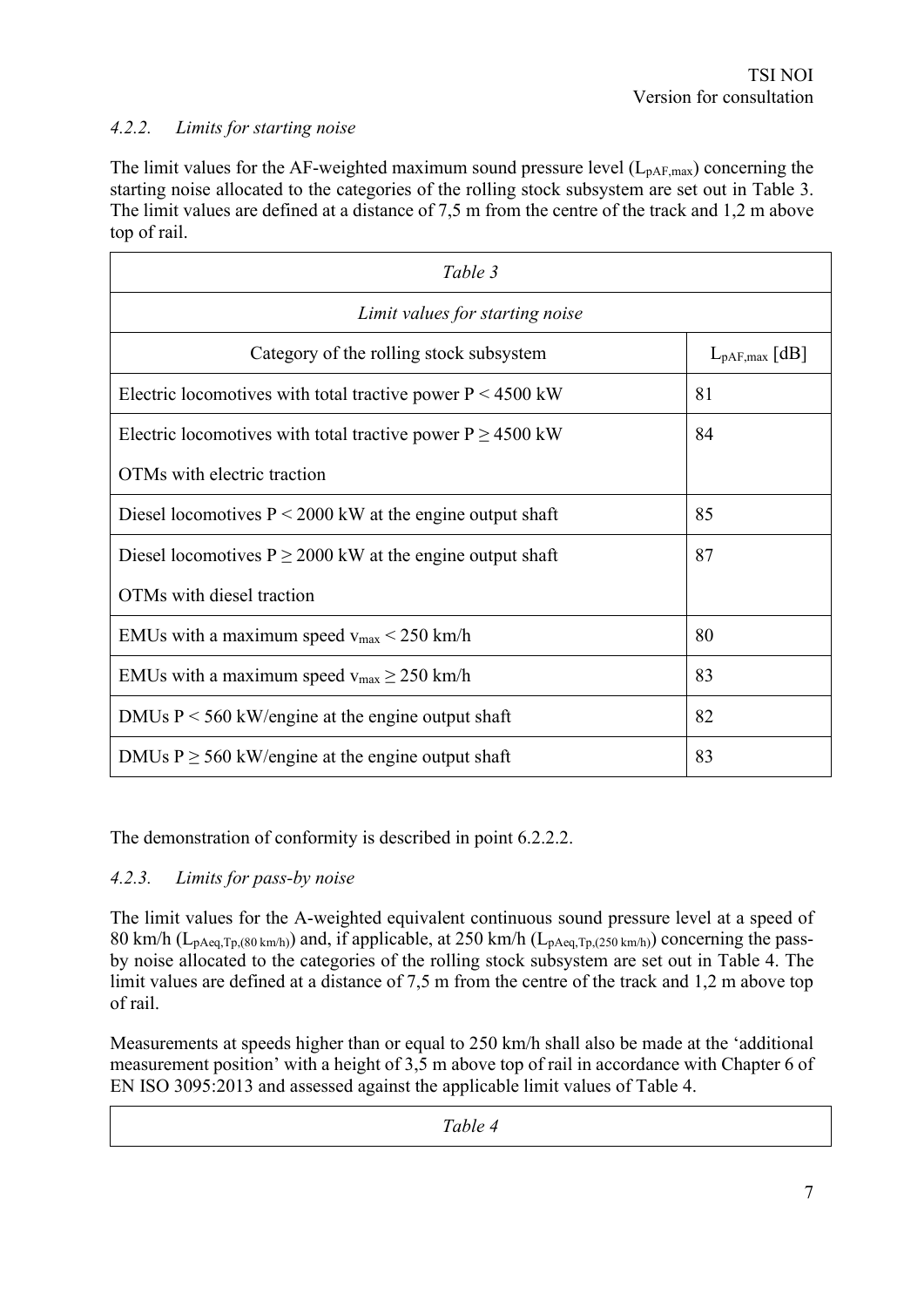| Limit values for pass-by noise                          |                                |                               |  |
|---------------------------------------------------------|--------------------------------|-------------------------------|--|
| Category of the rolling stock subsystem                 | $L_{pAeq,Tp}$ (80 km/h) $[dB]$ | $L_{pAeq,Tp}$ (250 km/h) [dB] |  |
| Electric locomotives and OTMs with<br>electric traction | 84                             | 99                            |  |
| Diesel locomotives and OTMs with diesel<br>traction     | 85                             | n.a.                          |  |
| <b>EMU<sub>s</sub></b>                                  | 80                             | 95                            |  |
| <b>DMUs</b>                                             | 81                             | 96                            |  |
| Coaches                                                 | 79                             | n.a.                          |  |
| Wagons (normalised to APL = $0,225)^2$                  | 83                             | n.a.                          |  |

The demonstration of conformity is described in point 6.2.2.3.

### *4.2.3.a. Friction elements for wheel tread brakes*

The friction element for wheel tread brakes (i.e. brake block) has an influence on the pass-by noise by creating roughness on the wheel tread when braking.

If wheel tread brakes are used the characteristics of the friction element for wheel tread brakes shall contribute to achieving the intended pass-by noise, unless it is demonstrated at subsystem level that the wagon fulfils the requirement set out in clause 4.2.3 of this TSI.

The demonstration of conformity is described in clause 6.1.2.1 of this TSI.

This requirement above does not exempt the unit under assessment from the requirements set out in clause 4.2.3 and the demonstration of conformity set out in clause 6.2.2.3.

### *4.2.4. Limits for the driver's cab interior noise*

The limit values for the A-weighted equivalent continuous sound pressure level  $(L_{pAeq,T})$ concerning the noise within the driver's cab of electric and diesel locomotives, OTMs, EMUs, DMUs and coaches fitted with a cab are set out in Table 5. The limit values are defined in the vicinity of the driver's ear.

<sup>&</sup>lt;sup>2</sup> APL: the number of axles divided by the length over the buffers  $(m^{-1})$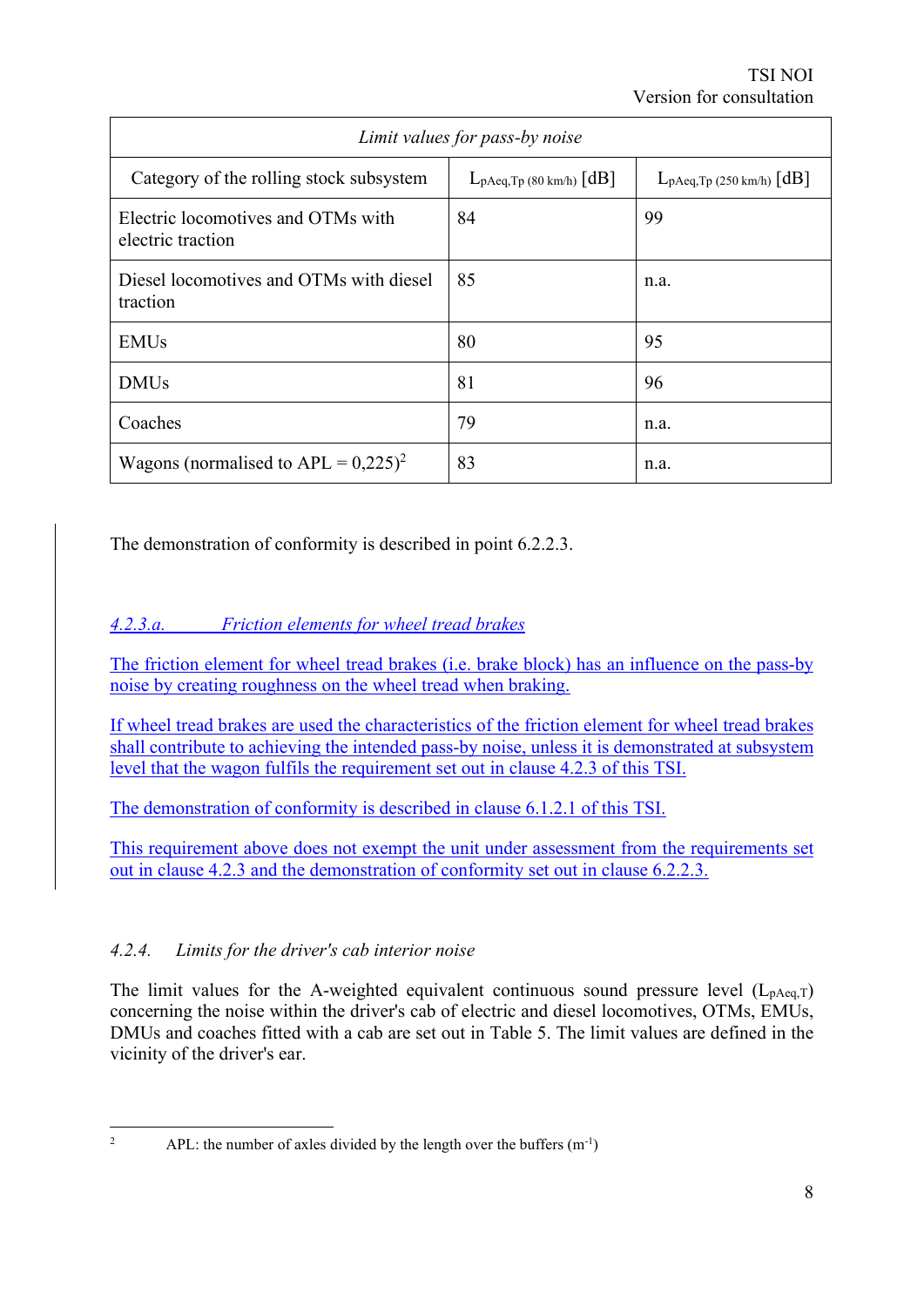| Table 5                                                          |                   |  |  |
|------------------------------------------------------------------|-------------------|--|--|
| Limit values for driver's cab interior noise                     |                   |  |  |
| Noise within the driver's cab                                    | $L_{pAeq,T}$   dB |  |  |
| At standstill with horns sounding                                | 95                |  |  |
| At maximum speed $v_{\text{max}}$ if $v_{\text{max}}$ < 250 km/h | 78                |  |  |
| At maximum speed $v_{max}$ if 250 km/h $\le v_{max}$ < 350 km/h  | 80                |  |  |

The demonstration of conformity is described in point 6.2.2.4.

 $\blacktriangleright$  774/2019 Art. 1.4 and Annex .5(b)

#### **4.3. Functional and technical specifications of the interfaces**

This TSI has the following interfaces with the rolling stock subsystem:

Interface with subsystems of points (a), (b), (c) and (e) of chapter 2 (dealt with in Regulation (EU) No 1302/2014) with regard to:

- stationary noise,
- starting noise (not applicable to coaches),
- pass-by noise,
- interior noise within the driver's cab, where applicable.

Interface with subsystems of point (d) of chapter 2 (dealt with in Regulation (EU) No 321/2013) with regard to:

- pass-by noise,
- stationary noise.

This TSI has the following interface with the operation and traffic management subsystem (dealt with in Decision 2012/757/EU) with regard to:

pass-by noise.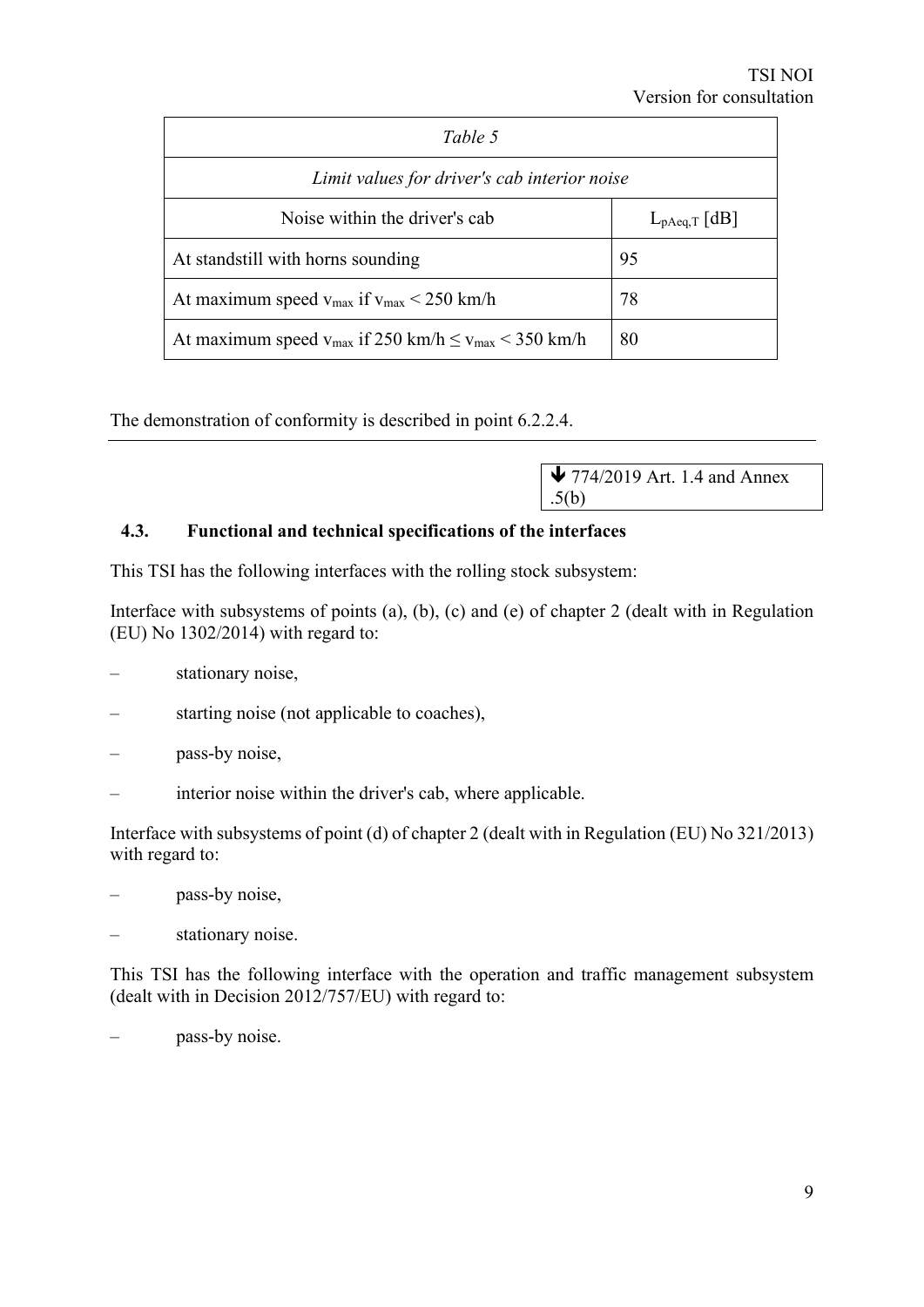$\blacktriangleright$  774/2019 Art. 1.4 and Annex  $.5(c)$ 

#### **4.4. Operating rules**

Requirements concerning the operating rules for the subsystem rolling stock are set out in section 4.4 of the Annex of Regulation (EU) No 1302/2014 and in section 4.4 of the Annex of Regulation (EU) No 321/2013.

*4.4.1. Specific rules for the operation of wagons on quieter routes in case of degraded operation*

The contingency arrangements as defined in point 4.2.3.6.3 of the Annex of Decision 2012/757/EU include the operation of wagons not compliant with point 7.2.2.2 on quieter routes.

This measure can be applied to address capacity restrictions or operational constraints caused by rolling stock failures, extreme weather conditions, accidents or incidents and infrastructure failures.

*4.4.2. Specific rules for the operation of wagons on quieter routes in case of infrastructure works and wagons maintenance*

The operation of wagons not compliant with point 7.2.2.2 on quieter routes shall be possible in case of wagons maintenance activities where only a quieter route is available in order to access the maintenance workshop.

Contingency arrangements set out in point 4.4.1 are applicable in case of infrastructure works where a quieter route is the only suitable alternative.

> $\blacktriangleright$  774/2019 Art. 1.4 and Annex .5(d)

#### **4.5. Maintenance rules**

Requirements concerning the maintenance rules for the subsystem rolling stock are set out in section 4.5 of the Annex of Regulation (EU) No 1302/2014 and in section 4.5 of the Annex of Regulation (EU) No 321/2013.

> $\bigvee$  1304/2014  $\rightarrow$  1 774/2019 Art. 1.4 and Annex .6

#### **4.6. Professional qualifications**

Not applicable.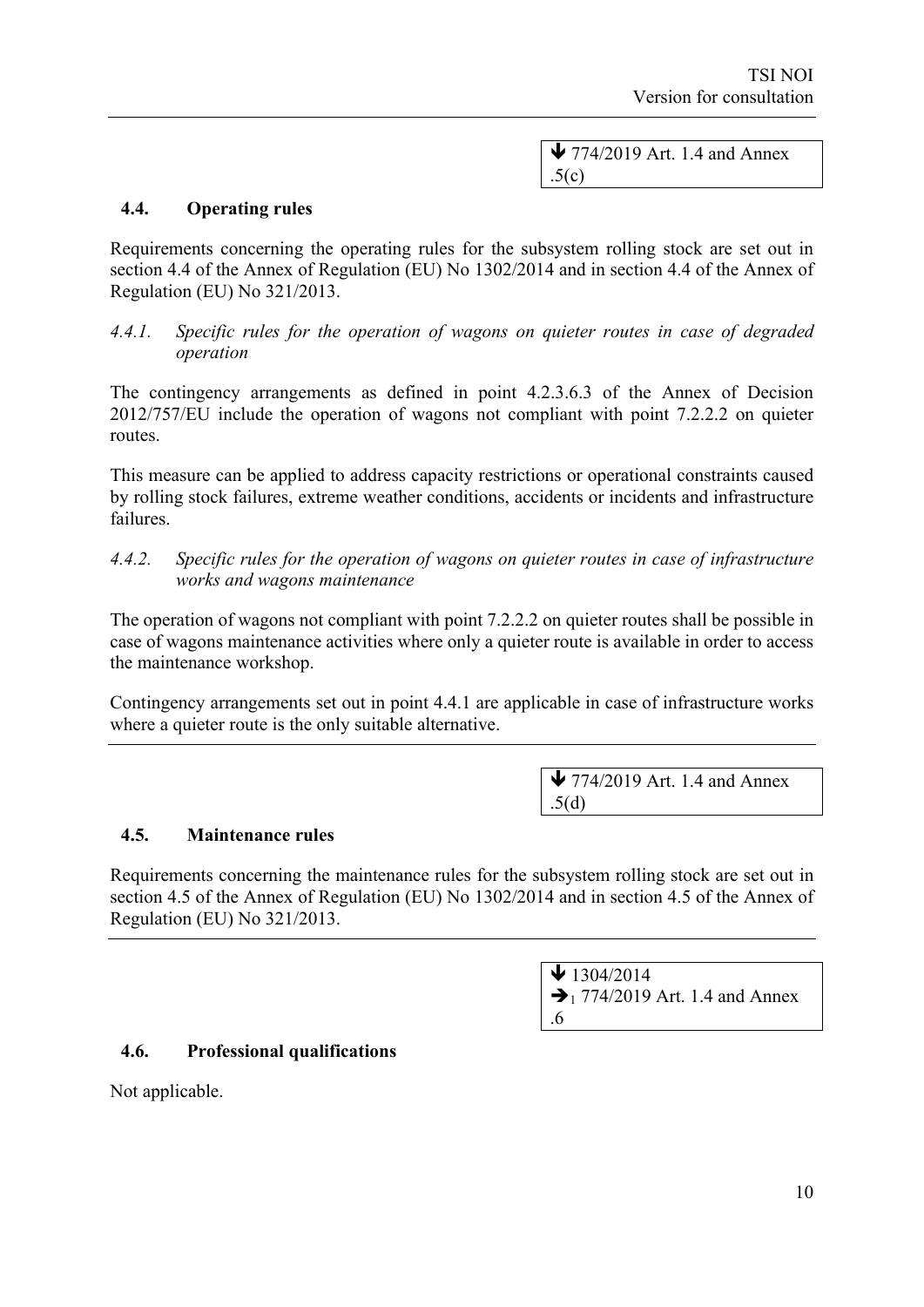#### **4.7. Health and safety conditions**

See Article 6 of this Regulation.

#### **4.8. European register of authorised types of vehicles**

The data of the rolling stock that must be recorded in the 'European register of authorised types of vehicles (ERATV)' are set out in Decision 2011/665/EU.

#### **5. INTEROPERABILITY CONSTITUENTS**

There is no interoperability constituent specified in this TSI.

#### **5.1. General**

Interoperability constituents (ICs), as defined in Article 2(7) of Directive (EU) 2016/797, are listed in section 5.2 together with the reference to corresponding requirements defined in section  $4.2.$ 

#### **5.2. Interoperability constituent specifications**

#### *5.2.1. Friction element for wheel tread brakes*

This interoperability constituent is only applicable to the 'rolling stock - freight wagons' subsystem.

A friction element for wheel tread brakes shall comply with the requirements defined in clause 4.2.3.a. These requirements shall be assessed at IC level.

#### **6. CONFORMITY ASSESSMENT AND EC VERIFICATION**

#### **6.1. Interoperability constituents**

Not applicable.

*6.1.1. Modules*

The conformity assessment of an interoperability constituent shall be performed in accordance with the module(s) described in Table 5a.

Table 5a

**Modules for conformity assessment of interoperability constituents**

Module CB EC-Type examination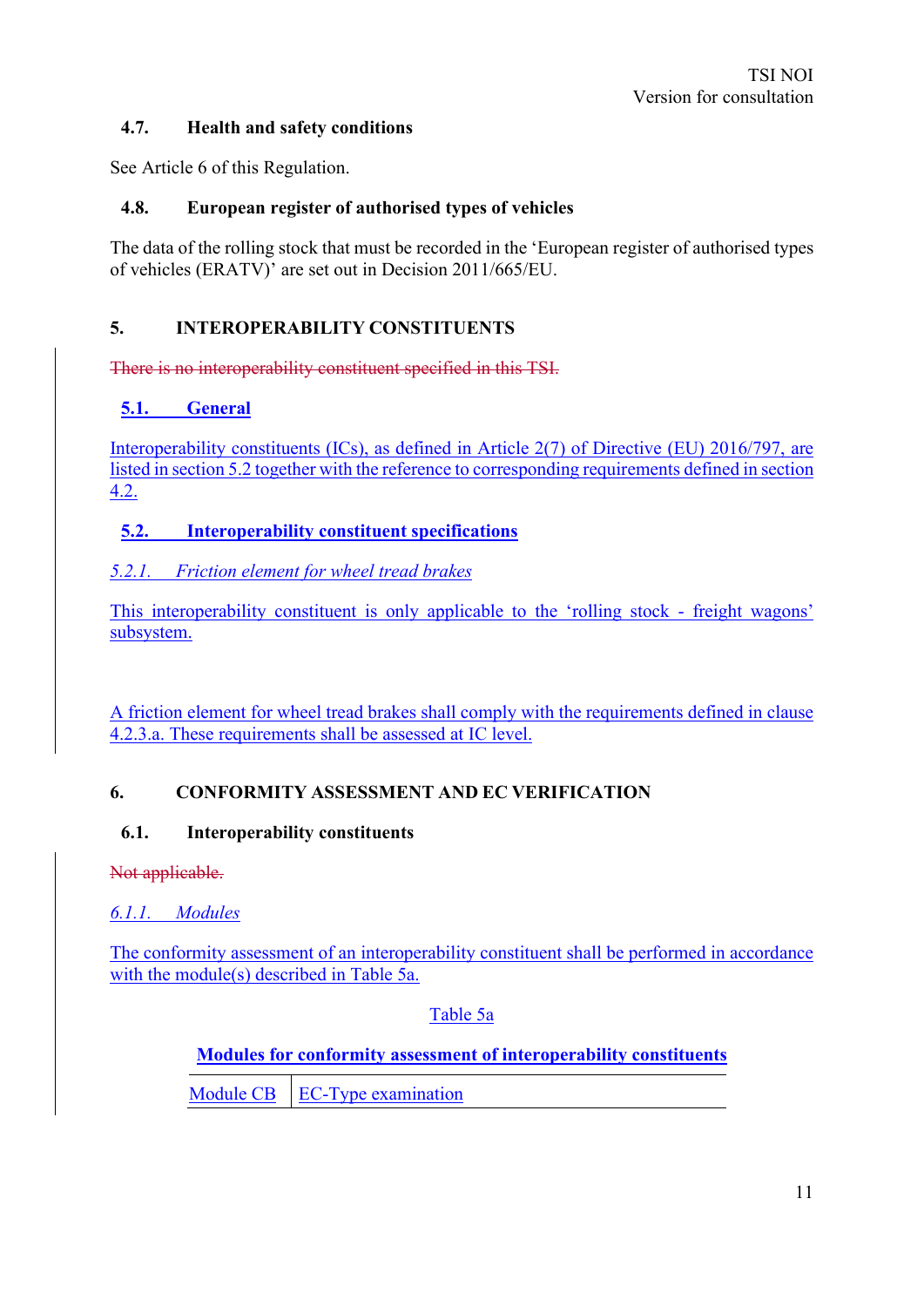| <b>Module CD</b> | Conformity to type based on quality management system<br>of the production process       |
|------------------|------------------------------------------------------------------------------------------|
| Module CF        | Conformity to type based on product verification                                         |
|                  | Module CH1 Conformity based on full quality management system<br>plus design examination |

These modules are specified in detail in Decision 2010/713/EU.

#### *6.1.2. Conformity assessment procedures*

The manufacturer or his authorised representative established within the Union shall choose one of the modules or module combinations indicated below for the constituent 'Friction element for wheel tread brakes':

 $CB+CD$ 

CB+CF

- CH1

Within the application of the chosen module or combination of modules, the interoperability constituent shall be assessed against the requirements mentioned in section 4.2. If necessary, additional requirements concerning the assessment of particular interoperability constituents are defined in the following clauses.

#### 6.1.2.1. Friction element for wheel tread brakes

A friction element for wheel tread brakes shall comply with the requirements defined in appendix F.

Until the end of the transition period set out in Appendix G, the types of friction elements for wheel tread brakes listed in Appendix G are deemed compliant with the requirements above without testing.

#### **6.2. Subsystem rolling stock regarding noise emitted by rolling stock**

#### *6.2.1. Modules*

The EC verification shall be performed in accordance with the module(s) described in Table 6.

| Table 6   |                                           |  |
|-----------|-------------------------------------------|--|
|           | Modules for EC verification of subsystems |  |
| <b>SB</b> | <b>EC-Type Examination</b>                |  |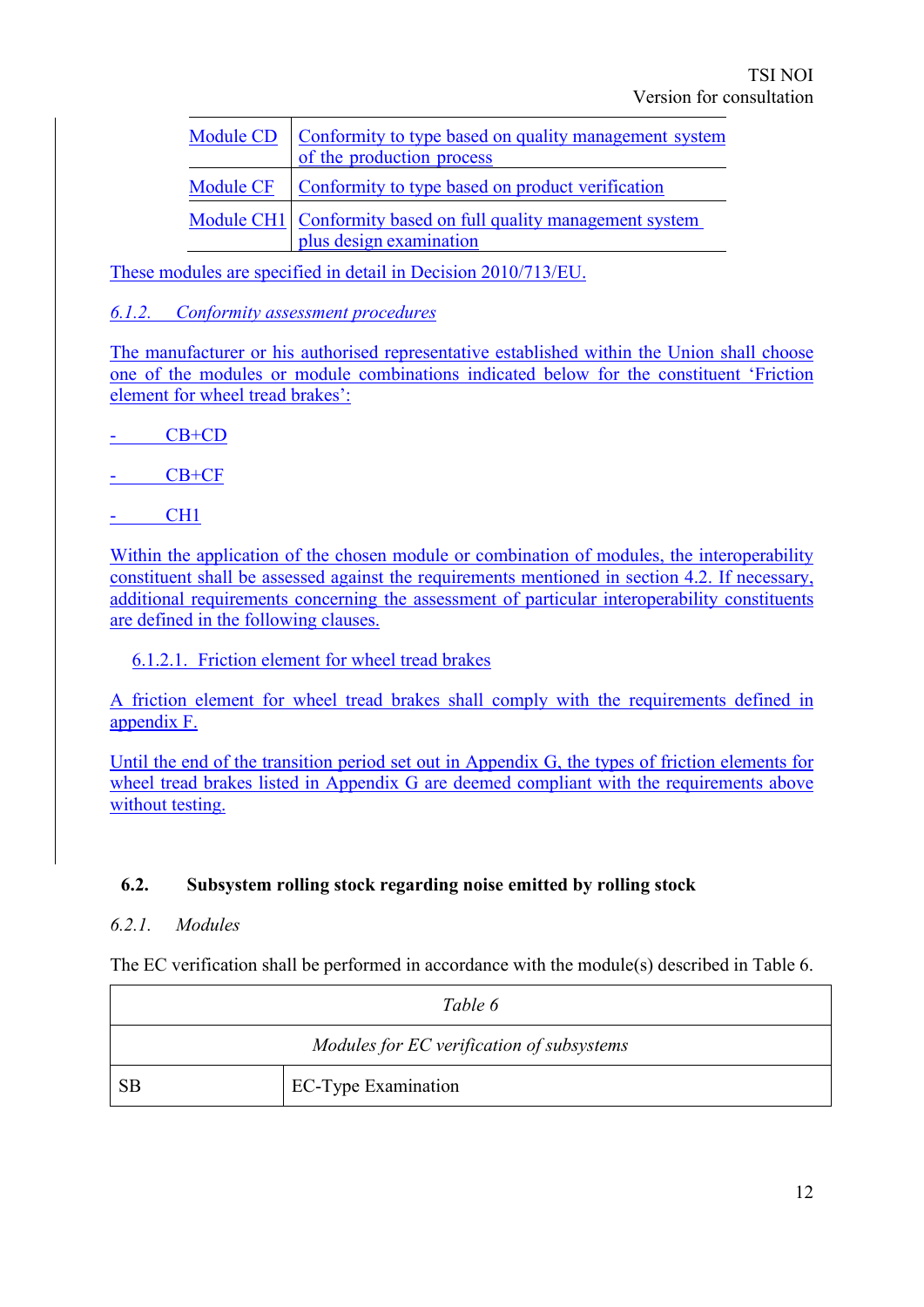| <b>SD</b>       | EC verification based on quality management system of the production<br>process    |
|-----------------|------------------------------------------------------------------------------------|
| <b>SF</b>       | EC verification based on product verification                                      |
| SH <sub>1</sub> | EC verification based on full quality management system plus design<br>examination |

These modules are specified in detail in Decision 2010/713/EU.

#### *6.2.2. EC verification procedures*

The applicant shall choose one of the following assessment procedures consisting of one or more modules for the EC verification of the subsystem:

 $(SB+SD)$ ,

 $(SB+SF)$ ,

 $(SH1)$ .

Within the application of the chosen module or module combination the subsystem shall be assessed against the requirements defined in Section 4.2. If necessary, additional requirements concerning the assessment are given in the following points.

#### 6.2.2.1. Stationary noise

The demonstration of conformity with the limit values on stationary noise as set out in point 4.2.1 shall be carried out in accordance with Sections 5.1, 5.2, 5.3, 5.4, 5.5 (without clause 5.5.2), 5.7 and clause 5.8.1 of EN ISO 3095:2013.

For the assessment of the main air compressor noise at the nearest measuring position i, the  $L_{\text{pAeq},T}^i$  indicator shall be used with T representative of one operating cycle as defined in Section 5.7 of EN ISO 3095:2013. Only the train systems that are required for the air compressor to run under normal operating conditions shall be used for this. The train systems which are not needed for the operation of the compressor may be switched off to prevent contribution to the noise measurement. The demonstration of conformity with the limit values shall be carried out under the conditions solely necessary for operation of the main air compressor at the lowest rpm.

For the assessment of the impulsive noise sources at the nearest measuring position i, the  $L_{\text{pAFmax}}^i$  indicator shall be used. The relevant noise source is the exhaust from the valves of the air dryer.

#### 6.2.2.2. Starting noise

The demonstration of conformity with the limit values on starting noise as set out in point 4.2.2 shall be carried out in accordance with Chapter 7 (without clause 7.5.1.2) of EN ISO 3095:2013.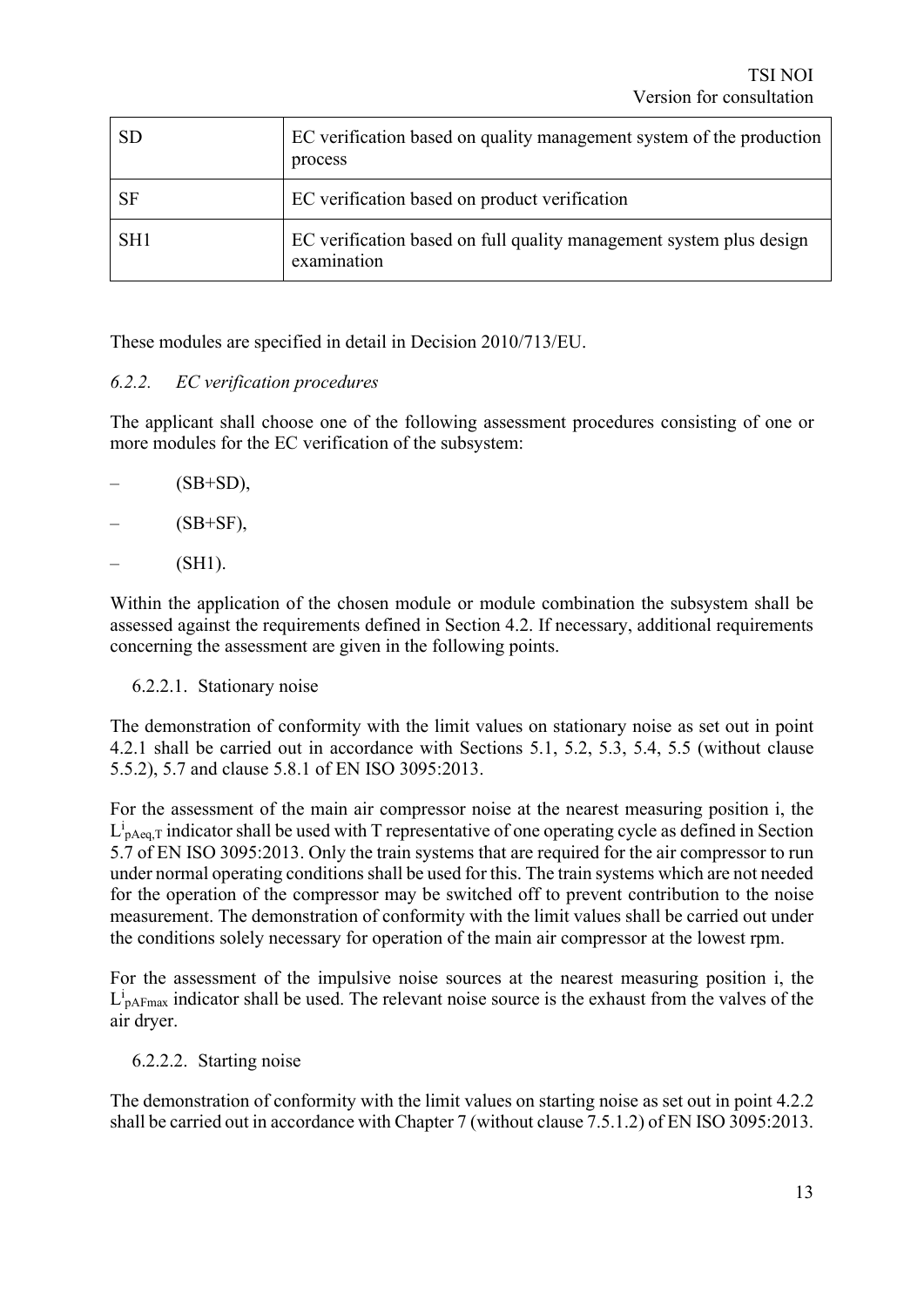The maximum level method referring to Section 7.5 of EN ISO 3095:2013 shall apply. Deviating from clause 7.5.3 of EN ISO 3095:2013 the train shall accelerate from standstill up to 30 km/h and then maintain the speed.

In addition the noise shall be measured at a distance of 7,5 m from the centre of the track and a height of 1,2 m above top of rail. The 'averaged level method' and the 'maximum level method' in accordance with Section 7.6 and 7.5 respectively of EN ISO 3095:2013 shall apply and the train shall accelerate from standstill up to 40 km/h and then maintain the speed. The measured values are not assessed against any limit value and shall be recorded in the technical file and communicated to the Agency.

For OTMs the starting procedure shall be performed without additional trailer loads.

#### 6.2.2.3. Pass-by noise

The demonstration of conformity with the limit values on pass-by noise as set out in point 4.2.3 shall be carried out in accordance with points 6.2.2.3.1 and 6.2.2.3.2.

#### 6.2.2.3.1. Test track conditions

The tests shall be performed on a reference track as defined in Section 6.2 of EN ISO 3095:2013.

However, it is permitted to carry out the test on a track that does not comply with the reference track conditions in terms of acoustic rail roughness level and track decay rates as long as the noise levels measured in accordance with point 6.2.2.3.2 do not exceed the limit values set out in point 4.2.3.

The acoustic rail roughness and the decay rates of the test track shall be determined in any case. If the track on which the tests are performed does meet the reference track conditions, the measured noise levels shall be marked 'comparable', otherwise they shall be marked 'noncomparable'. It shall be recorded in the technical file whether the measured noise levels are 'comparable' or 'non-comparable'.

The measured acoustic rail roughness values of the test track remain valid during a period starting 3 months before and ending 3 months after this measurement, provided that during this period no track maintenance has been performed which influences the rail acoustic roughness.

The measured track decay rate values of the test track shall remain valid during a period starting 1 year before and ending 1 year after this measurement, provided that during this period no track maintenance has been performed which influences the track decay rates.

Confirmation shall be provided in the technical file that the track data related to the type's passby noise measurement were valid during the day(s) of testing, e.g. by providing the date of last maintenance having an impact on noise.

Furthermore, it is permitted to carry out tests at speeds equal to or higher than 250 km/h on slab tracks. In this case the limit values shall be 2 dB higher than those set out in point 4.2.3.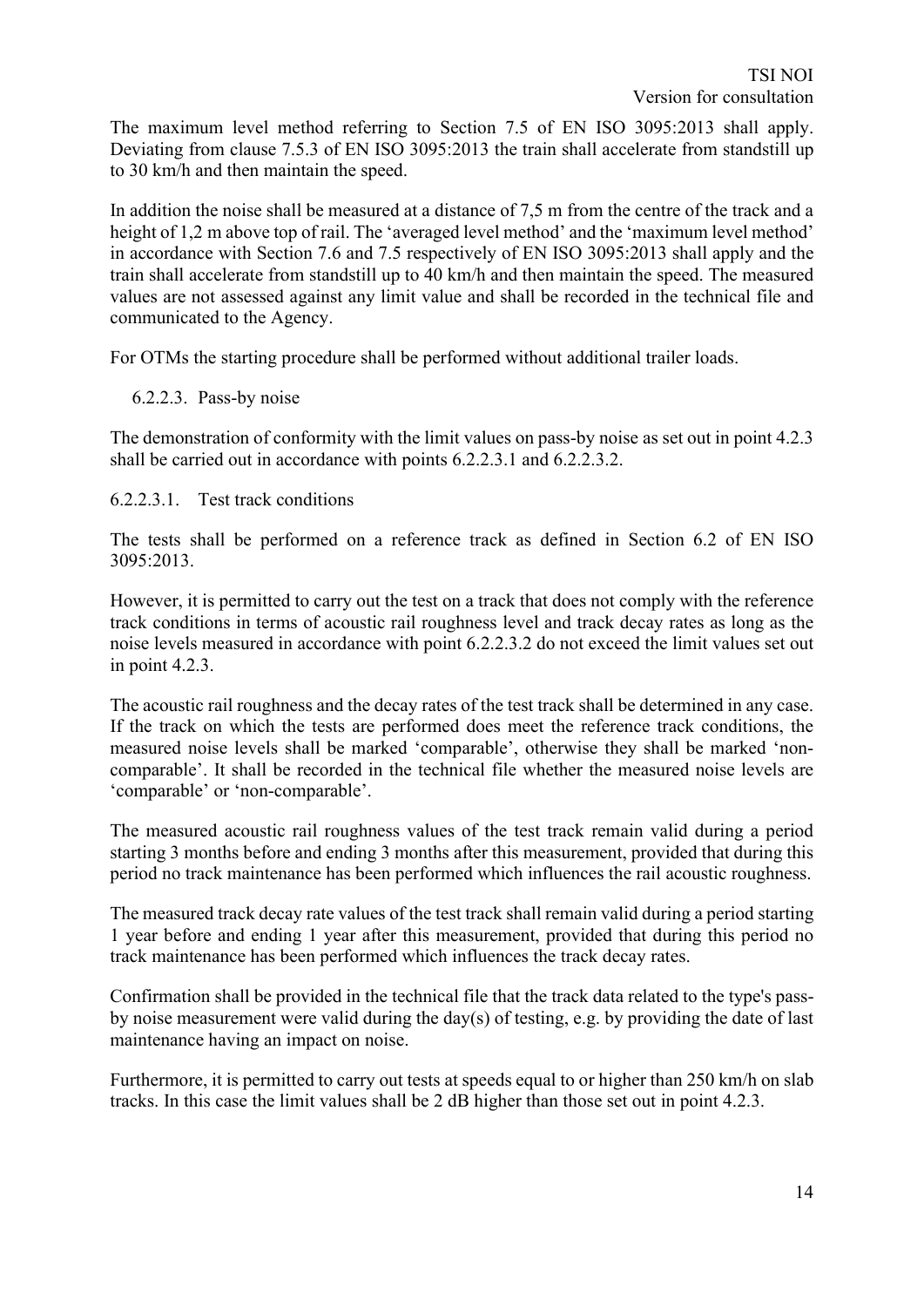#### 6.2.2.3.2. Procedure

The tests shall be carried out in accordance with the provision in Sections 6.1, 6.3, 6.4, 6.5, 6.6 and 6.7 (without 6.7.2) of EN ISO 3095:2013. Any comparison against limit values shall be carried out with results rounded to the nearest integer decibel. Any normalisation shall be performed before rounding. The detailed assessment procedure is set out in points 6.2.2.3.2.1, 6.2.2.3.2.2 and 6.2.2.3.2.3.

#### 6.2.2.3.2.1. EMU, DMUs, locomotives and coaches

For EMU, DMUs, locomotives and coaches three classes of maximum operational speed are distinguished:

(1) If the maximum operational speed of the unit is lower than or equal to 80 km/h, the pass-by noise shall be measured at its maximum speed  $v_{\text{max}}$ . This value shall not exceed the limit value  $L_{pAeq,Tp(80 \text{ km/h})}$  as set out in point 4.2.3.

(2) If the maximum operational speed  $v_{\text{max}}$  of the unit is higher than 80 km/h and lower than 250 km/h, the pass-by noise shall be measured at 80 km/h and at its maximum speed. Both measured pass-by noise values  $L_{p,\text{Aea},\text{To(vtest)}}$  shall be normalised to the reference speed of 80 km/h  $L_{\text{pAea,Tp(80 km/h)}}$  using formula (1). The normalised value shall not exceed the limit value  $L_{pAeq,Tp(80 \text{ km/h})}$  as set out in point 4.2.3.

*Formula (1):*

 $L_{pAeq,Tp(80 \text{ km/h})} = L_{pAeq,Tp(vtest)} - 30 * \log (v_{test}/80 \text{ km/h})$ 

|                               | $ \rightarrow_1 v_{te}  =$ Actual speed during the measurement |
|-------------------------------|----------------------------------------------------------------|
| $\vert_{\rm st}$ $\leftarrow$ |                                                                |

(3) If the maximum operational speed  $v_{\text{max}}$  of the unit is equal to or higher than 250 km/h, the pass-by noise shall be measured at 80 km/h and at its maximum speed with an upper test speed limit of 320 km/h. The measured pass-by noise value  $L_{pAeq,Tp(vtest)}$ at 80 km/h shall be normalised to the reference speed of 80 km/h  $L_{pAeq,Tp(80 \text{ km/h})}$  using formula (1). The normalised value shall not exceed the limit value  $L_{pAeq,Tp(80 \text{ km/h})}$  as set out in point 4.2.3. The measured pass-by noise value at maximum speed  $L_{\text{pAea,Tp(vtest)}}$  shall be normalised to the reference speed of 250 km/h  $L_{\text{pAea,Tp(250 km/h)}}$ using formula (2). The normalised value shall not exceed the limit value  $L_{pAeq,Tp(250)}$ km/h) as set out in point 4.2.3.

*Formula (2):*

 $L_{\text{pAeq},\text{Tp(250 km/h)}} = L_{\text{pAeq},\text{Tp(vtest)}} - 50 * \log(\text{vtest}/250 \text{ km/h})$ 

|                               | $ \rightarrow_1 v_{te}  =$ Actual speed during the measurement |
|-------------------------------|----------------------------------------------------------------|
| $\vert_{\rm st}$ $\leftarrow$ |                                                                |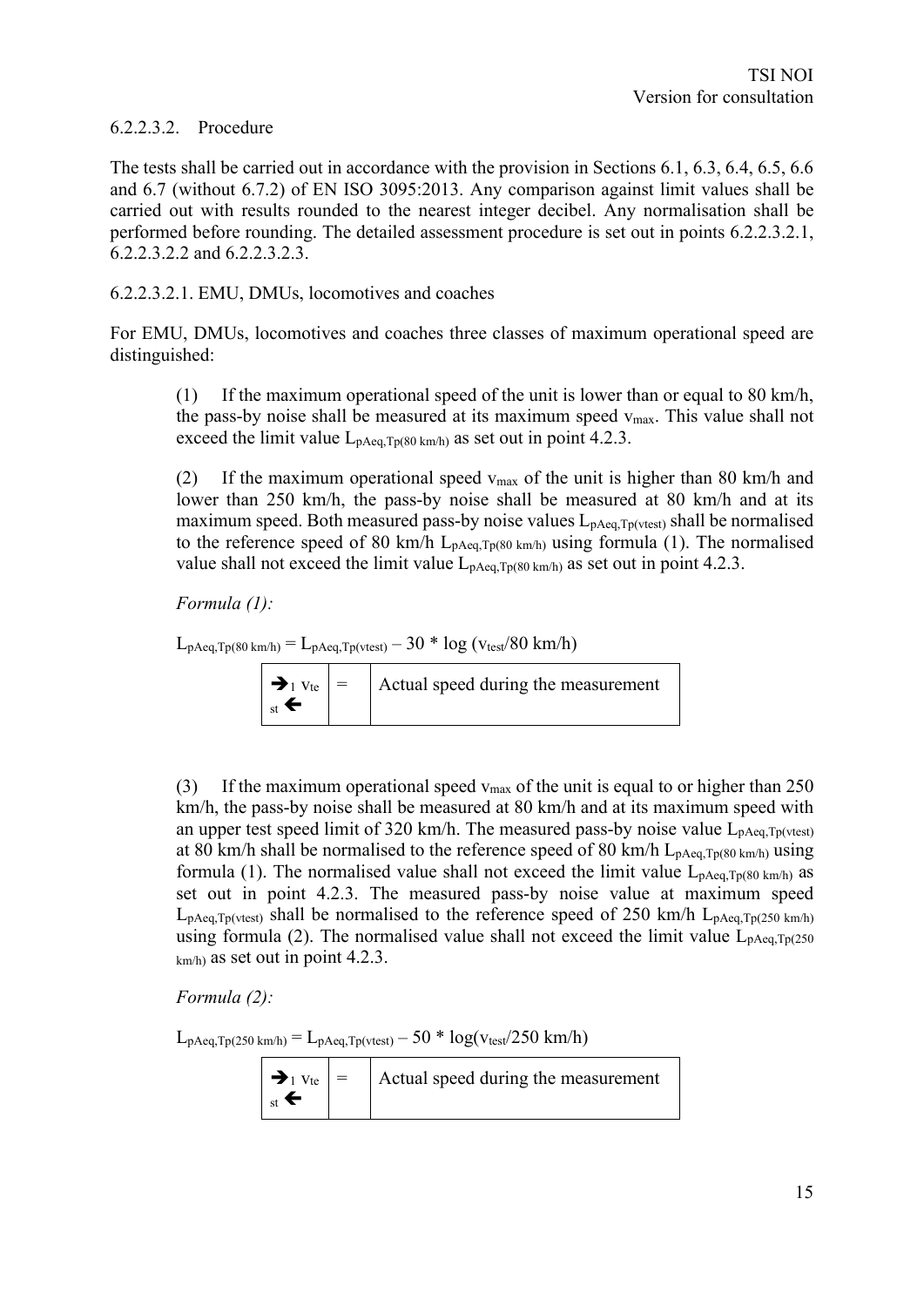#### 6.2.2.3.2.2. Wagons

For wagons two classes of maximum operational speed are distinguished:

(1) If the maximum operational speed  $v_{\text{max}}$  of the unit is lower than or equal to 80 km/h, the pass-by noise shall be measured at its maximum speed. The measured passby noise value  $L_{pAeq,Tp(vtest)}$  shall be normalised to a reference APL of 0,225 m<sup>-1</sup>  $L_{pAeq,Tp}$ (APLref) using formula (3). This value shall not exceed the limit value  $L_{pAeq,Tp(80 \text{ km/h})}$  as set out in point 4.2.3.

*Formula (3):*

 $L_{\text{pAeq},\text{Tp (APLref)}} = L_{\text{pAeq},\text{Tp(vtest)}} - 10 * \log(\text{APL}_{\text{wag}}/0.225 \text{ m}^{-1})$ 

| $APL_{\text{wag}}$                                      | $=$ | Number of axles divided by the length over the buffers $[m^{-1}]$ |
|---------------------------------------------------------|-----|-------------------------------------------------------------------|
| $\rightarrow_1$ $v_{\text{test}}$ $\leftarrow$ $\mid$ = |     | Actual speed during the measurement                               |

(2) If the maximum operational speed  $v_{\text{max}}$  of the unit is higher than 80 km/h, the pass-by noise shall be measured at 80 km/h and at its maximum speed. Both measured pass-by noise values  $L_{pAeq,Tp(vtest)}$  shall be normalised to the reference speed of 80 km/h and to a reference APL of  $0,225$  m<sup>-1</sup> L<sub>pAeq,Tp(APL ref, 80 km/h)</sub> using formula (4). The normalised value shall not exceed the limit value  $L_{pAea,Tp(80 km/h)}$  as set out in point 4.2.3.

*Formula (4):*

 $L_{\text{pAeq},\text{Tp (APLref, 80 km/h)}} = L_{\text{pAeq},\text{Tp(vtest)}} - 10 * \log(\text{APL}_{\text{wag}}/0.225 \text{ m}^{-1}) - 30 * \log(\text{vtest}/80$ km/h)

| $APL_{\text{wag}}$                     | $=$ | Number of axles divided by the length over the buffers $[m^{-1}]$ |
|----------------------------------------|-----|-------------------------------------------------------------------|
| $\rightarrow_1$ Vtest $\leftarrow$   = |     | Actual speed during the measurement                               |

#### 6.2.2.3.2.3. OTMs

For OTMs the same assessment procedure as set out in 6.2.2.3.2.1 applies. The measuring procedure shall be performed without additional trailer loads.

OTMs are deemed to comply with the pass-by noise level requirements in point 4.2.3 without measuring when they are:

- solely braked by either composite brake blocks or disc brakes, and
- equipped with composite scrubbers, if scrubber blocks are fitted.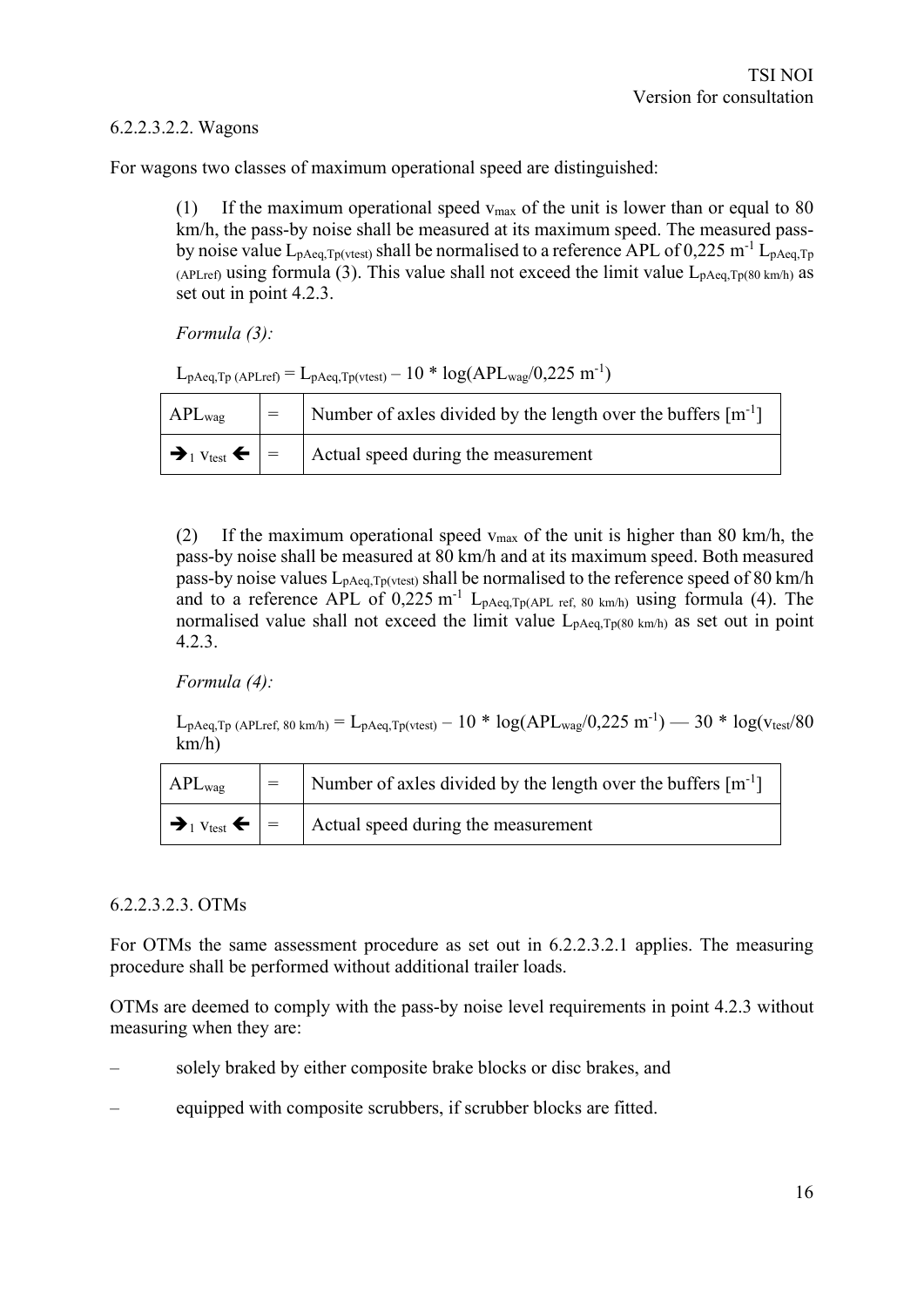#### 6.2.2.4. Driver's cab interior noise

The demonstration of conformity with the limit values on the driver's cab interior noise as set out in point 4.2.4 shall be carried out in accordance with EN 15892:2011. For OTMs the measuring procedure shall be performed without additional trailer loads.

#### *6.2.3. Simplified evaluation*

Instead of the test procedures as set out in point 6.2.2, it is permitted to substitute some or all of the tests by a simplified evaluation. The simplified evaluation consists of acoustically comparing the unit under assessment to an existing type (further referred to as the reference type) with documented noise characteristics.

The simplified evaluation may be used for each of the applicable basic parameters 'stationary noise', 'starting noise', 'pass-by noise' and 'driver's cab interior noise' autonomously and shall consist of providing evidence that the effects of the differences of the unit under assessment do not result in exceeding the limit values set out in Section 4.2.

For the units under simplified evaluation, the proof of conformity shall include a detailed description of the noise relevant changes compared to the reference type. From this description, a simplified evaluation shall be performed. The estimated noise values shall include the uncertainties of the applied evaluation method. The simplified evaluation can either be a calculation and/or simplified measurement.

A unit certified on the basis of the simplified evaluation method shall not be used as a reference unit for a further evaluation.

If the simplified evaluation is applied for pass-by noise, the reference-type shall comply with at least one of the following:

- Chapter 4 and for which the pass-by noise results are marked 'comparable'
- Chapter 4 of Decision 2011/229/EU and for which the pass-by noise results are marked 'comparable'
- Chapter 4 of Decision 2006/66/EC
- Chapter 4 of Decision 2008/232/EC.

In case of a wagon whose parameters remain, compared to the reference type, within the permitted range of Table 7 it is deemed without further verification that the unit complies with the limit values on pass-by noise as set out in point 4.2.3.

| Table 7                                                           |  |  |  |  |
|-------------------------------------------------------------------|--|--|--|--|
| Permitted variation of wagons for the exemption from verification |  |  |  |  |
| Permitted variation (compared to the reference unit)<br>Parameter |  |  |  |  |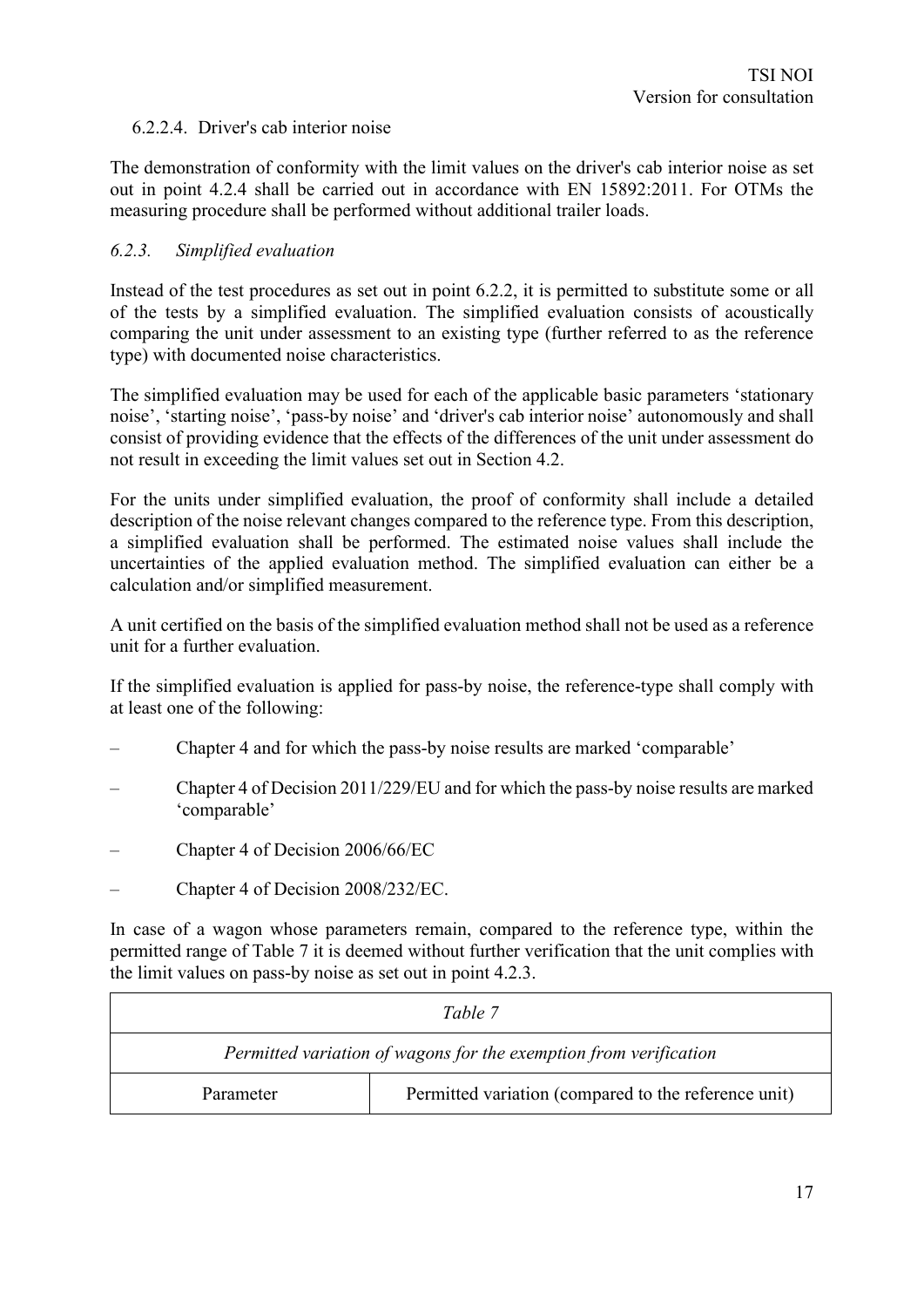| Max. unit speed | Any speed up to $160 \text{ km/h}$                                                                                                                                                                                                                                                                 |
|-----------------|----------------------------------------------------------------------------------------------------------------------------------------------------------------------------------------------------------------------------------------------------------------------------------------------------|
| Type of wheel   | Only if equally or less noisy (acoustic characterisation i. a.<br>w. Annex E of EN 13979-1:2011)                                                                                                                                                                                                   |
| Tare weight     | Only within the range of $+20\%$ /- 5 %                                                                                                                                                                                                                                                            |
| Brake block     | Only if the reference unit is fitted with brake blocks and<br>the brake block of the unit under assessment is covered<br>either by an EC Declaration of Conformity in accordance<br>with this TSI or it is listed in Appendix G of this<br>TSI variation does not result in higher noise emission. |

#### **7. IMPLEMENTATION**

#### **7.1. Application of this TSI to new subsystems**

See Article 8 of this Regulation.

(1) This TSI is applicable to all units of rolling stock in its scope which are placed on the market after the date of application of this TSI, except where the point 7.1.1.2 'Application to ongoing projects' of the LOC&PAS TSI or the point 7.1.1 'Application to ongoing projects' of the WAG TSI applies.

(2) Compliance with the NOI TSI 1304/2014 is deemed equivalent to compliance with this TSI, except for the TSI changes listed in appendix H.

(3) The rules related to the EC type or design examination certificates for the rolling stock subsystem and the associated interoperability constituents shall be as specified in the LOC&PAS TSI clause 7.1.3. and in the WAG TSI clause 7.2.3.

> $\blacktriangleright$  774/2019 Art. 1.4 and Annex .7(a)

#### **7.2. Application of this TSI to existing subsystems**

The principles to be applied by the applicants and authorising entities in case of change(s) to an existing rolling stock in operation or to an existing rolling stock type are defined in point clause 7.1.2 of the Annex to Regulation (EU) No 1302/2014 and section clause 7.2.2 of the Annex to Regulation (EU) No 321/2013.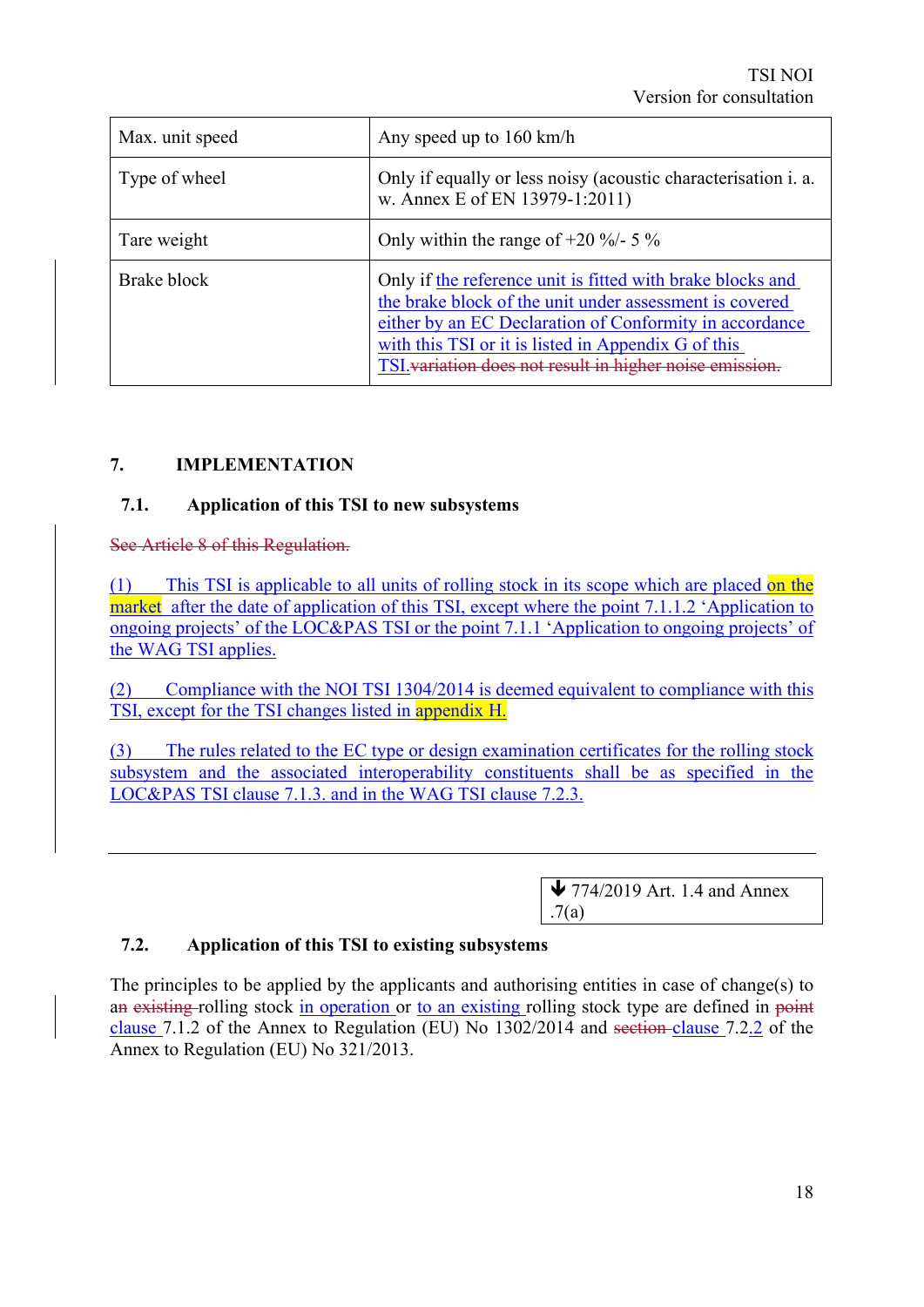#### *7.2.1. Provisions in case of changes to existing rolling stock in operation or to an existing rolling stock type*

The applicant shall ensure that the noise levels of rolling stock subject to change(s) remain below the limits set out in the TSI, which was applicable when the rolling stock in question was first authorised. If no TSI existed at the time of the first authorisation, the applicant shall ensure that the noise levels of the rolling stock subject to change(s) are either not increased or remain below the limits set out in Decision 2006/66/EC or Decision 2002/735/EC.

If an assessment is required, it shall be limited to the basic parameters affected by the change(s).

If the simplified evaluation is applied, the original unit may represent the reference unit in accordance with the provisions of point 6.2.3.

The replacement of a whole unit or (a) vehicle(s) within a unit (e.g. a replacement after a severe damage) does not require a conformity assessment against this TSI, as long as the unit or the vehicle(s) are identical to the ones they replace.

#### *7.2.2. Additional provisions for the application of this TSI to existing wagons*

The restriction of the operation set out in Article 5a of this Regulation shall not apply to wagons mostly operated on lines with a gradient of more than 40 ‰, wagons with a maximum operating speed higher than 120 km/h, wagons with a maximum axle load higher than 22,5 t, wagons exclusively operated for infrastructure works and wagons used in rescue trains.

If a wagon is being equipped with <del>quieter brake blocks as defined in point 7.2.2.1</del> either friction elements for wheel tread brakes covered by an EC Declaration of Conformity in accordance with this TSI or with friction elements for wheel tread brakes listed in appendix G and no noise sources are added to the wagon, then it shall be assumed that the requirements of point 4.2.3 are met without further testing.

#### 7.2.2.1. Quieter brake blocksNot used

A quieter brake block is a brake block belonging to one of the following categories:

– Brake block listed in Appendix G of Regulation (EU) No 321/2013;

– Brake block assessed in accordance with the procedure set out in Appendix F of this TSI.

7.2.2.2. Wagons operated on quieter routes

Wagons belonging to one of the categories below can be operated on the quieter routes within their area of use:

– Wagons holding an EC declaration of verification against Commission Decision 2006/66/EC concerning the technical specification for interoperability relating to the subsystem 'rolling stock — noise' of the trans-European conventional rail system;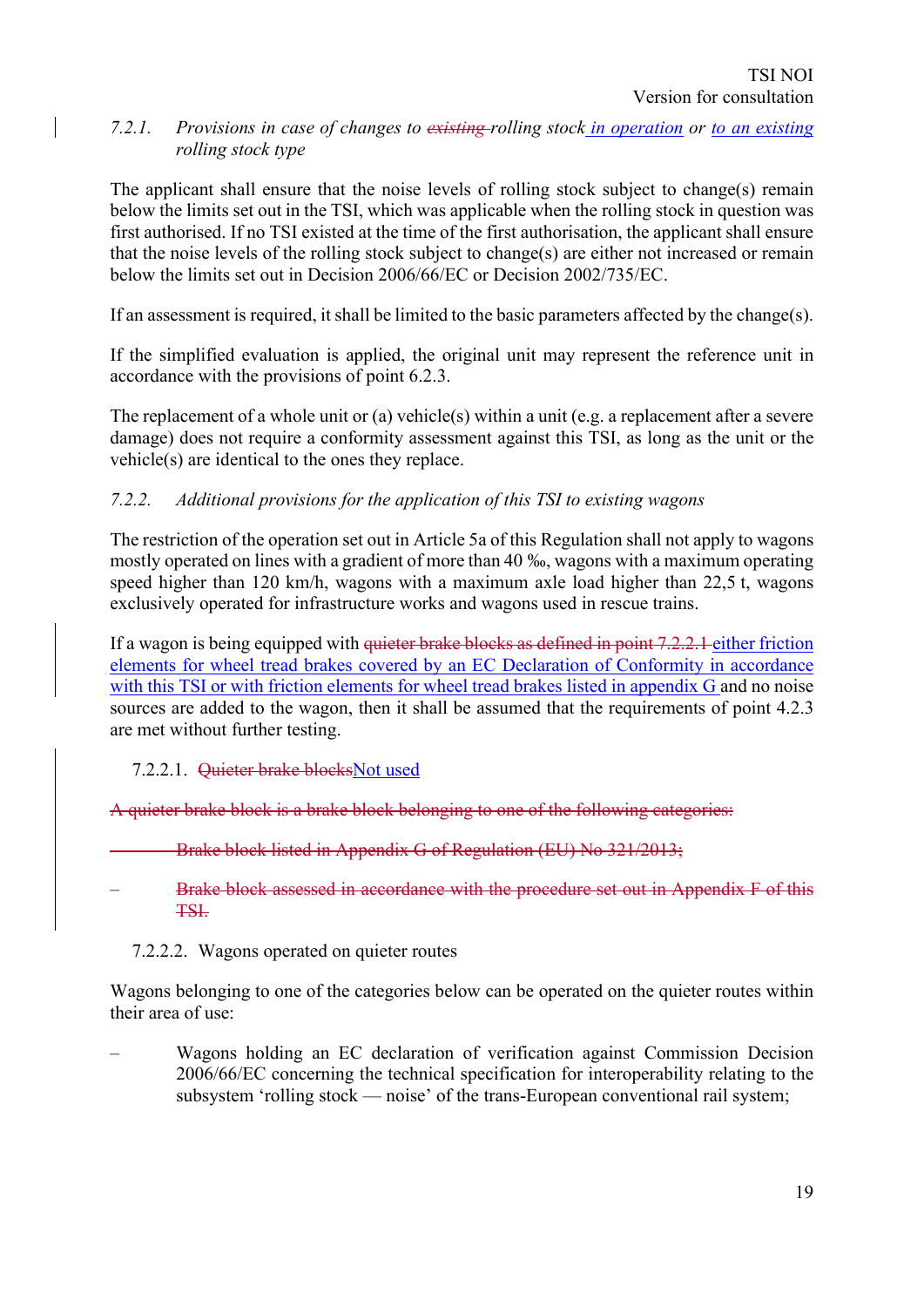- Wagons holding an EC declaration of verification against Commission Decision 2011/229/EU concerning the technical specifications of interoperability relating to the subsystem 'rolling stock – noise' of the trans-European conventional rail system;
- Wagons holding an EC declaration of verification against this TSI;
- Wagons fitted with quieter brake blocks as defined in point 7.2.2.1 either:
	- friction elements for wheel tread brakes covered by an EC Declaration of Conformity in accordance with this TSI, or
	- friction elements for wheel tread brakes listed in appendix G, or
	- brake discs for the service brake function;
	- Wagons fitted with composite brake blocks listed in Appendix E for the service brake function. The operation of these wagons on the quieter routes shall be limited in accordance with the conditions described in this appendix.

#### 7.2.2.3. Interoperability constituents

This point concerns interoperability constituents which are subject to type examination or design examination or to suitability for use.

The type or design examination or suitability for use remains valid even if a revision of this TSI comes into force, unless explicitly otherwise specified in the revision of these TSIs.

During this time, new constituents of the same type are permitted to be placed on the market without a new type assessment.

–

 $\bigvee$  1304/2014

#### **7.3. Specific cases**

#### *7.3.1. Introduction*

The specific cases, as listed in point 7.3.2, are classified as

| a)           | $\cdot$ p<br>cases | 'permanent'<br>cases; |
|--------------|--------------------|-----------------------|
| $\mathsf{b}$ | $\cdot$ T<br>cases | 'temporary'<br>cases. |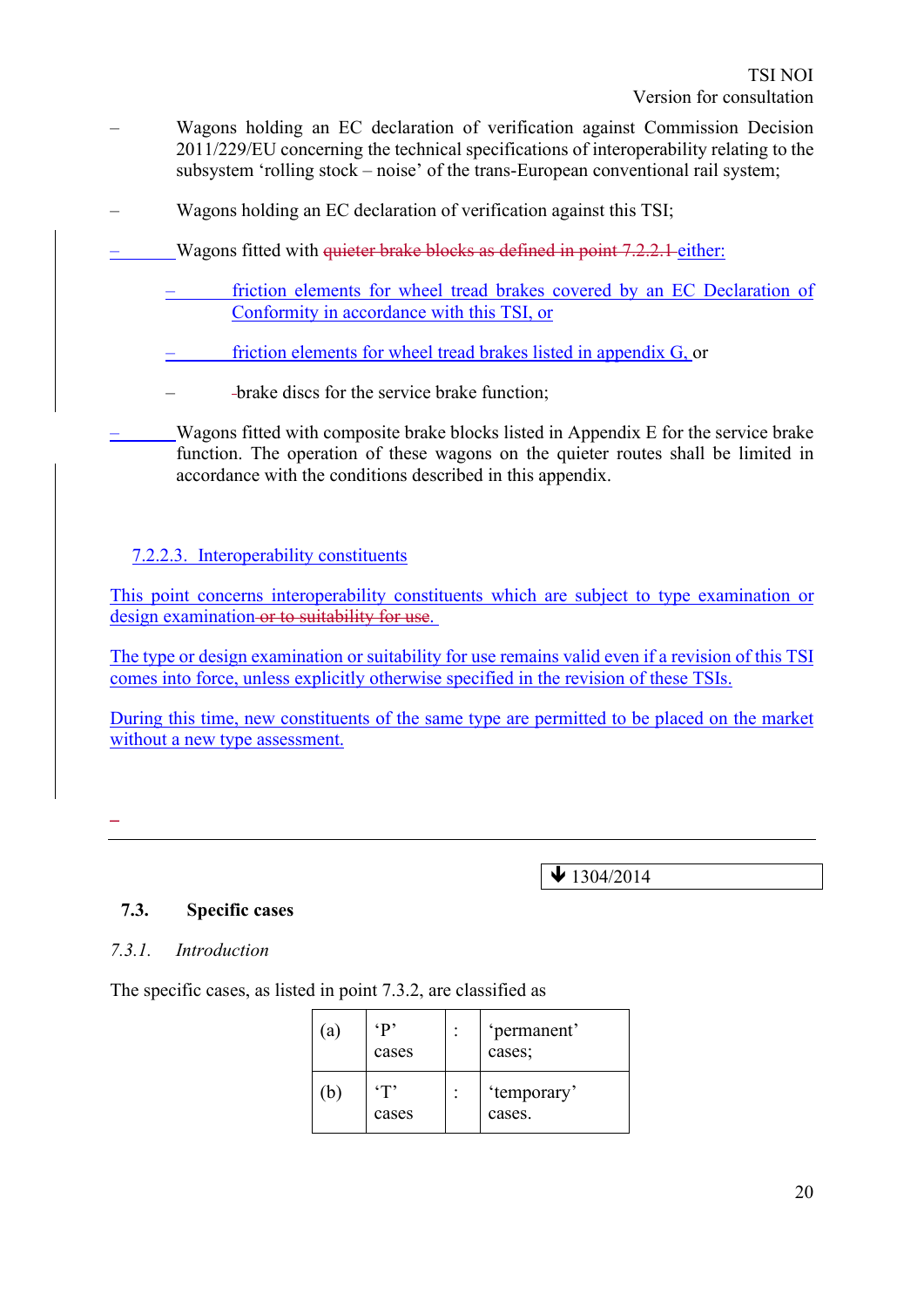$\blacktriangleright$  774/2019 Art. 1.4 and Annex .7(b)

7.3.2.1. Specific cases

(a) Specific case Estonia, Finland, Latvia, Lithuania, Poland and Slovakia

('P') For units, which are in shared use with third countries, the track gauge of which is different from that of the main rail network within the Union, the application of national technical rules instead of the requirements in this TSI shall be permitted.

(b) Specific case Finland

('T') Decision 2011/229/EU may continue to apply for freight wagons to be used only on the territory of Finland and until the relevant technical solution in relation to severe winter conditions is found, but in any case not later than until 31 December 2032. This shall not prevent freight wagons from other Member States to operate on the Finnish network.

 $\blacktriangleright$  1304/2014

7.3.2.2. Limits for stationary noise (point 4.2.1)

(a) Specific case Finland

---

('T') For coaches and wagons equipped with a diesel generator for electrical power supply higher than 100 kW and intended to operate solely on the railway network of Finland the limit value for stationary noise  $L_{pAeq,T}$  [unit] in Table 2 may be raised up to 72 dB.

> $\blacktriangleright$  774/2019 Art. 1.4 and Annex .7(c)

 $\bigvee$  1304/2014

(b) Specific case UK for Great Britain

('P') For DMUs intended to operate solely on the railway network of Great Britain the limit value for stationary noise  $L_{pAeq,T}$  [unit] in Table 2 may be raised up to 77 dB.

This specific case does not apply to DMUs intended to operate solely on the High Speed 1 railway network.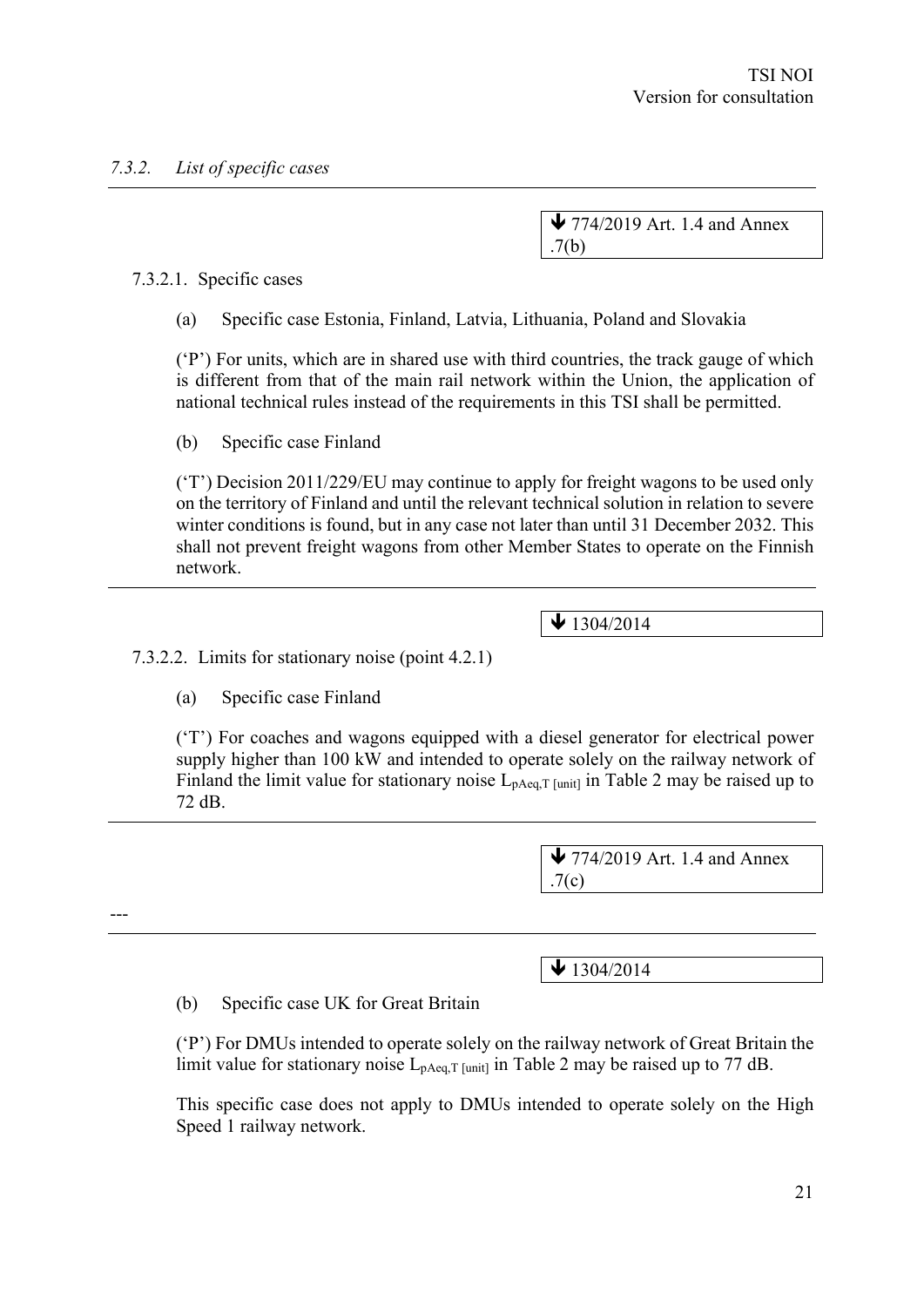(c) Specific case UK for Great Britain

('T') For units intended to operate solely on the railway network of Great Britain the limit values  $L_{\text{pAeq},T}^i$  in Table 2 considering the main air compressor do not apply. The measured values shall be submitted to the NSA UK.

This specific case does not apply to units intended to operate solely on the High Speed 1 railway network.

- 7.3.2.3. Limits for starting noise (point 4.2.2)
	- (a) Specific case Sweden

('T') For locomotives with total tractive power of more than 6000 kW and a maximum axle load of more than 25 t the limit values for starting noise  $L_{pAF,max}$  in Table 3 may be raised up to 89 dB.

(b) Specific case UK for Great Britain

('P') For units specified in Table 8 intended to operate solely on the railway network of Great Britain the limit value for starting noise  $L_{pAF,max}$  in Table 3 may be raised up to the values set out in Table 8.

| Table 8                                                                        |    |  |  |  |  |
|--------------------------------------------------------------------------------|----|--|--|--|--|
| Limit values for starting noise regarding a specific case UK for Great Britain |    |  |  |  |  |
| Category of the rolling stock subsystem<br>$L_{pAF,max}$ [dB]                  |    |  |  |  |  |
| Electric locomotives with total tractive power P<br>$< 4500$ kW                | 83 |  |  |  |  |
| Diesel locomotives $P \le 2000$ kW at the engine output<br>shaft               | 89 |  |  |  |  |
| <b>DMUs</b>                                                                    | 85 |  |  |  |  |

This specific case does not apply to units intended to operate solely on the High Speed 1 railway network.

> $\blacktriangleright$  774/2019 Art. 1.4 and Annex .7(d)

7.3.2.4. Limits for pass-by noise (point 4.2.3)

(a) Specific case Channel Tunnel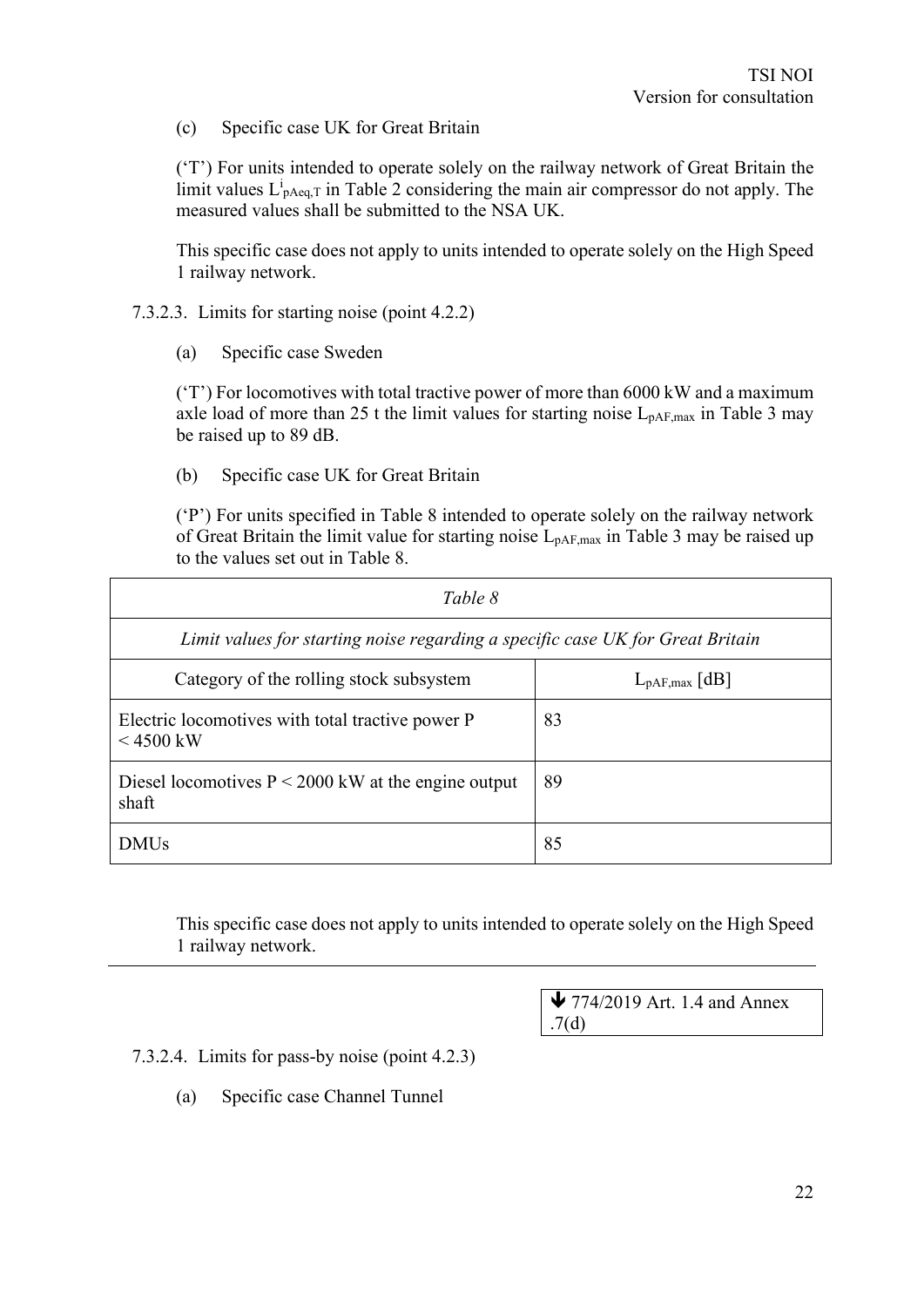('P') For the Channel Tunnel, the limits for pass-by noise shall not apply to wagons dedicated to the transport of heavy goods vehicles between Coquelles (France) and Folkestone (United Kingdom).

(b) Specific case Sweden

('T') For locomotives with total tractive power of more than 6000 kW and a maximum axle load of more than 25 t the limit values for pass-by noise  $L_{\text{pAea,Tp (80 km/h)}}$  in Table 4 may be raised up to 85 dB.

> $\blacktriangleright$  774/2019 Art. 1.4 and Annex .7(e)

#### **7.4. Particular implementation rules**

*7.4.1. Particular implementation rules for the application of this TSI to existing wagons (point 7.2.2)*

(a) Particular implementation rules for the application of this TSI to existing wagons in the Channel Tunnel

('P') For the calculation of the annual average daily operated freight trains during night-time the freight trains composed of wagons dedicated to the transport of heavy goods vehicles confined in the Coquelles (France) - Folkestone (United Kingdom) line shall not be taken into account.

(b) Particular implementation rules for the application of this TSI to existing wagons in Finland and Sweden

('T') The concept of quieter routes shall not apply on the Finnish and Swedish networks due to uncertainties related to the operation in severe winter conditions with composite brake blocks until 31 December 2032. This shall not prevent freight wagons from other Member States to operate on the Finnish and Swedish network.

*7.4.2. Particular implementation rules for wagons operated on quieter routes (point 7.2.2.2)*

(a) Particular implementation rules for wagons operated on quieter routes of Belgium

('T') On top of the wagons listed in point 7.2.2.2, the following existing wagons can be operated on quieter routes in the territory of Belgium:

- Wagons with tyred wheels until 31 December 2026
- Wagons which require the fitting of a kink valve in order to replace the cast iron block with composite brake blocks until 31 December 2026
- Wagons fitted with cast iron blocks which require the replacement of wheels with wheels compliant with the requirements set out in EN 13979-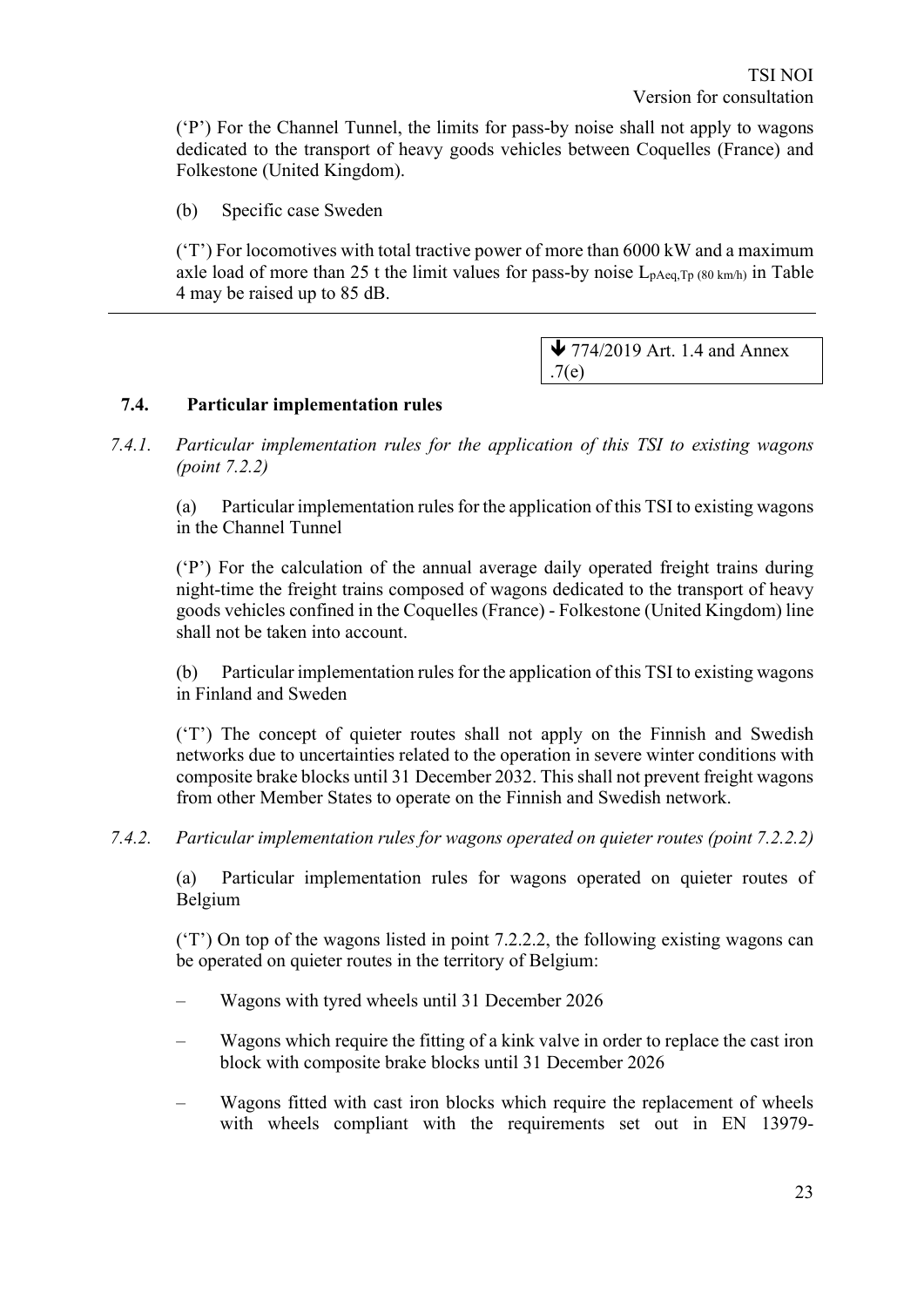1:2003+A2:2011 in order to be retrofitted with composite brake blocks until 31 December 2026

(b) Particular implementation rules for wagons operated on quieter routes of Channel Tunnel

('P') On top of the wagons listed in point 7.2.2.2, the following existing wagons can be operated on quieter routes in the Channel Tunnel concession:

Wagons dedicated to the transport of heavy goods vehicles between Coquelles (France) and Folkestone (United Kingdom)

(c) Particular implementation rules for wagons operated on quieter routes of Czechia

('T') On top of the wagons listed in point 7.2.2.2, the following existing wagons can be operated on quieter routes in the territory of Czechia:

- Wagons with tyred wheels, until 31 December 2026
- Wagons with 59V type bearings until 31 December 2034
- Wagons which require the fitting of a kink valve in order to replace the cast iron block with composite brake blocks, until 31 December 2034
- Wagons with 1Bg or 1Bgu brake configuration fitted with cast iron brake blocks until 31 December 2036
- Wagons fitted with cast iron blocks which require the replacement of wheels with wheels compliant with the requirements set out in EN 13979- 1:2003+A2:2011 in order to be retrofitted with composite brake blocks until 31 December 2029

Furthermore, it shall not be mandatory to use composite brake blocks on quieter routes for existing wagons not covered by the five dashes above and for which there exists no one-to-one-solution for replacement of cast iron brake blocks until 31 December 2030.

(d) Particular implementation rules for wagons operated on quieter routes of France

('T') On top of the wagons listed in point 7.2.2.2, the following existing wagons can be operated on quieter routes in the territory of France:

- Wagons with 1Bg or 1Bgu brake configuration fitted with cast iron brake blocks until 31 December 2030
- Wagons fitted with small wheels (diameter under 920 mm) until 31 December 2030
- (e) Particular implementation rules for wagons operated on quieter routes of Italy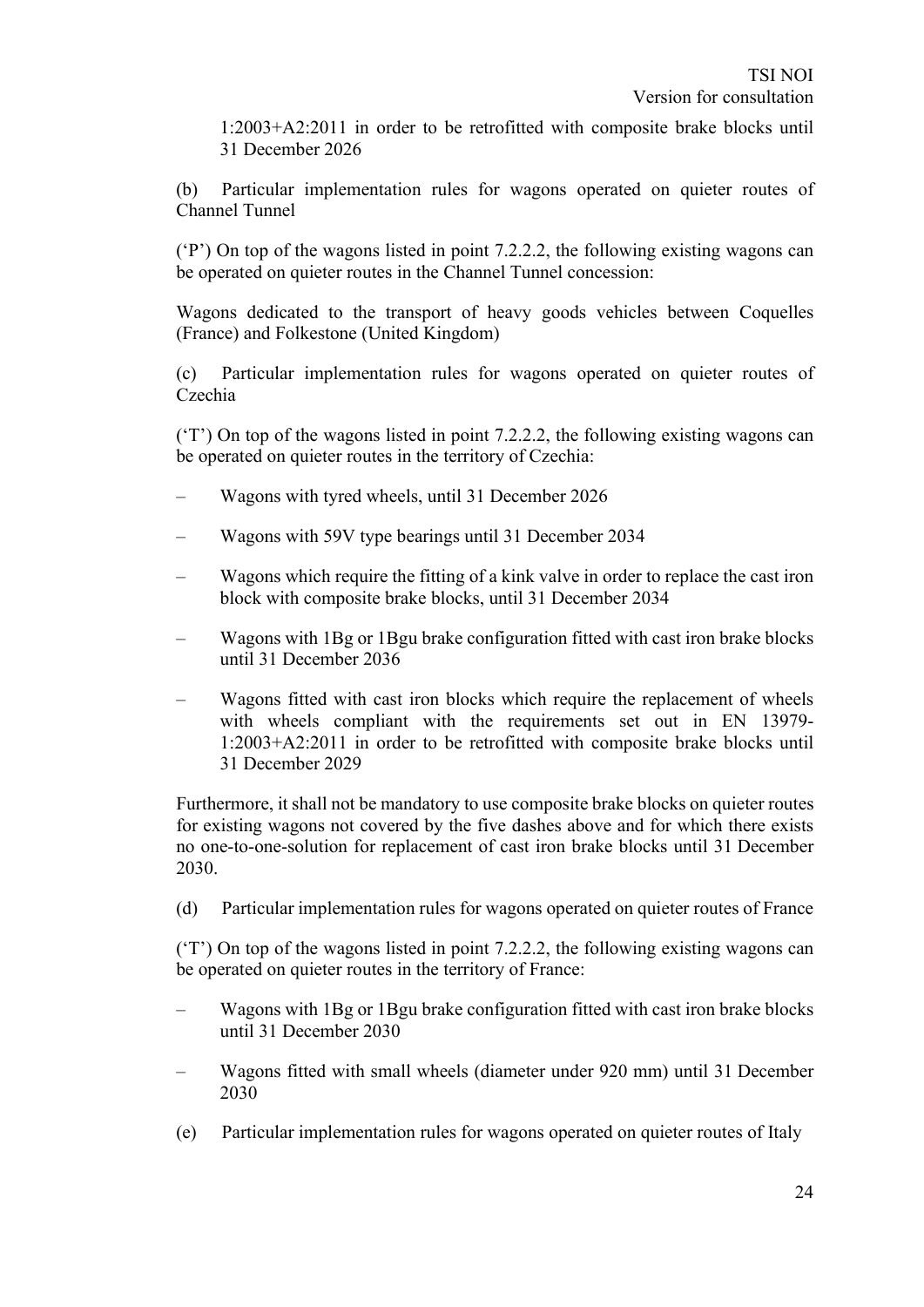('T') On top of the wagons listed in point 7.2.2.2, the following existing wagons can be operated on quieter routes in the territory of Italy:

- Wagons with tyred wheels until 31 December 2026
- Wagons which require the fitting of a kink valve in order to replace the cast iron block with composite brake blocks until 31 December 2026
- Wagons fitted with cast iron blocks which require the replacement of wheels with wheels compliant with the requirements set out in EN 13979- 1:2003+A2:2011 in order to be retrofitted with composite brake blocks until 31 December 2026

Furthermore, it shall not be mandatory to use composite brake blocks on quieter routes for existing wagons not covered by the three dashes above and for which there exists no one-to-one-solution for replacement of cast iron brake blocks until 31 December 2030.

(f) Particular implementation rules for wagons operated on quieter routes of Poland

('T') On top of the wagons listed in point 7.2.2.2, the following existing wagons can be operated on quieter routes in the territory of Poland until 31 December 2036:

- Wagons with tyred wheels
- Wagons with 1Bg or 1Bgu brake configuration fitted with cast iron blocks
- Wagons designed for 'S' traffic equipped with 'SS' brake fitted with cast iron blocks
- Wagons fitted with cast iron blocks and designed for 'SS' traffic for which retrofitting with LL brake blocks would require fitting with wheels complying with EN 13979-1:2003+A2:2011 and a kink valve

(g) Particular implementation rules for wagons operated on quieter routes of Slovakia

('T') On top of the wagons listed in point 7.2.2.2, the following existing wagons can be operated on quieter routes in the territory of Slovakia:

- Wagons with tyred wheels until 31 December 2026
- Wagons with bogies of type 26-2.8 fitted with cast iron blocks P10 until 31 December 2036
- Wagons, which require the fitting of a kink valve in order to replace the cast iron block with composite brake blocks until 31 December 2036.

('P') Wagons with bogies 2TS intended for circulation between Slovakia and third countries by means of exchange of bogies in the border station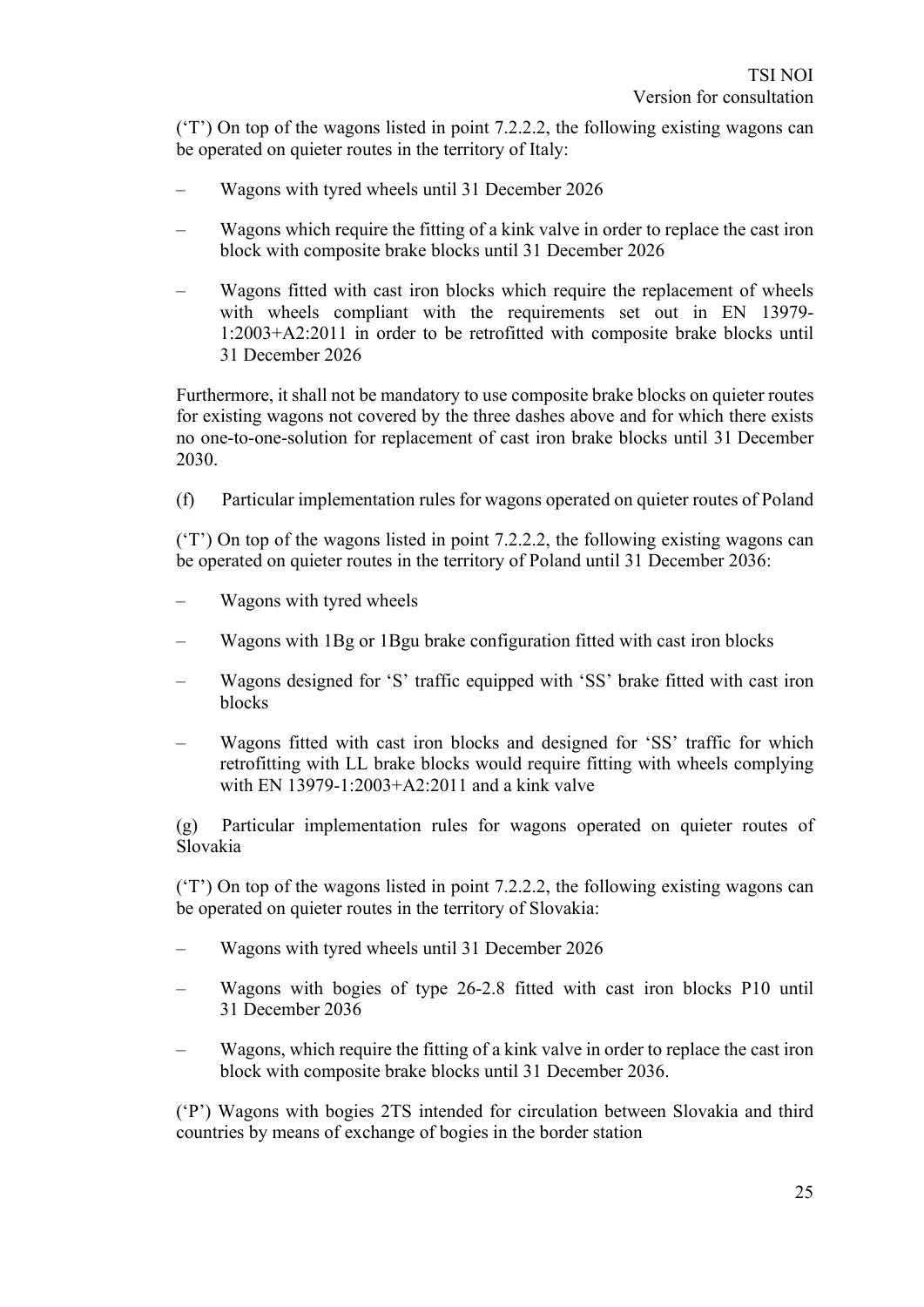(h) Particular implementation rules for wagons operated on quieter routes of UK for Great Britain

('P') For units intended to operate solely on the GB Network, where existing wagons are equipped with composite brake blocks published in GMGN 2688 it shall be permitted to operate on quieter routes

('T') The following types of existing wagons equipped with cast iron brake blocks intended to operate on the GB Network shall be permitted to operate on quieter routes:

- Wagons equipped with a non-UIC braking system for which there are no compatible silent brake blocks available for retrofitting until 31 December 2030.
- Wagons with a designed braking distance of 810m or less from 60 mph in brake mode G (goods timing)/75 mph in brake mode P (passenger timing), where those wagons are operated in trains with other wagons which have stopping distances in accordance with the relevant UK(GB) national technical rules, until 31 December 2030
- Wagons used exclusively for the transport of nuclear products until 31 December 2050.

 $\blacktriangleright$  1304/2014

*Appendix A*

#### **Open points**

|                                                  |                       |                                                                 | <b>↓ 774/2019 Art. 1.4 and Annex.</b>                             |
|--------------------------------------------------|-----------------------|-----------------------------------------------------------------|-------------------------------------------------------------------|
| Element of the<br>rolling stock<br>subsystem     | Clause of<br>this TSI | <b>Technical aspect not-</b><br>covered by this TSI             | Comments                                                          |
| Quieter brake block<br>7.2.2.1 and<br>Appendix F |                       | Assessment of the acoustic<br>properties of the brake<br>blocks | Alternative technical<br>solutions available (see-<br>point 7.2.2 |

Not used

 $\blacktriangleright$  1304/2014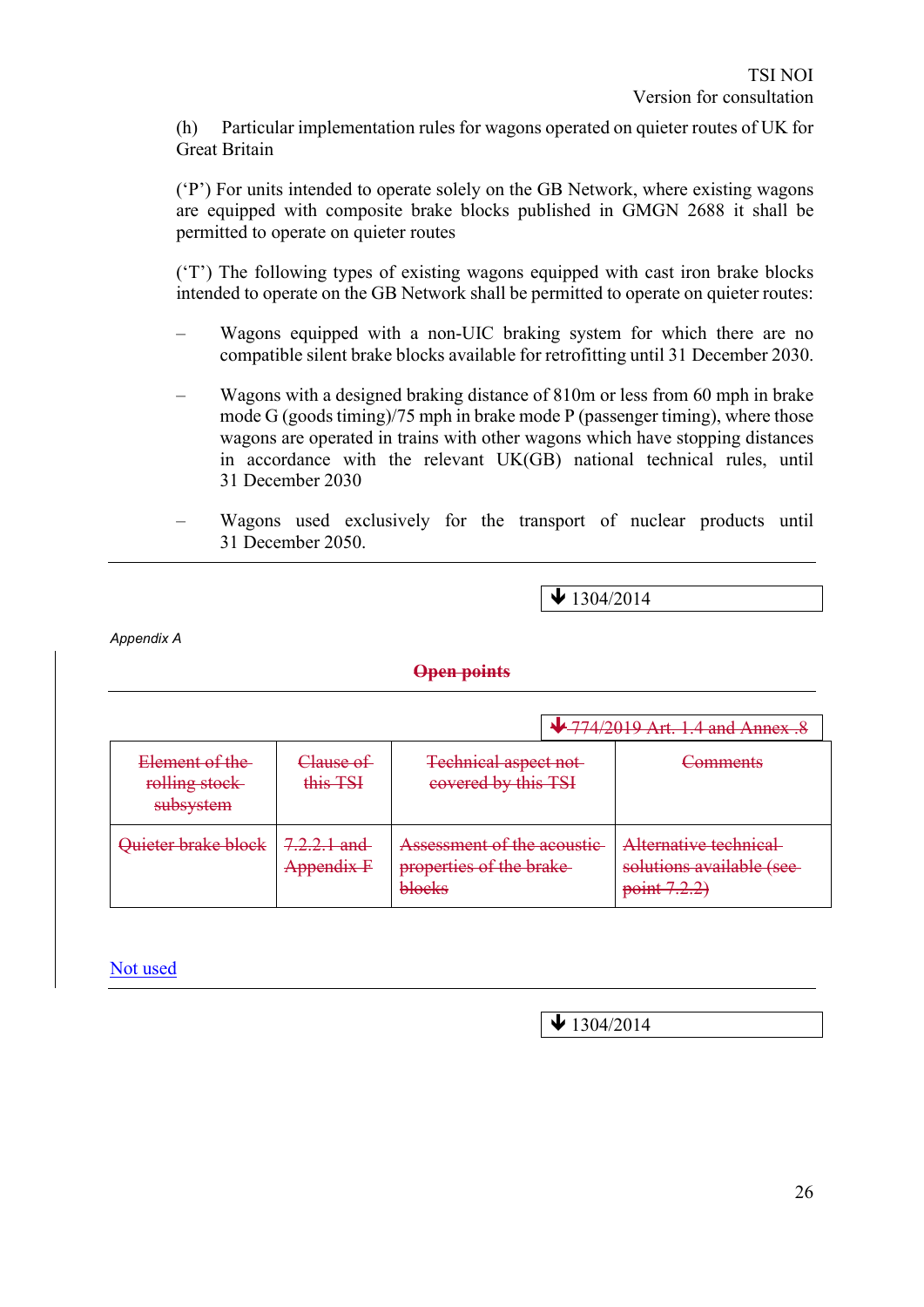#### *Appendix B*

| <b>TSI</b>                     |         | Standard                          |         |  |  |
|--------------------------------|---------|-----------------------------------|---------|--|--|
| Characteristics to be assessed |         | References to mandatory standards | Chapter |  |  |
| Stationary noise               | 4.2.1   |                                   |         |  |  |
|                                | 6.2.2.1 | EN ISO 3095:2013                  | 5       |  |  |
| Starting noise                 | 4.2.2   |                                   |         |  |  |
|                                | 6.2.2.2 | EN ISO 3095:2013                  | 7       |  |  |
| 4.2.3<br>Pass-by noise         |         | EN ISO 3095:2013                  | 6       |  |  |
|                                | 6.2.2.3 | EN ISO 3095:2013                  | 6       |  |  |
| Driver's cab interior noise    | 4.2.4   |                                   |         |  |  |
|                                | 6.2.2.4 | EN 15892:2011                     | all     |  |  |
| Simplified evaluation          | 6.2.3   | EN 13979-1:2011                   | Annex E |  |  |

# **Standards referred to in this TSI**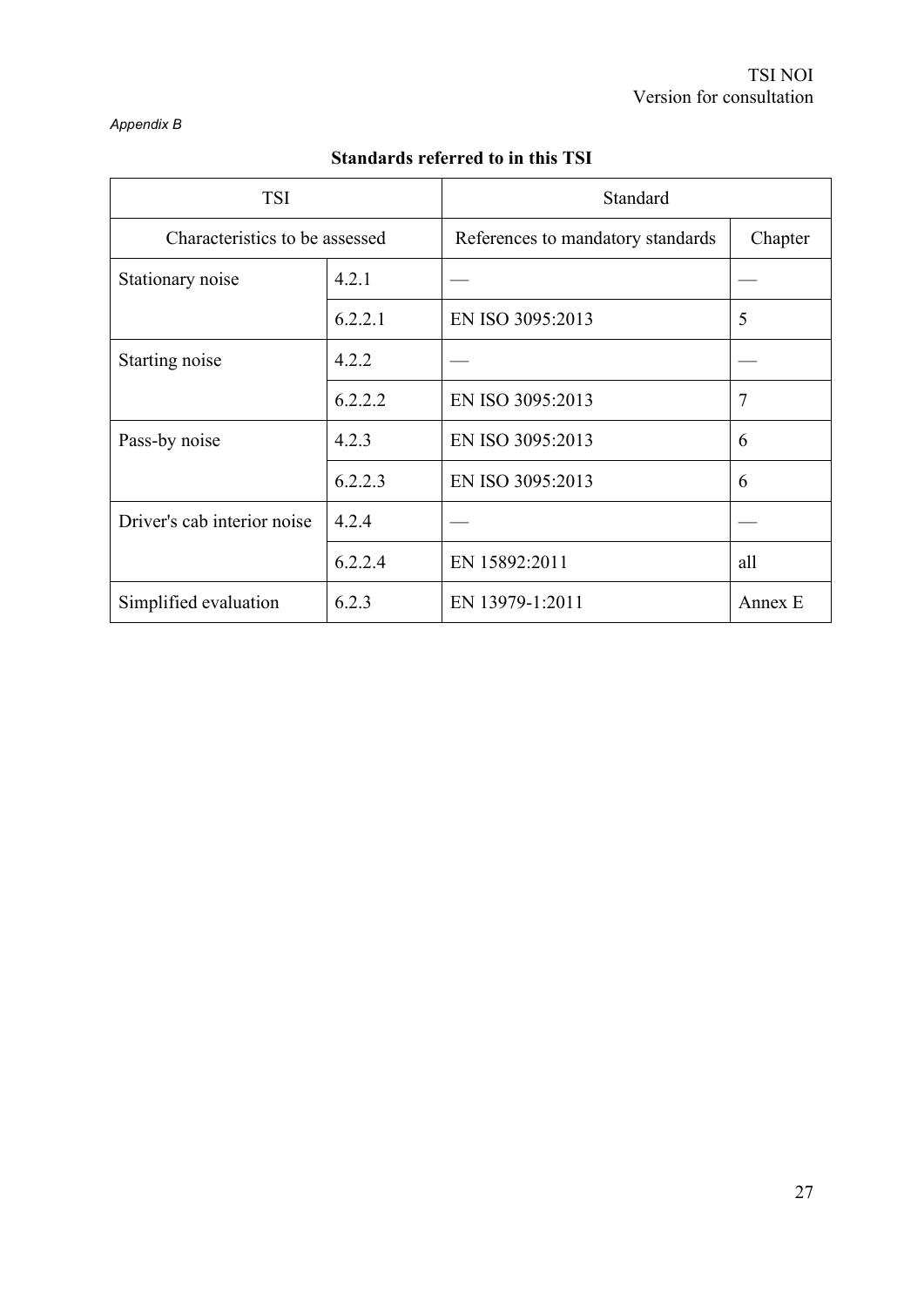#### *Appendix C*

| Characteristics to be assessed, as specified<br>in Section 4.2 |                                                        |                |                  |              |                 | Particular<br>assessment<br>procedure |
|----------------------------------------------------------------|--------------------------------------------------------|----------------|------------------|--------------|-----------------|---------------------------------------|
| Element of the<br>rolling stock<br>sub-system                  | Element of the<br>Point<br>rolling stock<br>sub-system |                | Design<br>review | Type<br>Test | Routine<br>Test | Point                                 |
| Stationary<br>noise                                            | 4.2.1                                                  | $X^3$          | X                | n.a.         | 6.2.2.1         |                                       |
| Starting noise                                                 | 4.2.2                                                  | $X^4$          | X                | n.a.         | 6.2.2.2         |                                       |
| Pass-by noise                                                  | 4.2.3                                                  | $X^5$          | X                | n.a.         | 6.2.2.3         |                                       |
| Driver's cab<br>interior noise                                 | 4.2.4                                                  | $\mathrm{X}^6$ | X                | n.a.         | 6.2.2.4         |                                       |

#### **Assessment of the rolling stock subsystem**

<sup>3</sup> Only if the simplified evaluation in accordance with point 6.2.3 is applied.<br> $\frac{4}{1}$  Only if the simplified evaluation in accordance with point 6.2.3 is applied.

<sup>&</sup>lt;sup>4</sup> Only if the simplified evaluation in accordance with point 6.2.3 is applied.<br><sup>5</sup> Only if the simplified evaluation in accordance with point 6.2.3 is applied.

<sup>&</sup>lt;sup>5</sup> Only if the simplified evaluation in accordance with point 6.2.3 is applied.<br><sup>6</sup> Only if the simplified evaluation in accordance with point 6.2.3 is applied.

Only if the simplified evaluation in accordance with point 6.2.3 is applied.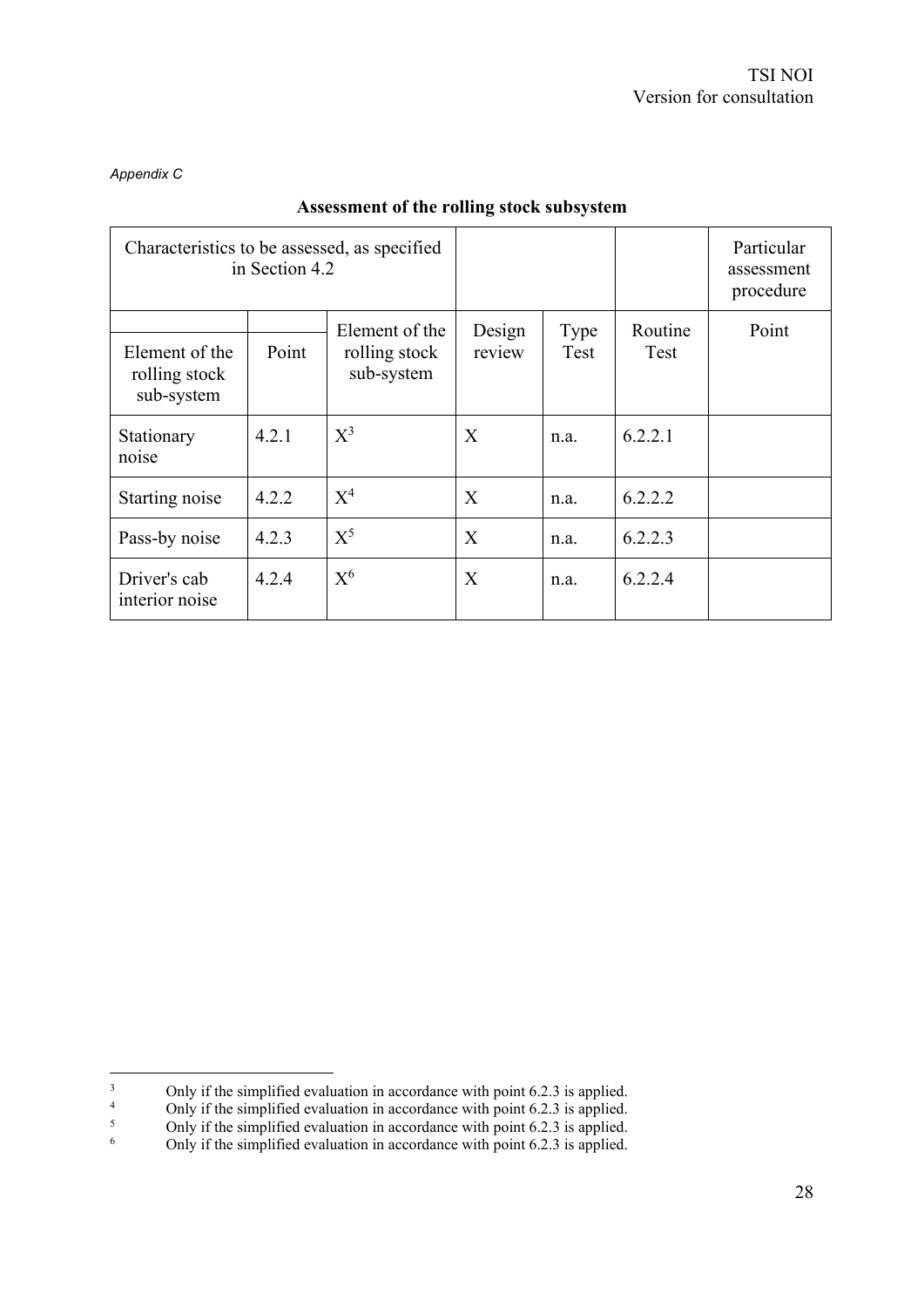$\blacktriangleright$  774/2019 Art. 1.4 and Annex .9

*Appendix D*

#### **Quieter routes**

#### **D.1 Identification of quieter routes**

In accordance with Article  $5c(1)$  of this Regulation the Member States shall provide the European Union Agency for Railways ('the Agency') with a list of quieter routes in a format allowing further processing by the users with IT-tools. The list shall contain at least the following information:

- Start and end points of the quieter routes and their corresponding sections, using geographical code location as defined in the register set out in Commission Implementing Decision 2014/880/EU<sup>7</sup> (RINF). If one of these points is at the border of the Member State, it shall be reflected.
- Identification of the sections making up the quieter route

| Quieter route          | Sections in the<br>route | Unique section<br>ID | Quieter route starts/finishes at the border<br>of the Member State |
|------------------------|--------------------------|----------------------|--------------------------------------------------------------------|
| Point $A$ —<br>Point E | Point $A$ —<br>Point B   | 201                  | Yes<br>POINT E (Country Y)                                         |
|                        | Point $B$ —<br>Point C   | 202                  |                                                                    |
|                        | Point $C$ —<br>Point D   | 203                  |                                                                    |
|                        | Point $D$ —<br>Point E   | 204                  |                                                                    |
| Point $F$ —<br>Point I | Point $F$ —<br>Point G   | 501                  | N <sub>o</sub>                                                     |
|                        | Point $G$ —<br>Point H   | 502                  |                                                                    |

The list shall be provided using the template below:

<sup>7</sup> Commission Implementing Decision 2014/880/EU of 26 November 2014 on the common specifications of the register of railway infrastructure and repealing Implementing Decision 2011/633/EU (OJ L 356, 12.12.2014, p. 489).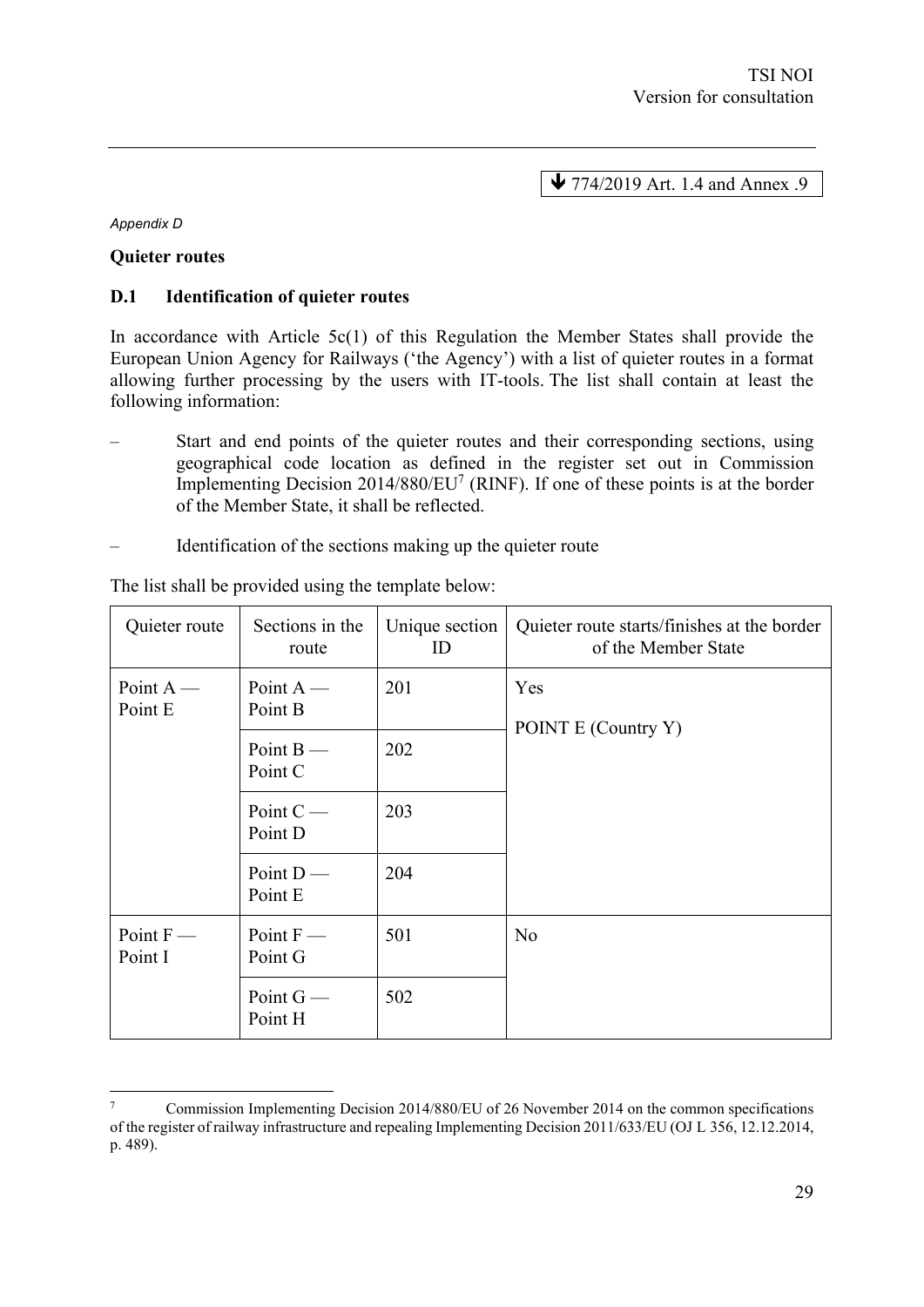| Point $H$ —<br>Point I | 503 |  |
|------------------------|-----|--|
|                        |     |  |

In addition, the Member States may provide maps illustrating the quieter routes on a voluntary basis. All lists and maps shall be published on the Agency website (http://www.era.europa.eu) no later than 9 months after 27.5.2019.

By the same date the Agency shall inform the Commission of the lists and maps of quieter routes. The Commission shall inform the Member States accordingly through the committee referred to in Article 51 of Directive (EU) 2016/797.

#### **D.2 Update of quieter routes**

The freight traffic data used for the update of quieter routes in accordance with Article 5c(2) of this Regulation shall refer to the last three years preceding the update for which the data is available. In case the freight traffic due to exceptional circumstances diverges in a given year from that average number by more than 25 %, the Member State concerned can calculate the average number on the basis of the remaining two years. Member States shall provide the Agency with the updated quieter routes.

The routes designated as quieter routes shall remain as such following the update unless during the period concerned the volume of traffic has decreased by more than 50 % and the average number of daily operated freight trains during the night-time is lower than 12.

In case of new and upgraded lines, the expected volume of traffic shall be used for the designation of those lines as quieter routes.

The Agency shall publish the updated quieter routes on its website (http://www.era.europa.eu) no later than 3 months after their reception and they shall apply from the next December timetable change following one year after their publication.

The Agency shall inform the Commission of any changes to the quieter routes. The Commission shall inform the Member States of these changes through the committee referred to in Article 51 of Directive (EU) 2016/797.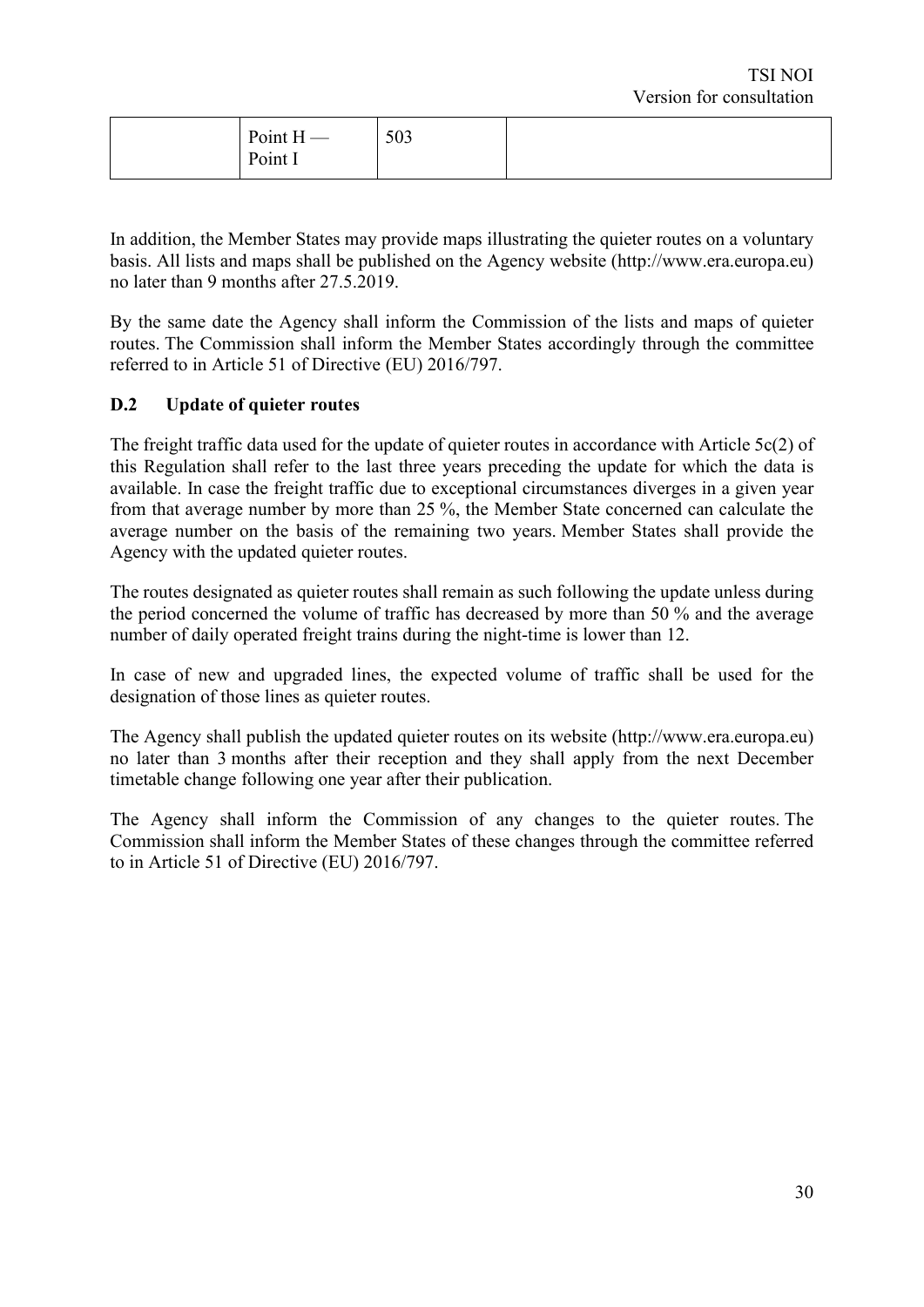#### *Appendix E*

#### **Historic composite brake blocks**

#### **E.1 Historic composite brake blocks for international use**

Existing wagons equipped with the brake blocks listed below are allowed to be used on the quieter routes within their area of use, until the relevant date set out in Appendix N of UIC 541- 4.

| Manufacturer/name of product | Designation/type of block | Type of friction coefficient |
|------------------------------|---------------------------|------------------------------|
| Valeo/Hersot                 | 693                       | K                            |
| Wabco/Cobra                  | W554                      |                              |
| Ferodo                       | I/B $436$                 | K                            |
| Abex                         | 229                       | K                            |
|                              |                           | $(Fe$ -sintered)             |
| Jurid                        | 738                       | K                            |
|                              |                           | (Fe — sintered)              |

Wagons equipped with historic composite brake blocks not listed in the table above but already authorised for international traffic in conformity with the provisions of Decision 2004/446/EC or Decision 2006/861/EC can still be used without any deadline within the area of use covered by their authorisation.

#### **E.2 Historic composite brake blocks for national use**

Existing wagons equipped with the brake blocks listed below are only allowed to be used on the railway networks, including quieter routes, of the corresponding Member States within their area of use.

| Manufacturer/name of the product | Designation/type of block | Member State | Remarks |
|----------------------------------|---------------------------|--------------|---------|
| Cobra/Wabco                      | V133                      | Italy        |         |
| Cofren                           | S <sub>153</sub>          | Sweden       |         |
| Cofren                           | 128                       | Sweden       |         |
| Cofren                           | 229                       | Italy        |         |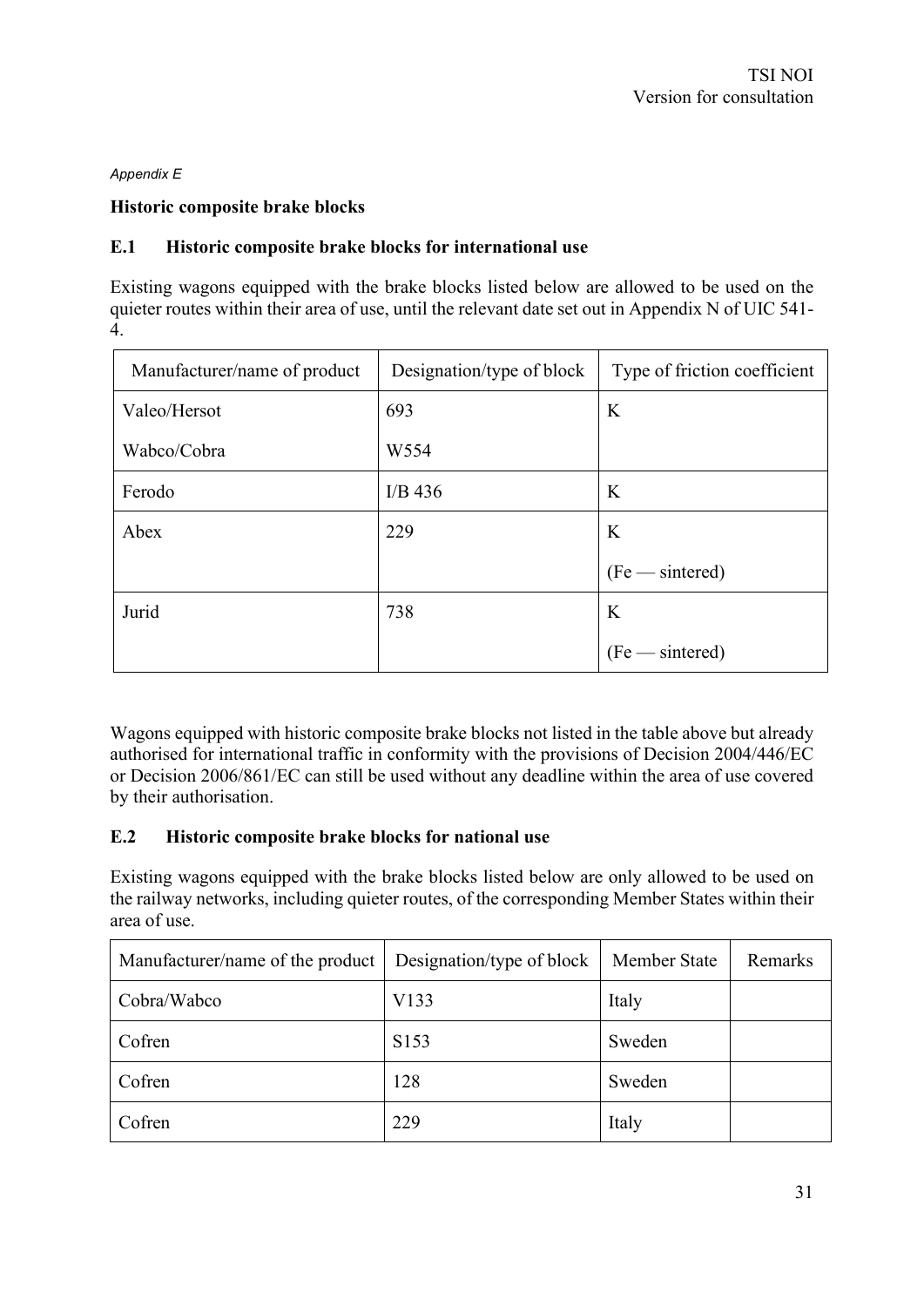| <b>ICER</b> | 904 | Spain,<br>Portugal |
|-------------|-----|--------------------|
| <b>ICER</b> | 905 | Spain,<br>Portugal |
| Jurid       | 838 | Spain,<br>Portugal |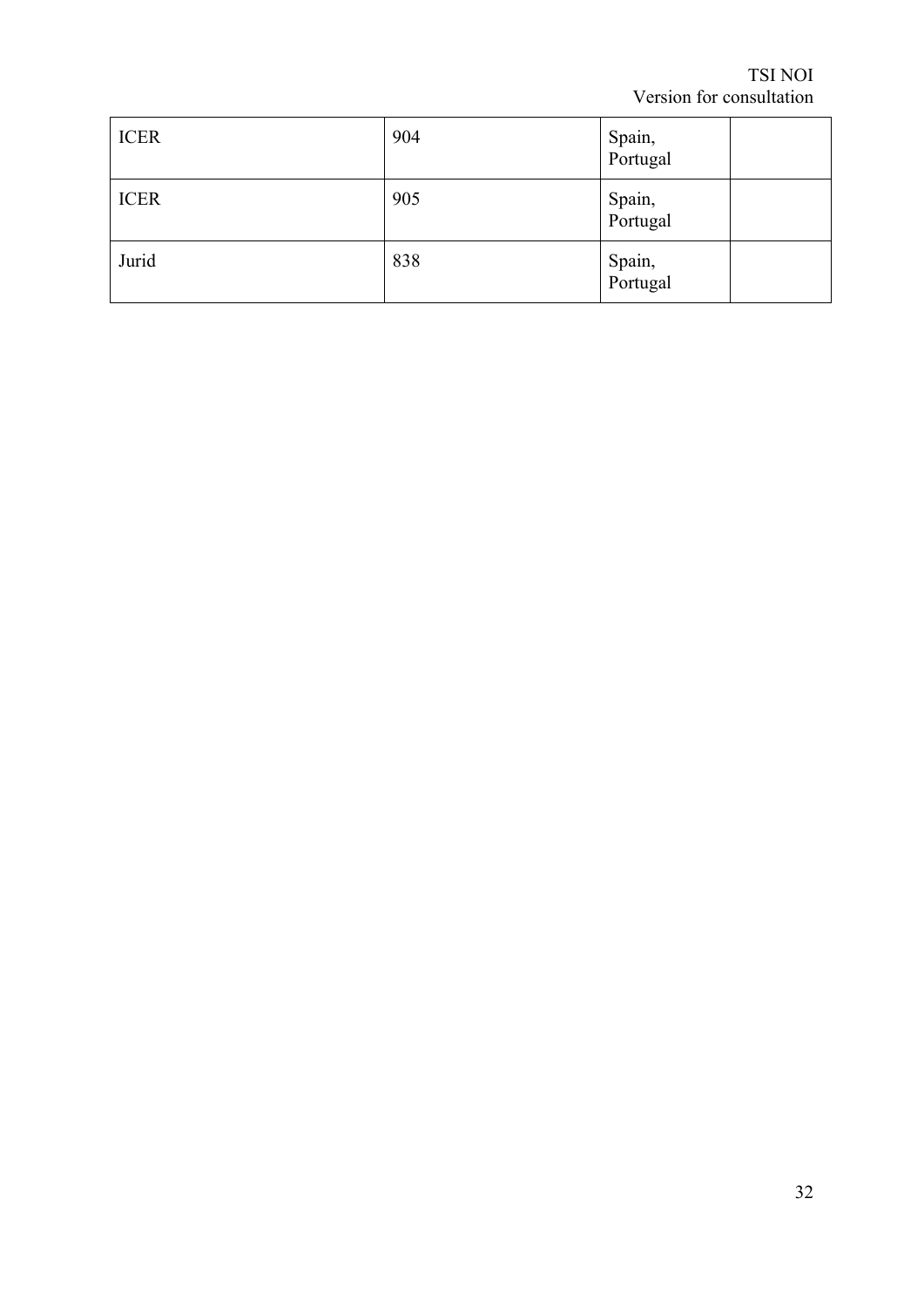#### *Appendix F*

#### **Assessment of acoustic performance of a brake block**

The purpose of this procedure is to demonstrate the acoustic performance of a composite brake block at interoperability constituent level.

This procedure shall be an open point in accordance with Article 4(6) of Directive (EU) 2016/797.

The procedure consists of the following steps:

1. Measure the acoustic roughness of a wheel representative of the brake block under assessment.

*Wheel acoustic roughness development on bench test*

New brake blocks shall be used. Only new or reprofiled wheels shall be used. The wheels shall be free of any damage (cracks, flats, etc).

The brake performance test program:

- A2 a for LL-Blocks and A1 a for K-blocks of UIC 541-4:2020 or
- D.1 for LL-Blocks and C.1 for K-blocks of EN 16452:2015+A1:2019 or
- $\bullet$  J.2 of EN 16452:2015+A1:2019 for other blocks

shall be applied to at least one wheel of 920 mm nominal diameter.

The selected program shall be completed and the results of the measurement series after completion shall be used to determine the wheel roughness index.

It is optional to continue with a second run of the selected program. If this option is chosen, the results of the measurement series after completion of the second run shall be used to determine the wheel roughness index. The results from both runs shall be documented.

The second run shall be performed with the same wheel, but the brake block can be renewed and replaced with another block of the same type. In this option the bedding-in of the new brake block shall be completely executed at the beginning of the second run.

*Wheel acoustic roughness measurement procedure*

The measurement will be performed as set out in EN 15610:2019 except clause 6.2.2.2. In order to ensure the representativeness of the acoustic roughness of the rolling surface of the wheel, 8 measurement lines spaced 5 mm are deemed sufficient instead of the positions defined in point 6.2.2.2 of EN 15610:2019.

The measurement shall be performed during the wheel acoustic roughness development on bench test defined above in accordance with one of the tables below: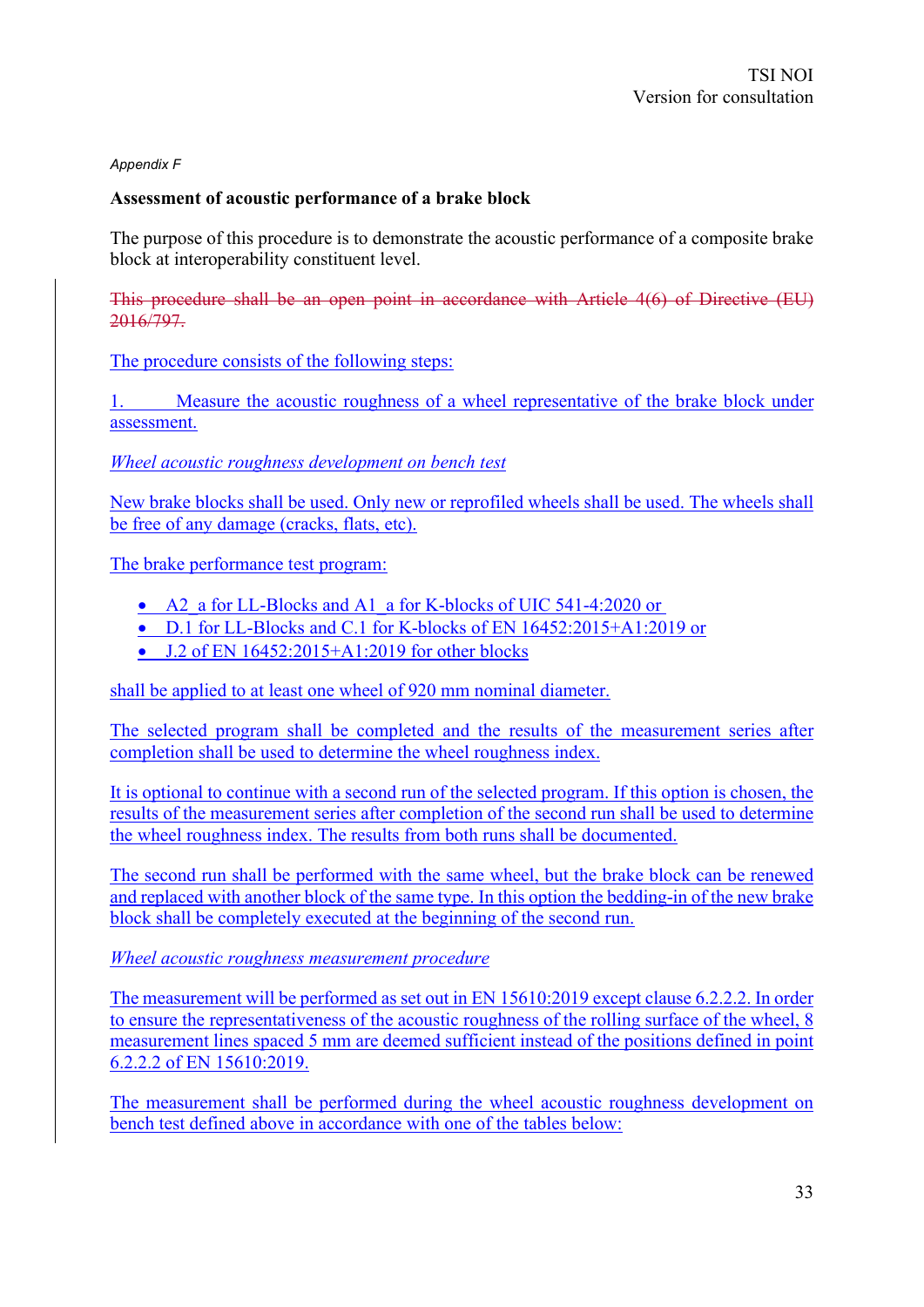| <b>Acoustic roughness</b><br>measurement series<br>/Label |                             | <b>Programme</b> section                                   | Brake application No. |
|-----------------------------------------------------------|-----------------------------|------------------------------------------------------------|-----------------------|
| <u>1st run</u>                                            | 2nd<br>run                  |                                                            |                       |
| ${\bf A}$                                                 |                             | At start                                                   | Initial condition     |
| $\underline{\mathbf{B}}$                                  | $\overline{1}$              | After bedding-in                                           | after Br 6            |
| $\overline{\mathsf{C}}$                                   | $\underline{\mathsf{J}}$    | After conditioning the block for<br>empty load             | after Br. 26          |
| $\underline{\mathbf{D}}$                                  | $\bf K$                     | Dry and empty conditions                                   | after Br. 51          |
| $\underline{\mathbf{E}}$                                  | $\underline{\underline{L}}$ | Wet and empty conditions                                   | after Br. 87          |
| E                                                         | M                           | <b>Laden</b> conditions                                    | after Br. 128         |
| G                                                         | $\underline{\mathbf{N}}$    | braking (steep<br>gradient<br>Drag<br>downhill simulation) | after Br. 130         |
| H                                                         | $\underline{\mathbf{O}}$    | <b>End of programme</b>                                    | after Br. 164         |

## If the selected program is A2 a of UIC 541-4:2020:

## If the selected program is A1 a of UIC 541-4:2020:

| Acoustic roughness<br>measurement series<br>/Label |                          | <b>Programme</b> section                       | Brake application No. |
|----------------------------------------------------|--------------------------|------------------------------------------------|-----------------------|
| 1st run                                            | 2nd<br>run               |                                                |                       |
| $\underline{\mathbf{A}}$                           |                          | At start                                       | Initial condition     |
| $\mathbf{B}$                                       | Ī                        | After bedding-in                               | after Br 6            |
| $\overline{\mathbf{C}}$                            | J                        | After conditioning the block for<br>empty load | after Br. 26          |
| <u>D</u>                                           | $\underline{\mathbf{K}}$ | Dry and empty conditions                       | after Br. 51          |
| $\underline{\mathbf{E}}$                           | $\overline{\Gamma}$      | Wet and empty conditions                       | after Br. 87          |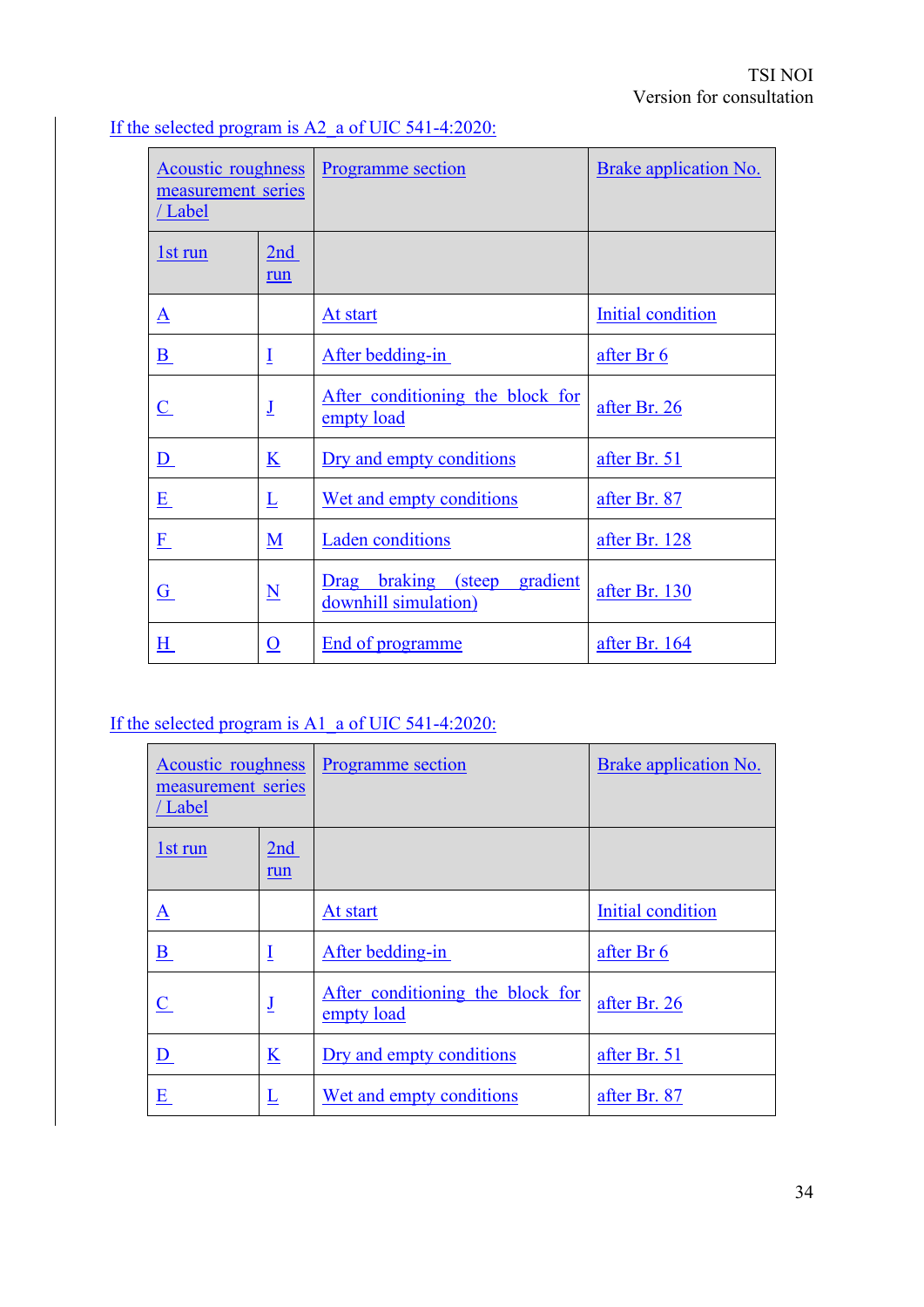| M | <b>Laden</b> conditions                                           | after Br. 128 |
|---|-------------------------------------------------------------------|---------------|
| N | <b>braking</b> (steep<br>gradient<br>Drag<br>downhill simulation) | after Br. 130 |
|   | End of programme                                                  | after Br. 164 |

If the selected program is D.1 of EN 16452:2015+A1:2019

| roughness<br>Acoustic<br>measurement series<br>Label |                          | Programme section                                          | Brake application No. |
|------------------------------------------------------|--------------------------|------------------------------------------------------------|-----------------------|
| <u>1st run</u>                                       | 2nd<br>run               |                                                            |                       |
| A                                                    |                          | At start                                                   | Initial condition     |
| $\underline{\mathbf{B}}$                             | $\overline{1}$           | After bedding-in                                           | after Br 6            |
| $\overline{\mathbf{C}}$                              | $\underline{\mathbf{J}}$ | After conditioning the block for<br>empty load             | after Br. 26          |
| $\underline{\mathbf{D}}$                             | $\underline{\mathbf{K}}$ | Dry and empty conditions                                   | after Br. 51          |
| $\underline{\mathbf{E}}$                             | Ŀ                        | Wet and empty conditions                                   | after Br. 87          |
| E                                                    | $\underline{\mathbf{M}}$ | <b>Laden</b> conditions                                    | after Br. 128         |
| G                                                    | $\underline{\mathbf{N}}$ | braking (steep<br>gradient<br>Drag<br>downhill simulation) | after Br. 130         |
| H                                                    | $\underline{0}$          | End of programme                                           | after Br. 149         |

If the selected program is C.1 of EN 16452:2015+A1:2019

| Acoustic roughness Programme section | <b>Brake application No.</b> |
|--------------------------------------|------------------------------|
| measurement series /                 |                              |
| Label                                |                              |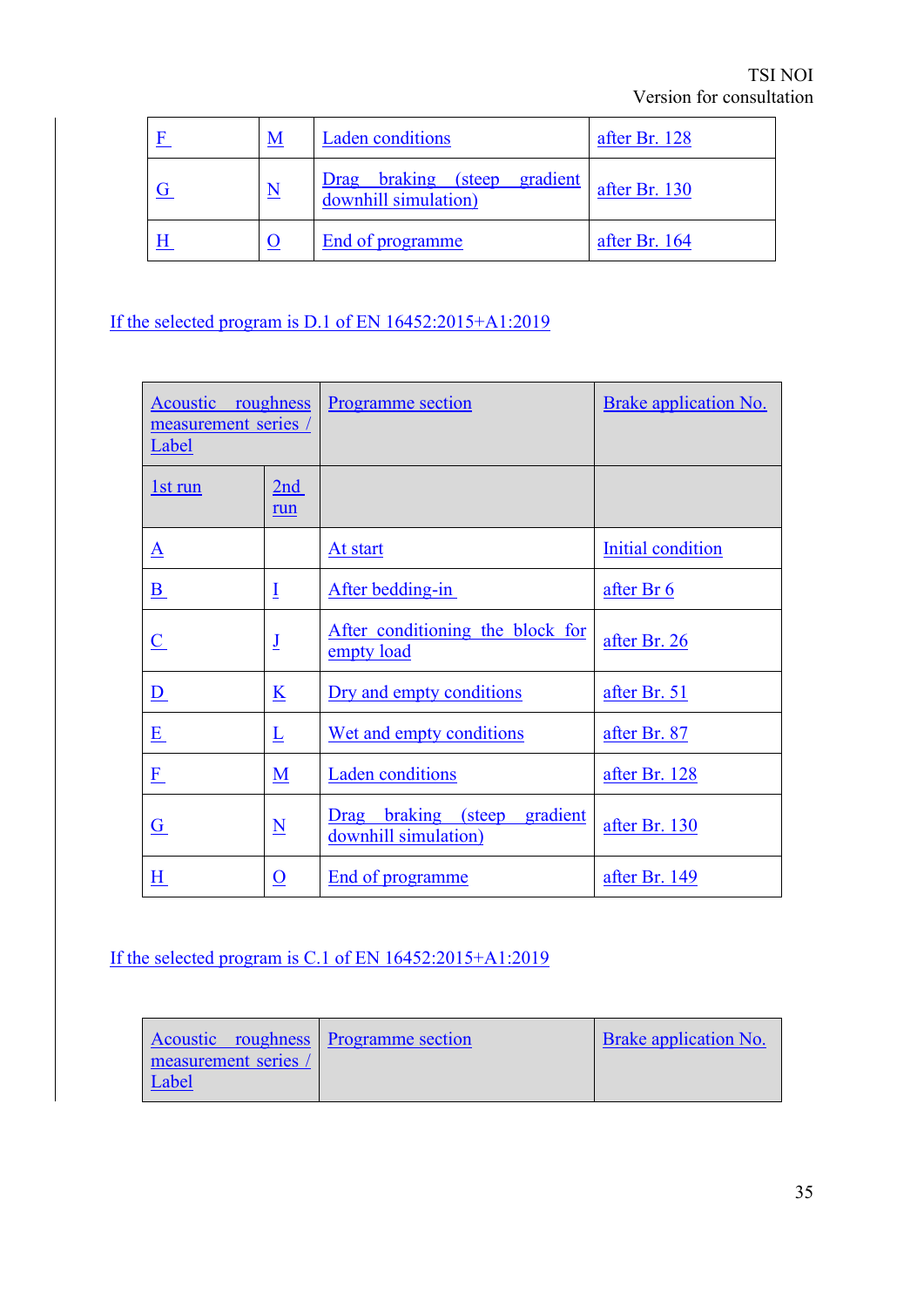| 1st run                  | 2nd<br>run               |                                                            |                   |
|--------------------------|--------------------------|------------------------------------------------------------|-------------------|
| $\underline{A}$          |                          | At start                                                   | Initial condition |
| $\underline{\mathbf{B}}$ | Ī                        | After bedding-in                                           | after Br 6        |
| $\underline{C}$          | $\underline{\mathbf{J}}$ | After conditioning the block for<br>empty load             | after Br. 26      |
| D                        | $\underline{\mathbf{K}}$ | Dry and empty conditions                                   | after Br. 51      |
| E                        | Ī                        | Wet and empty conditions                                   | after Br. 87      |
| $\underline{F}$          | $\underline{\mathbf{M}}$ | <b>Laden</b> conditions                                    | after Br. 128     |
| $\underline{G}$          | $\underline{\mathbf{N}}$ | braking (steep<br>gradient<br>Drag<br>downhill simulation) | after Br. 130     |
| <u>H</u>                 | <u>0</u>                 | End of programme                                           | after Br. 149     |

# If the selected program is J.2 of EN 16452:2015+A1:2019

| Acoustic roughness<br>measurement series /<br>Label |                                      | <b>Programme</b> section                                       | <b>Brake application No.</b> |
|-----------------------------------------------------|--------------------------------------|----------------------------------------------------------------|------------------------------|
| 1st run                                             | 2nd<br>run                           |                                                                |                              |
| ${\bf \underline A}$                                |                                      | At start                                                       | Initial condition            |
| $\underline{\mathbf{B}}$                            | $\overline{1}$                       | After bedding-in                                               | after Br 6                   |
| $\underline{\mathbf{C}}$                            | $\underline{\mathsf{J}}$             | After conditioning the block for<br>empty load                 | after Br. 26                 |
| $\underline{\mathbf{D}}$                            | K                                    | Dry and empty conditions                                       | after Br. 51                 |
| $\underline{\mathbf{E}}$                            | $\underline{\underline{\mathsf{L}}}$ | Wet and empty conditions                                       | after Br. 87                 |
| $\underline{\mathrm{F}}$                            | $\underline{\mathbf{M}}$             | <b>Laden</b> conditions                                        | after Br. 128                |
| $\overline{G}$                                      | $\underline{\mathbf{N}}$             | braking<br>gradient<br>(steep)<br>Drag<br>downhill simulation) | after Br. 130                |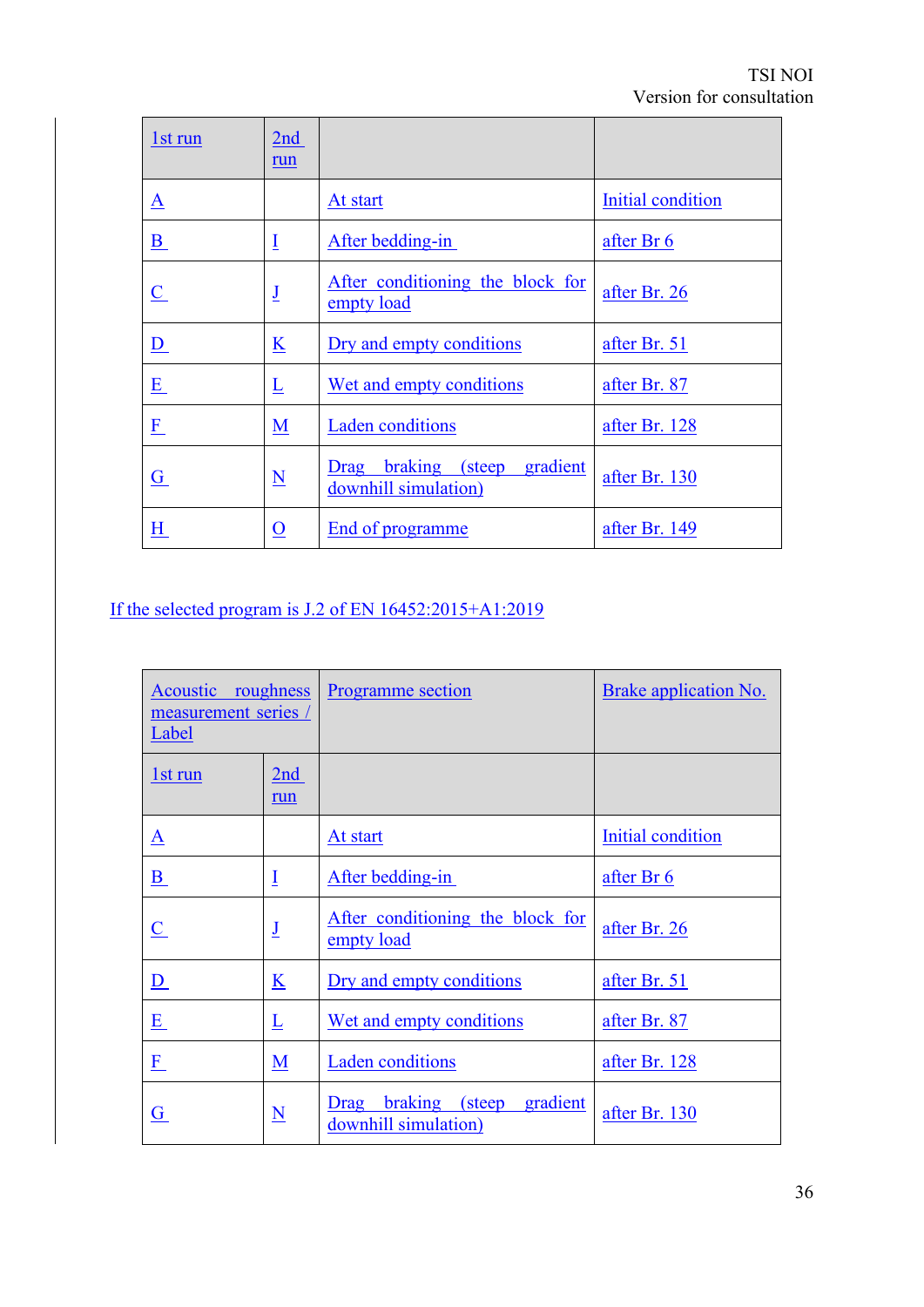|--|

• Sampling: The acoustic roughness of 1 wheel shall be measured.

• Averaging: the RMS average of the acoustic roughness shall be used.

The result is a representative one-third octave wavelength wheel roughness spectrum in the wavelength domain  $L_r$ 

2. Derive a scalar indicator from the measured wheel roughness  $L_r$  in step 1

$$
C(i) = B(i) + 10 \log_{10}[10^{0,1L_R(i)} + 10^{0,1A(i)}]
$$

$$
Indicator = 10 \log_{10}(\Sigma_{i=1}^{19} 10^{0,1} C^{(i)})
$$

Where  $A(i)$  and  $B(i)$  are tabulated as follows<sup>8</sup>:

| $\mathbf{i}$    | Wavelength $\lambda$ | $\underline{\mathbf{A}}$ | $\underline{\mathbf{B}}$ | $L_r$                  |  |
|-----------------|----------------------|--------------------------|--------------------------|------------------------|--|
|                 |                      |                          |                          |                        |  |
|                 | [m]                  | dB re 1 micrometer       | dB re 1 micrometer       | dB re 1 micrometer     |  |
| $\perp$         | 0,00315              | $-17,9$                  | $-19,2$                  |                        |  |
| $\overline{2}$  | 0,004                | $-16,2$                  | $-16,5$                  |                        |  |
| $\overline{3}$  | 0,005                | $-15,5$                  | $-13,1$                  |                        |  |
| $\overline{4}$  | 0,0063               | $-14,4$                  | $-9,5$                   |                        |  |
| $\overline{5}$  | 0,008                | $-13,3$                  | $-8,0$                   |                        |  |
| $\underline{6}$ | 0,01                 | $-13,1$                  | $-6,8$                   |                        |  |
| $\overline{1}$  | 0,0125               | $-12,8$                  | $-5,1$                   | Obtained from          |  |
| 8               | 0,016                | $-12,4$                  | $-4,5$                   | <b>Wheel roughness</b> |  |
| $\overline{9}$  | 0,02                 | $-10,9$                  | $-4,4$                   | measurements           |  |
| 10              | 0,025                | $-11,1$                  | $-6,5$                   |                        |  |
| 11              | 0,0315               | $-10,5$                  | $-9,0$                   |                        |  |

 $8$  Coefficients A(i) and B(i) are tailored to the current limit values for pass-by noise and reference track conditions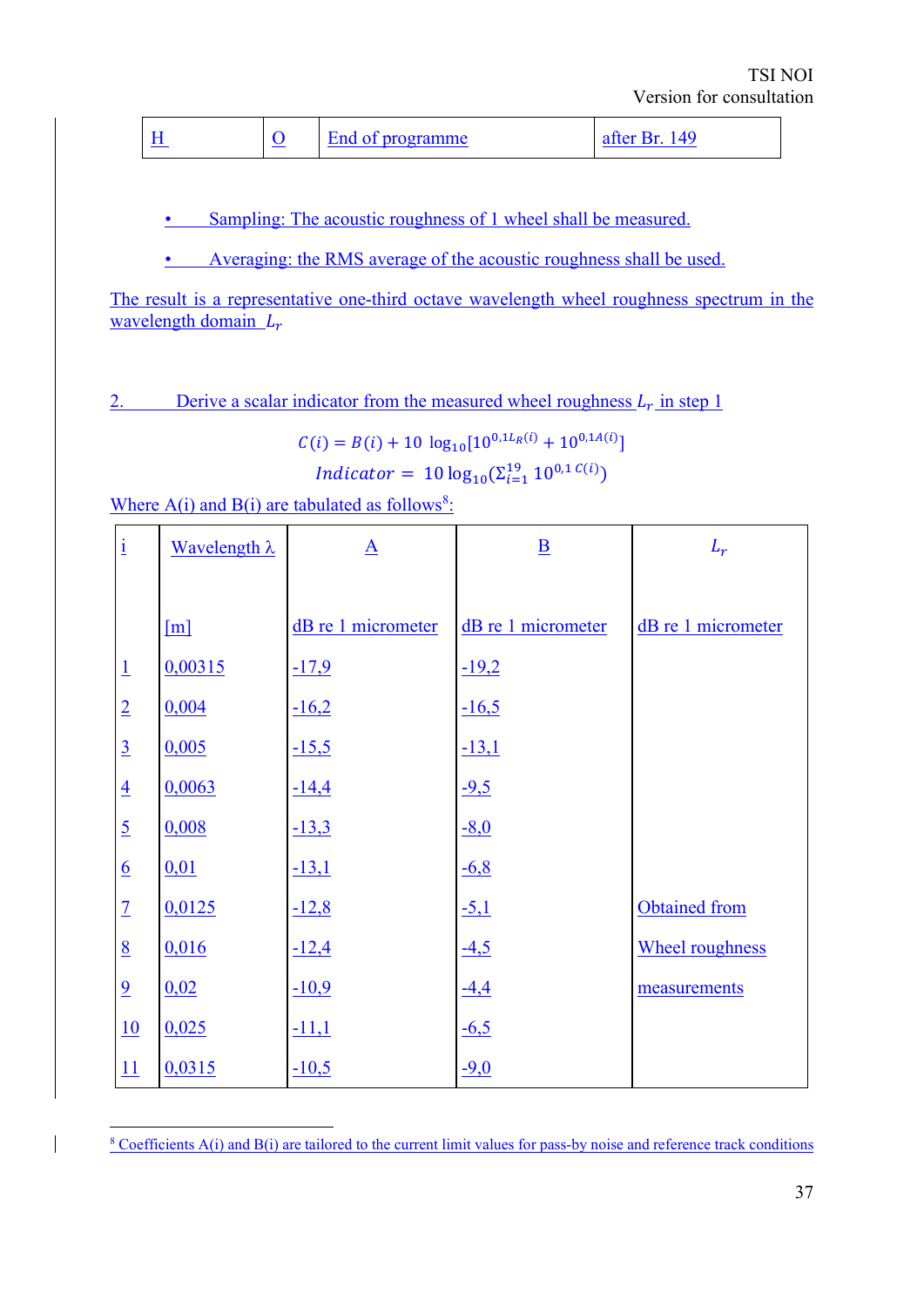| 12        | 0,04  | $-9,8$ | $-11,1$ |  |
|-----------|-------|--------|---------|--|
| 13        | 0,05  | $-4,8$ | $-15,5$ |  |
| 14        | 0,063 | $-5,9$ | $-17,5$ |  |
| 15        | 0.08  | $-5,6$ | $-22,3$ |  |
| 16        | 0,1   | $-0,5$ | $-30,3$ |  |
| 17        | 0,125 | 2,4    | $-31,4$ |  |
| <u>18</u> | 0,16  | 4,8    | $-32,9$ |  |
| <u>19</u> | 0,2   | 2,4    | $-32,2$ |  |

## 3. Pass-fail criterion

The indicator measured in step 2 shall be lower than or equal to 1.

The indicator measured in step 2 as well as the representative one-third octave wavelength wheel roughness spectrum in the wavelength domain  $L_r$  shall be recorded in the IC certificate.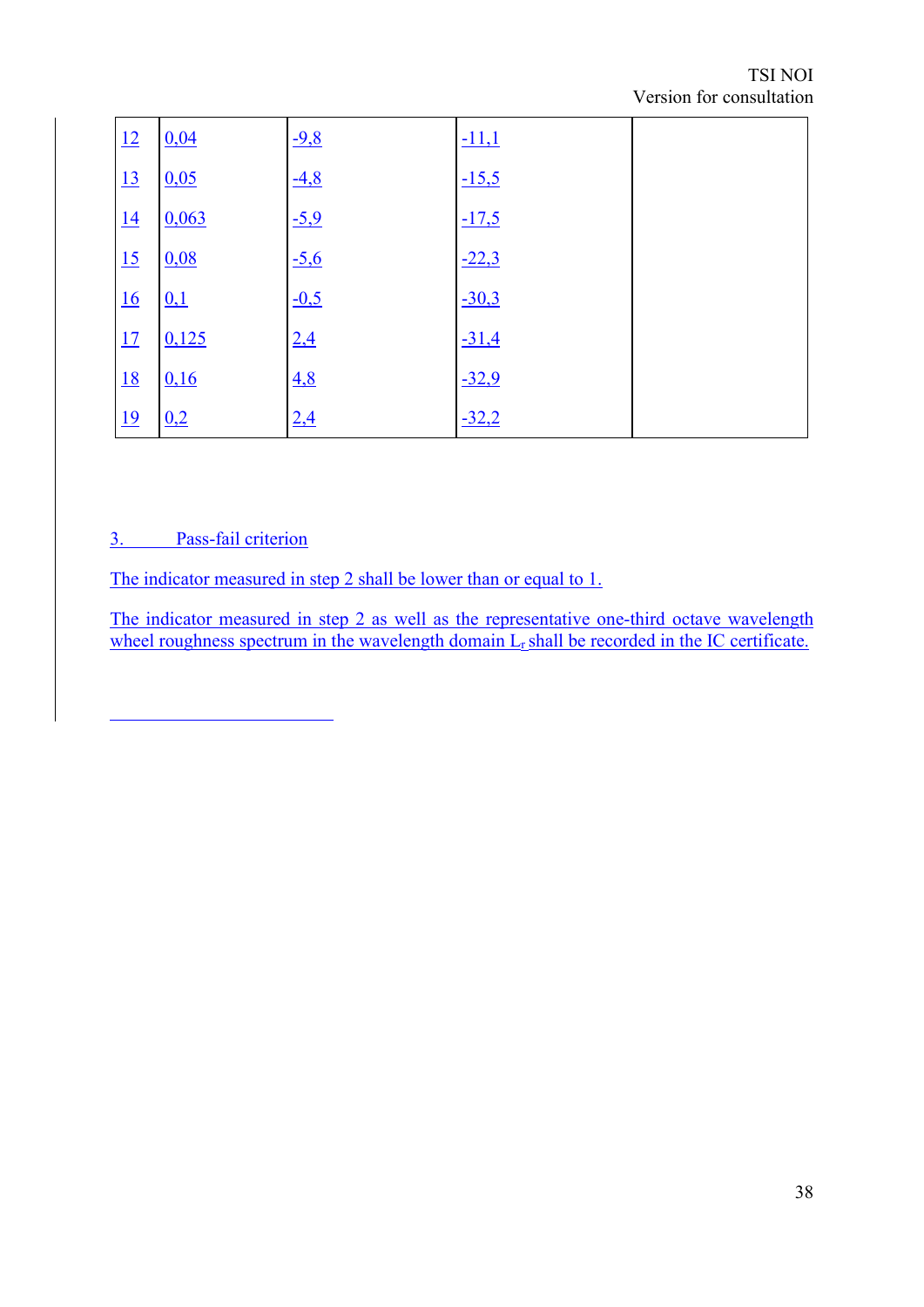#### *Appendix G*

The blocks listed below are exempted from an EC Declaration of conformity for a period of 10 years after the entry into force of this TSI.

| <b>Manufacturer</b>   | <b>Type description and abbreviated</b><br>designation (if different) |
|-----------------------|-----------------------------------------------------------------------|
| <b>Becorit</b>        | K40                                                                   |
| CoFren                | C333                                                                  |
| CoFren                | <b>C810</b>                                                           |
| <b>Knorr-Bremse</b>   | Cosid 704                                                             |
| <b>Knorr-Bremse</b>   | PROBLOCK J816M                                                        |
| Frenoplast            | <b>FR513</b>                                                          |
| <b>Federal Mogul</b>  | Jurid 816 M                                                           |
|                       | abbreviated: J816M                                                    |
| <b>Federal Mogul</b>  | Jurid 822                                                             |
| <b>Knorr-Bremse</b>   | <b>PROBLOCK J822</b>                                                  |
| CoFren                | $C952-1$                                                              |
| <b>Federal Mogul</b>  | J847                                                                  |
| <b>Knorr-Bremse</b>   | <b>PROBLOCK J847</b>                                                  |
| Icer Rail / Becorit   | IB $116*$                                                             |
| <b>Alstom/Flertex</b> | $W30-1$                                                               |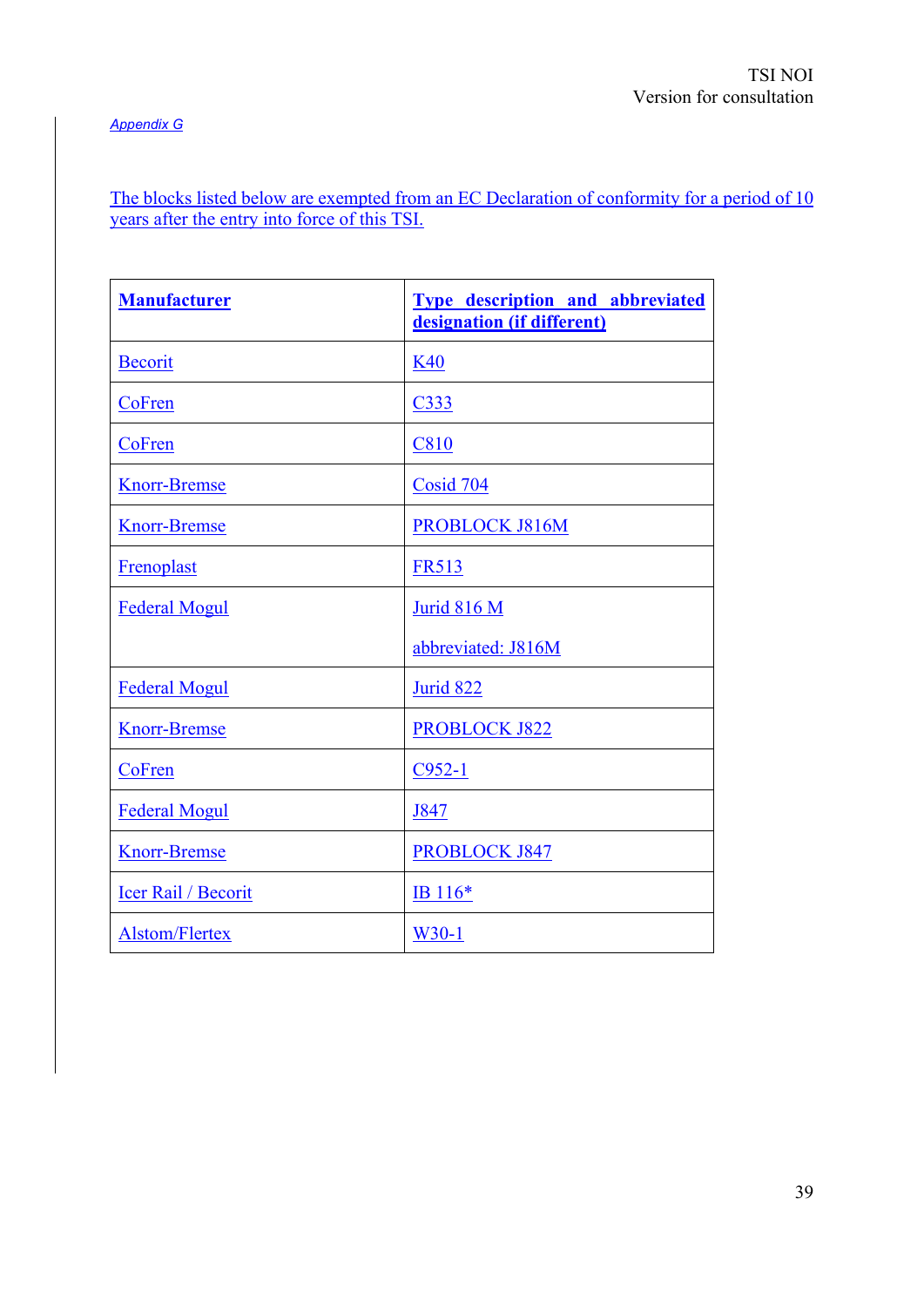*Appendix H*

Changes of requirements and transition regimes

#### **Changes with a generic transition regime:**

For TSI clauses listed in table 1, conformity with the previous TSI does not lead systematically to conformity with this TSI. However, for projects already in design phase when this TSI enters into force, the requirement from the previous TSI can still apply for a duration of 7 years from the entry in to force of this TSI. Projects in production phase and rolling stock in operation are not affected by the TSI requirements listed in table 1

#### Table 1 – transition regime of 7 years

| TSI clause(s)  | TSI clause(s) in previous TSI | Explanation of the TSI change |
|----------------|-------------------------------|-------------------------------|
| Not applicable |                               |                               |

#### **Changes with a specific transition regime:**

For TSI clauses listed in table 2, conformity with the previous TSI does not lead systematically to conformity with this TSI. However, for projects already in design phase when this TSI enters into force, the requirement from the previous TSI can still apply according to the specific transition regime described in the table. Projects in production phase and rolling stock in operation are affected by the TSI requirements listed in table 2 according to the specific transition regime described in the table.

#### Table 2 – Specific transition regime

|                          |                                                    | <b>Explanation</b><br>on TSI<br>change | <b>Transition regime</b>          |                            |                     |                     |
|--------------------------|----------------------------------------------------|----------------------------------------|-----------------------------------|----------------------------|---------------------|---------------------|
| <b>TSI</b><br>clause(s)  | <u>TSI</u><br>clauses(s)<br>in previous<br>version |                                        | Design<br>phase<br>not<br>started | Design<br>phase<br>started | Production<br>phase | RST in<br>operation |
| <u>Not</u><br>applicable |                                                    |                                        |                                   |                            |                     |                     |